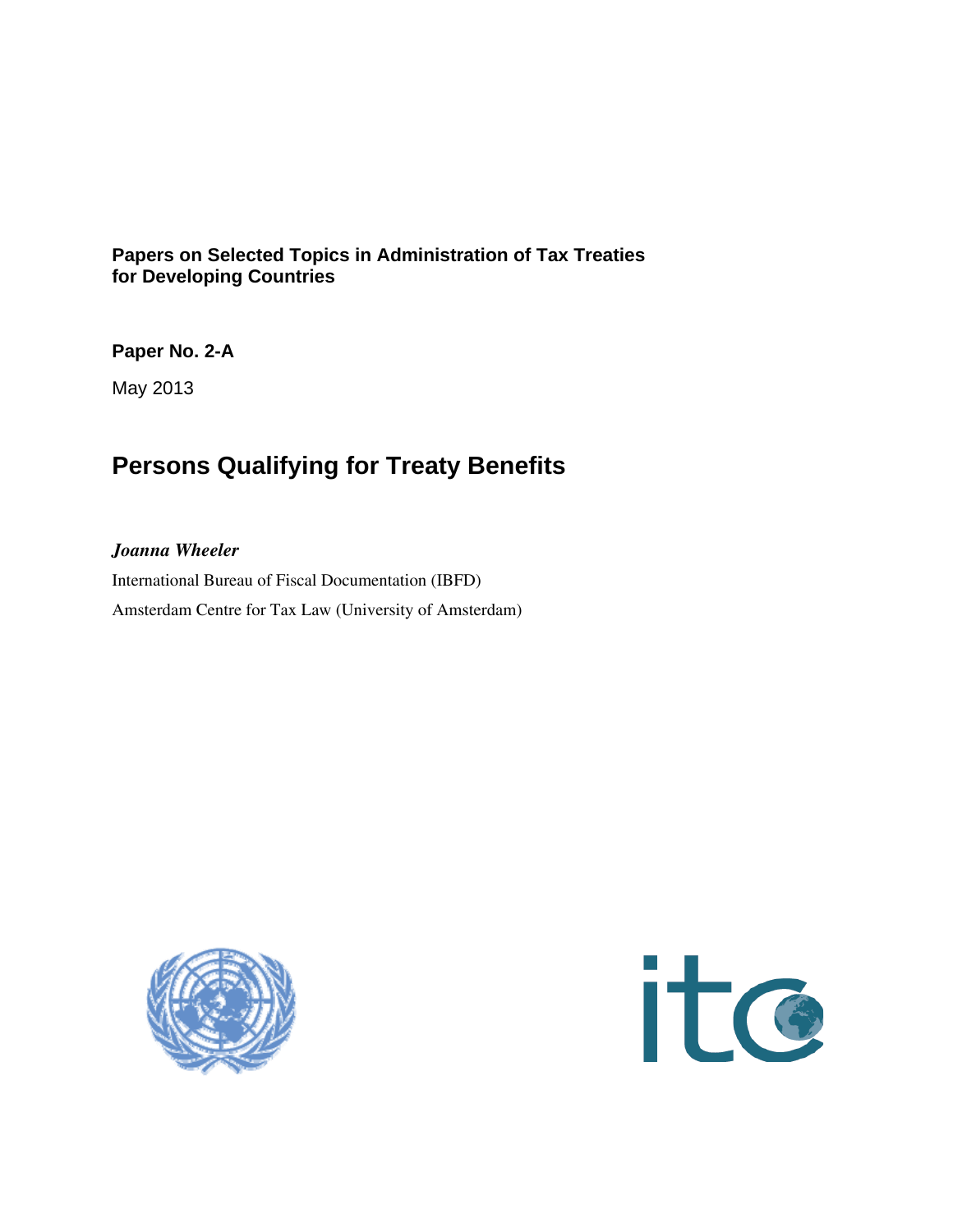# **Contents**

| 2.<br>2.1.<br>2.2.<br>3.<br>3.1.<br>3.2.<br>3.3.<br>3.4.<br>3.5.<br>4.<br>4.1.<br>4.2.<br>5.<br>5.1.<br>5.2.<br>5.3.<br>6.<br>6.1.<br>6.2.<br>6.3.<br>6.4. | 1. |  |  |  |
|------------------------------------------------------------------------------------------------------------------------------------------------------------|----|--|--|--|
|                                                                                                                                                            |    |  |  |  |
|                                                                                                                                                            |    |  |  |  |
|                                                                                                                                                            |    |  |  |  |
|                                                                                                                                                            |    |  |  |  |
|                                                                                                                                                            |    |  |  |  |
|                                                                                                                                                            |    |  |  |  |
|                                                                                                                                                            |    |  |  |  |
|                                                                                                                                                            |    |  |  |  |
|                                                                                                                                                            |    |  |  |  |
|                                                                                                                                                            |    |  |  |  |
|                                                                                                                                                            |    |  |  |  |
|                                                                                                                                                            |    |  |  |  |
|                                                                                                                                                            |    |  |  |  |
|                                                                                                                                                            |    |  |  |  |
|                                                                                                                                                            |    |  |  |  |
|                                                                                                                                                            |    |  |  |  |
|                                                                                                                                                            |    |  |  |  |
|                                                                                                                                                            |    |  |  |  |
|                                                                                                                                                            |    |  |  |  |
|                                                                                                                                                            |    |  |  |  |
|                                                                                                                                                            |    |  |  |  |
|                                                                                                                                                            |    |  |  |  |
|                                                                                                                                                            |    |  |  |  |

Papers on selected topics in administration of tax treaties for developing countries, prepared under a joint UN-ITC project, are preliminary documents for circulation at the technical meeting on "Tax treaty administration and negotiation" (New York, 30-31 May 2013) to stimulate discussion and critical comments. The views and opinions expressed herein are those of the authors and do not necessarily reflect those of the United Nations Secretariat. The designations and terminology employed may not conform to United Nations practice and do not imply the expression of any opinion whatsoever on the part of the Organization.

United Nations Department of Economic and Social Affairs United Nations Secretariat, DC2-2170 New York, N.Y. 10017, USA Tel: (1-212) 963-8762 • Fax: (1-212) 963-0443 e-mail: TaxffdCapDev@un.org http://www.un.org/esa/ffd/tax/2013TMTTAN/ © United Nations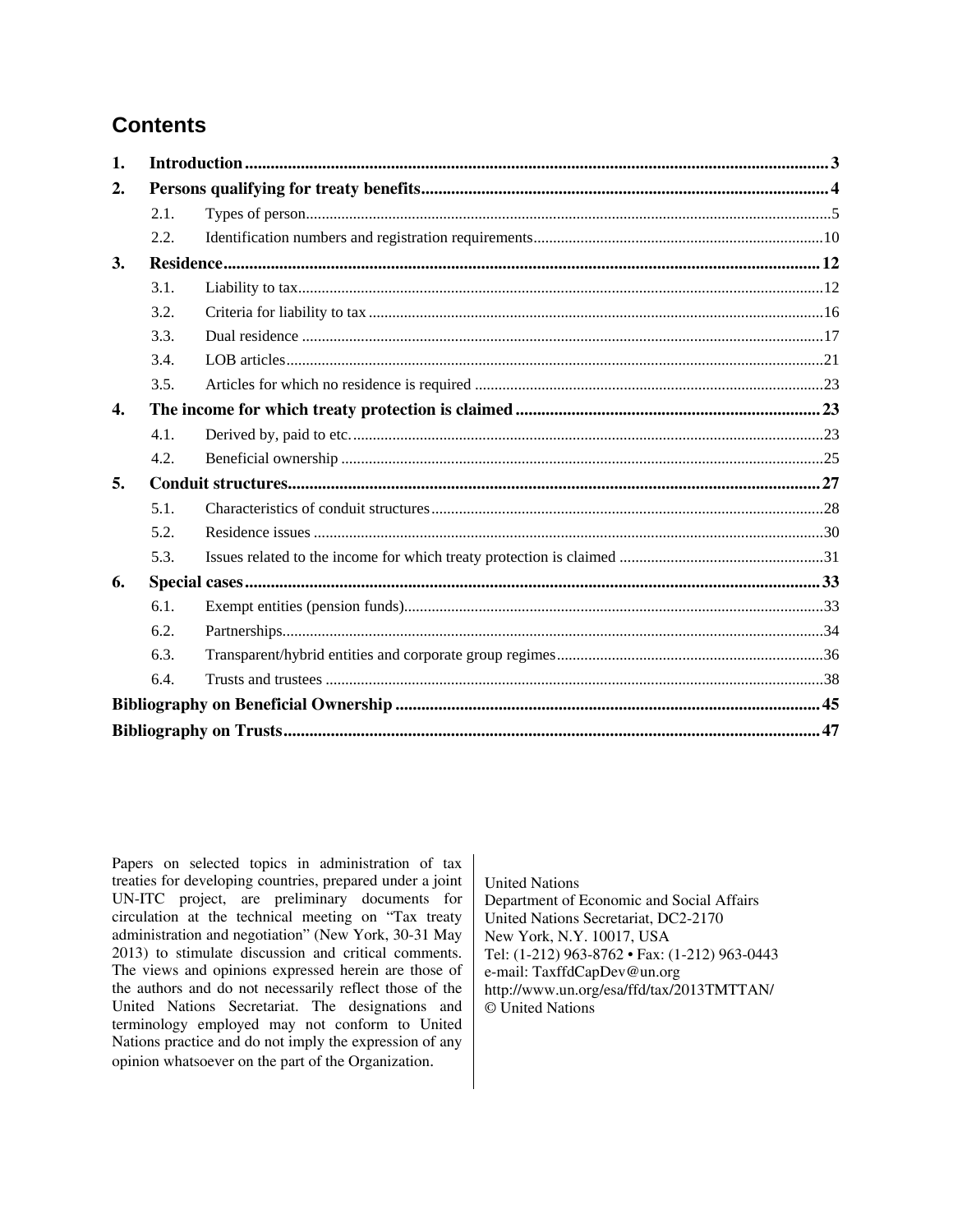# **Persons Qualifying for Treaty Benefits**

*Joanna Wheeler* 

## **1. Introduction**

The granting of treaty benefits can be a fraught issue for many countries; treaties are often regarded as an important part of a country's international tax policy and an important tool in attracting foreign investment, yet there is also a concern that treaties can be exploited by taxpayers to obtain benefits which were not intended by the countries concluding the treaty and which do not have any policy justification behind them. Assessing the relative weight of these two concerns can be a difficult balancing act for countries. This paper aims to assist the tax administrations that have to determine whether or not to grant treaty benefits in specific cases by shedding some light on the policy and technical issues that arise in this respect.

\_\_\_\_\_\_\_\_\_\_\_\_\_\_\_\_\_\_\_\_\_\_\_\_\_\_\_\_\_\_\_\_\_\_\_\_\_\_\_\_\_\_\_\_\_\_\_\_\_\_\_\_\_\_\_\_\_\_\_\_\_\_\_\_\_\_\_

It focuses on the position of a source country that is asked to reduce or forgo the taxing jurisdiction it claims under its domestic law, as the issues are generally most acute, and arise most frequently, for source countries. Issues may also arise in residence countries if the double tax relief granted by a treaty is more generous than the double tax relief granted under domestic law; this could be the case if, for example, the residence state has conceded the creditability of a specific tax under the treaty that it would not regard as creditable under its domestic law, or if the treaty grants a participation exemption for dividends whereas domestic law grants a credit. The substantive issues in respect of residence state taxation are covered in a separate paper<sup>1</sup>. In the context of this paper, the important point is that the residence country also has to determine whether a taxpayer is entitled to treaty benefits and this determination involves the same elements as the determination made by the source country.

Entitlement to treaty benefits is often discussed in the context of the need to ensure that benefits are granted only to persons who are genuinely entitled to them, particularly in the context of treaty shopping. Treaty shopping is the phenomenon that taxpayers set up cross-border structures or flows of income, not for reasons related to the commercial aspects of their business or investment, but in order to make the income fall within the protection of a certain treaty. There is, however, also an opposite side to the coin, namely the need to ensure that treaty benefits are granted in appropriate

<sup>1</sup> See Peter Harris, Taxation of Residents on Foreign Source Income, Paper 3-A of this collection.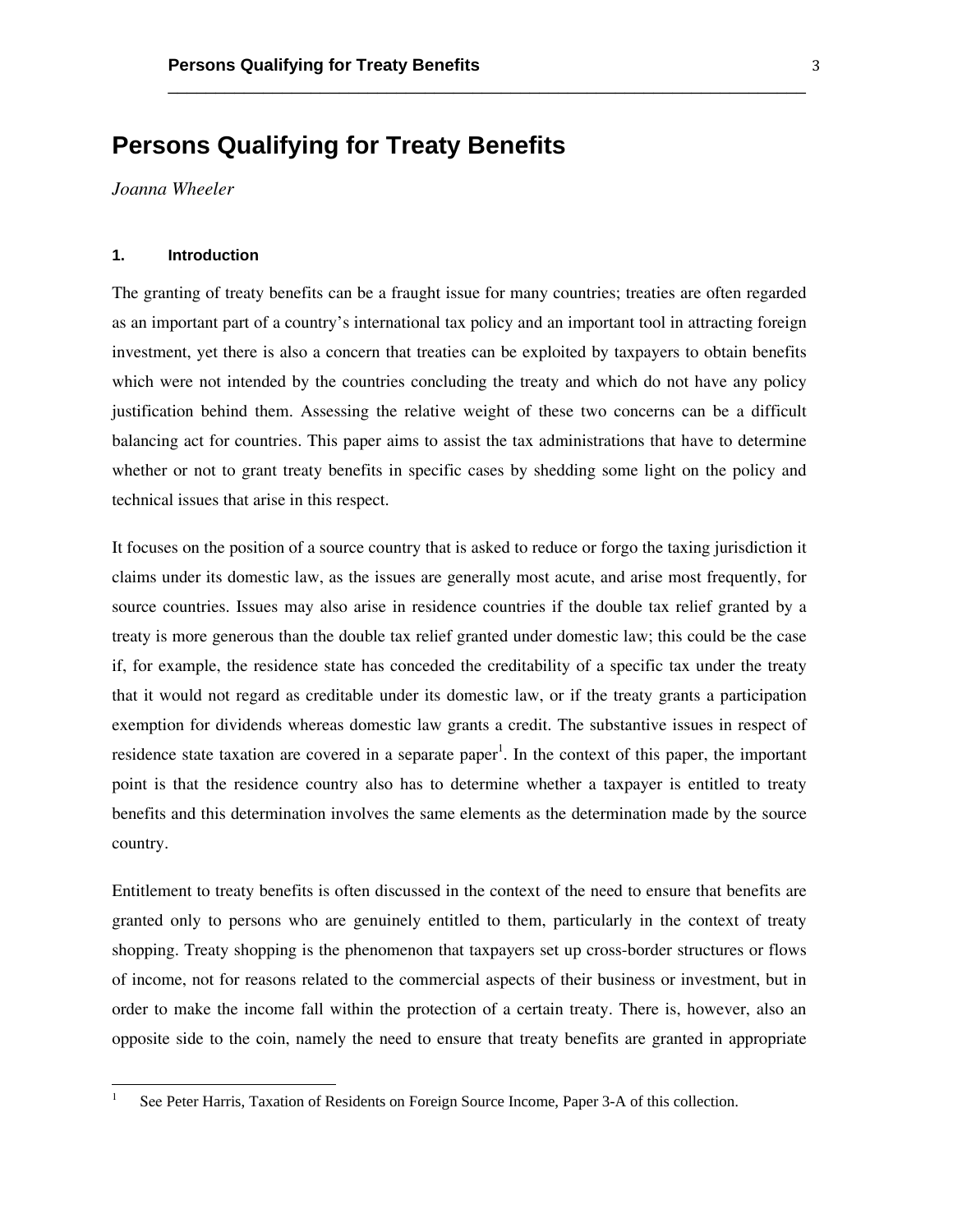cases, even though the fact pattern presented to the tax authority does not fall neatly within the wording of the treaty.

\_\_\_\_\_\_\_\_\_\_\_\_\_\_\_\_\_\_\_\_\_\_\_\_\_\_\_\_\_\_\_\_\_\_\_\_\_\_\_\_\_\_\_\_\_\_\_\_\_\_\_\_\_\_\_\_\_\_\_\_\_\_\_\_\_\_\_

Treaties cannot possibly deal in detail with every factual situation that may occur in the relationship between two countries. In order to provide the necessary flexibility in dealing with this complex, and continuously changing, relationship, treaties are worded in a rather abstract and general way, setting out basic principles rather than detailed rules. They raise many questions about interpretation and there may be situations in which policy considerations indicate that treaty benefits should be granted even though the treaty does not cater explicitly for the situation under consideration. It is therefore important for the tax authority to be aware of the general principles and policy issues underlying entitlement to treaty benefits in order to be able to make these decisions.

This paper starts by explaining the three basic steps that have to be taken in determining whether or not treaty benefits are available. It then pulls together the issues raised by various types of conduit structure, which are often a major concern of source countries. It concludes by looking at a number of structures which are not covered explicitly by the United Nations Model Double Taxation Convention between Developed and Developing Countries<sup>2</sup> ("UN Model Convention"), in each case highlighting the feature that causes problems and discussing its effect on treaty entitlement issues.

Dealing with these basic steps and structures requires a country applying a treaty to have information about the person claiming treaty benefits and the structure for which treaty benefits are claimed. This need for information can be a serious stumbling block for many source countries, in particular. Although there are a few multilateral tax treaties in existence, this paper assumes for the sake of simplicity that a tax treaty always has only two contracting states.

# **2. Persons qualifying for treaty benefits**

 

The first step in determining whether a specific treaty applies in a given case is to identify the person who is potentially entitled to the benefits of the treaty. Art. 1 of both the UN Model Convention and the Organisation for Economic Co-operation and Development Model Tax Convention on Income and on Capital<sup>3</sup> ("OECD Model Convention"), which is followed by most concluded treaties, states

<sup>2</sup> United Nations, Department of Economic and Social Affairs, *United Nations Model Double Taxation Convention between Developed and Developing Countries* (New York: United Nations, 2011).

<sup>3</sup> Organisation for Economic Co-operation and Development, *Model Tax Convention on Income and on Capital*, (Paris: OECD, 2010) (looseleaf).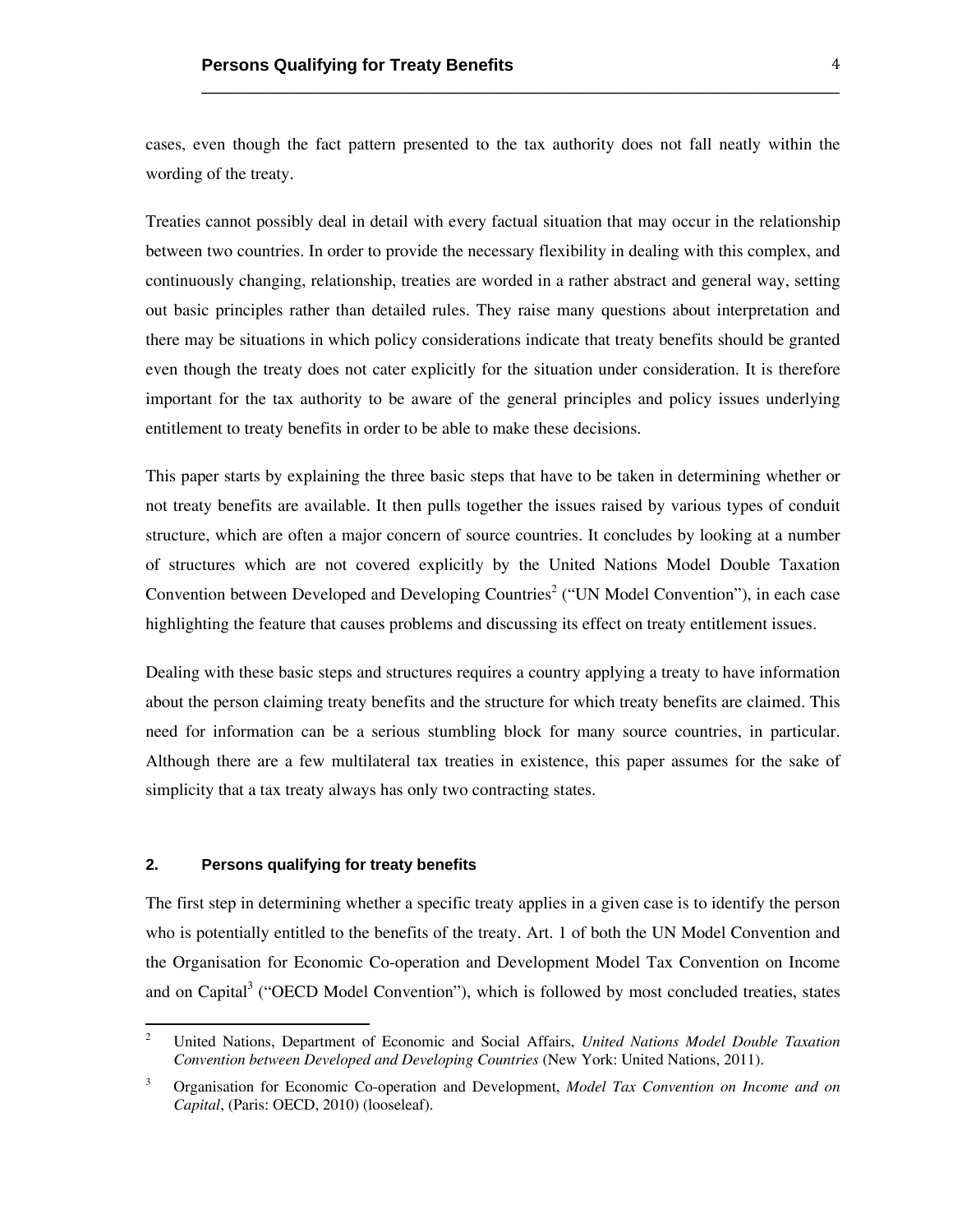clearly that the treaty applies to "persons". Any claim to the benefit of one of the allocation articles must therefore be made and substantiated by a person.

In many cases it is clear what counts as a "person" for treaty purposes. Individuals are clearly "persons", as are companies, which are legal persons. The domestic law of most countries, however, also recognises various other structures and groupings to a greater or lesser degree. Within one state the domestic law is generally clear as to which of these structures or groupings are recognised as distinct taxpayers for income tax purposes, but difficulties can arise in a treaty context. Something that is a taxpayer under the domestic law of a state is likely to be regarded by that state as a "person" for treaty purposes, but the domestic civil law of the other contracting state may be different and then a question arises as to whether the other contracting state also recognises the person for treaty purposes.

Art. 3(1)(a) of the UN and OECD Model Conventions addresses this issue by providing that the term "person" includes an individual, a company and any other body of persons. This paragraph is only a partial solution, as it does not provide an exhaustive definition of the term and it leaves open the question of what is meant by a "body of persons". The Commentaries do state, however, that the term should be interpreted very broadly. Given the object and purpose of the allocation rules of treaties, a strong argument can be made that something that is capable of bearing an income tax liability in a state should qualify as a "person" for treaty benefits.

# **2.1. Types of person**

The most straightforward types of person that can potentially claim treaty benefits are discussed in this section below. Partnerships, transparent companies and trusts all raise further issues and are discussed in Section 6. This paper does not cover the governments of countries and their subdivisions or sovereign wealth funds, all of which are subject to slightly different considerations.

#### **2.1.1. Individuals**

Individuals are generally rather straightforward in this context as they are so clearly "persons". Nevertheless, some issues for treaty entitlement can arise due to different domestic systems for taxing families.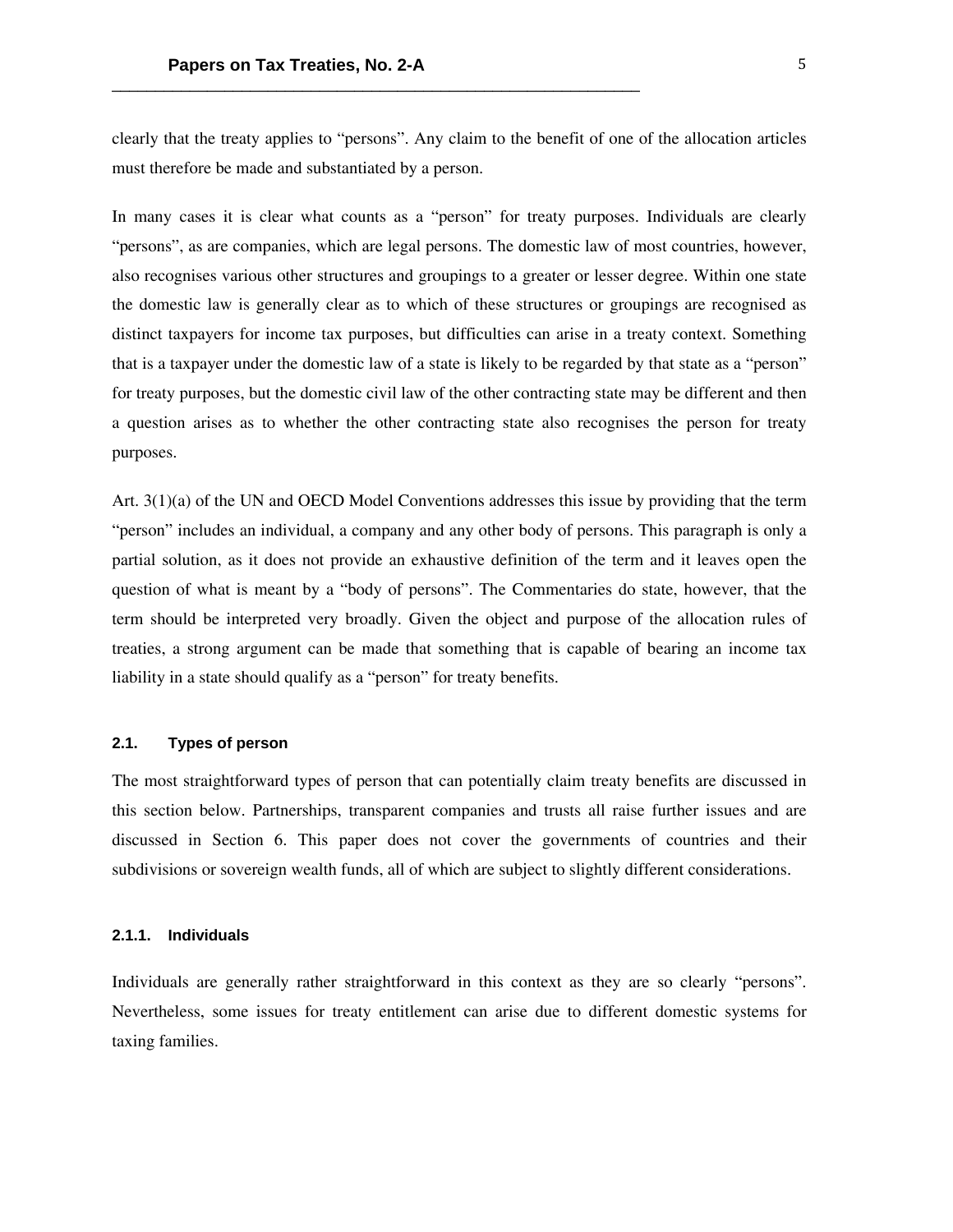Some countries do not tax each individual separately, but tax them rather in family units such as husband-and-wife units or, less commonly, a family as a whole. In these cases there may well be a mismatch between the domestic laws of the two contracting states. Family taxation regimes generally apply, however, only if all the family members concerned live in the same state, and it would be an excessively technical approach to deny treaty benefits because of this tension. The two contracting states would have to agree, however, whether a claim for treaty benefits should be made by the family unit as a whole or whether it should be made by the separate individuals within the family unit.

\_\_\_\_\_\_\_\_\_\_\_\_\_\_\_\_\_\_\_\_\_\_\_\_\_\_\_\_\_\_\_\_\_\_\_\_\_\_\_\_\_\_\_\_\_\_\_\_\_\_\_\_\_\_\_\_\_\_\_\_\_\_\_\_\_\_\_

Other countries deal with the issues raised by families in a different way; these countries treat each individual as a separate taxpayer but they tax certain income of one family member in the hands of a different family member. A common example is the taxation of investment income received by a child in the hands of a parent, in order to prevent wealthy parents from transferring their investments to their children in an attempt to avoid the effects of progressive rates of tax on the income produced by the investments. In this case there is no doubt that the child and the parent are both separate "persons" for treaty purposes. The treaty issue here is not, in fact, with the first step of identifying a person, but rather with the third step, discussed below, of deciding which person can claim treaty benefits in respect of which income.

# **2.1.2. Companies**

 

Companies, like individuals, are generally rather straightforward in this context as they are clearly legal persons and therefore clearly "persons" for treaty purposes. Indeed, Art. 3(1)(a) UN Model Convention specifically defines the term "person" to include companies.

Art. 3(1)(b), in turn, defines the term "company" to mean any body corporate and any entity that is treated as a body corporate for tax purposes. The latter part of this definition means that even a legal structure that does not have the form of a company can be regarded as a company for treaty purposes if it is taxed as a company under domestic law. Once it has been determined, however, that a structure is a "person" for treaty purposes, it is not important to its entitlement to treaty benefits whether or not it is a company.<sup>4</sup>

<sup>4</sup> Subject to the one exception of Art. 10(2) where the different limits on source-state taxation depend partly on the whether or not the treaty claimant is a company.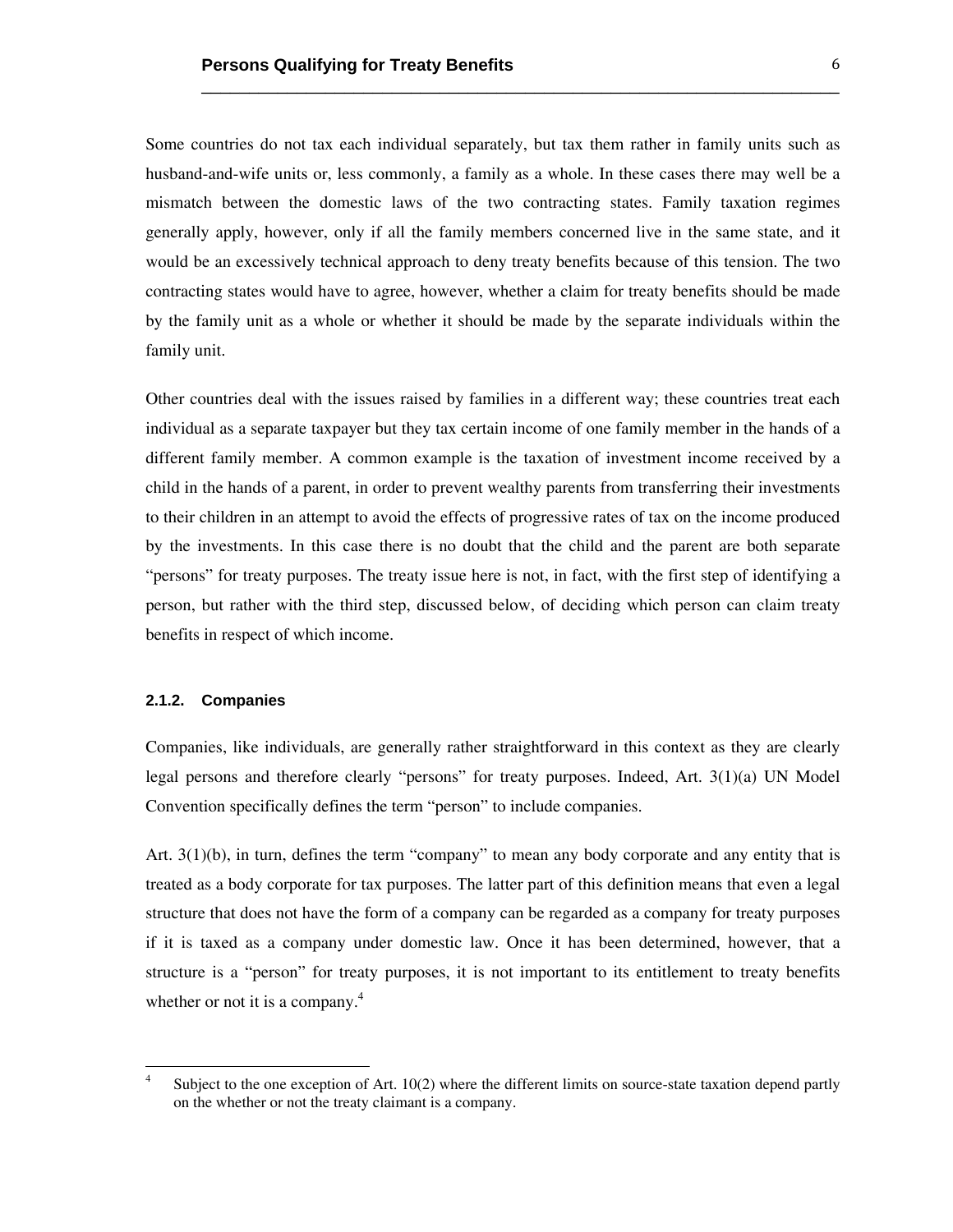Many countries allow companies in a corporate group to elect for a tax regime which recognises that the corporate group forms an economic whole. Such group taxation regimes take many different forms. One approach is to deal with different aspects of the group relationship separately, with one set of rules to deal with inter-corporate dividends, another set of rules to deal with transfers of assets among group members and yet another set of rules to allow the transfer of losses among group members. A more integrated approach requires a computation of profit by each group member separately but then aggregates all those results in the hands of the top company in the group and taxes only the top company.<sup>5</sup> At the most extreme end of the scale are countries which deal with all these aspects in one comprehensive regime which ignores the separate legal existence of the group members and imposes tax as if all the group members were branches of the top company in the group.

The latter type of group regime raises questions about the entitlement to treaty benefits of the companies in the group, but these questions do not arise during the first step that is discussed in this section. Even the most integrated group regime does not take away the legal personality of the separate companies in the group, but it does change the incidence of tax liability within the group and this change in the incidence of tax liability may have implications for steps two and three in the determination of entitlement to treaty benefits. This issue is discussed in Section 6.3 below.

# **2.1.3. Associations etc.**

 

In addition to companies, most states have some other legal structures that can be used for business and/or investment purposes, such as associations, foundations and co-operatives. These are some of the most common structures that are not companies, but the civil law of different countries offers a wide array of possibilities, some of which may be unique to a specific country and many of which do not have an exact counterpart in countries with which treaties have been concluded.

If such a structure has legal personality according to the civil law under which it is created, there is no doubt that it is a "person" for treaty purposes and therefore potentially able to claim treaty benefits. Similarly, if a structure is taxed in the same way as a company in the country where it is

<sup>5</sup> In this case special rules might still be necessary to deal with the distribution of dividends within the group and the transfer of assets among group members, as this regime does not, of itself, remove the economic double taxation on inter-corporate dividends or the crystallisation of a gain on assets transferred within the group.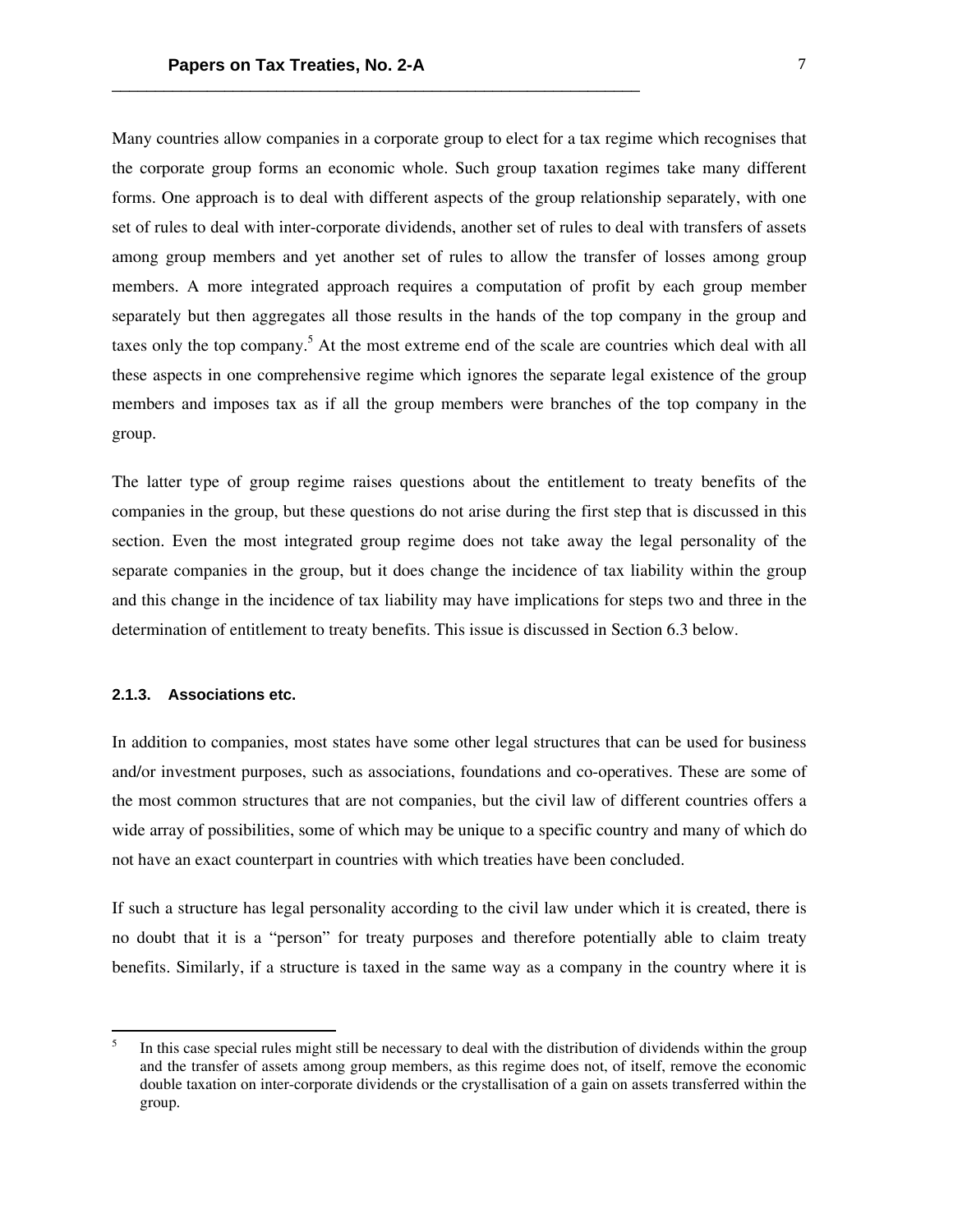established, it is clear from Art. 3(1)(b) UN Model Convention that it is to be regarded as a company for treaty purposes.

\_\_\_\_\_\_\_\_\_\_\_\_\_\_\_\_\_\_\_\_\_\_\_\_\_\_\_\_\_\_\_\_\_\_\_\_\_\_\_\_\_\_\_\_\_\_\_\_\_\_\_\_\_\_\_\_\_\_\_\_\_\_\_\_\_\_\_

At the other end of the scale are groupings and structures which do not have enough cohesion to be regarded as a body of persons under Art. 3(1)(a) UN Model Convention. A consortium, for example, is a term which is often loosely used to denote a number of companies working together on one project; consortia are generally not formally recognised as a grouping under civil law and the formation of a consortium generally does not have any tax consequences which could lead to it being regarded as a "body of persons" for treaty purposes.

In between these two extremes are structures which have some, but not all, of the hallmarks of legal personality.<sup>6</sup> Even though they are not treated as a company for tax purposes there may nevertheless be a tax charge on their income or profit. Although the UN Commentary states that the term "body of persons" used in Art.  $3(1)(a)$  of the Model is to be given a very wide interpretation, many countries do have questions about the application of treaties to structures with such an intermediate status, especially if their civil law does not include the same legal structure.

Countries take various approaches to this issue. Some countries look for the nearest equivalent in their own civil law and apply the treaty accordingly. Other countries look for particular features as a determinant of whether a structure should be regarded as a person for treaty purposes, such as the ability of the unit or legal structure to conclude contracts. Other approaches are also possible, albeit less common, such as simply regarding all foreign legal structures as companies for tax purposes. Since the publication of the so called OECD Partnership Report, $\alpha$  however, there has been growing acceptance of the principle enunciated in that report, that the source state looks to the tax law of the residence state in determining which structures are regarded as taxable persons for treaty purposes. Partnerships are discussed in more detail in Section 6.2 below.

If a structure or grouping is not regarded as a person capable of claiming treaty benefits, there is then an issue as to whether another person is a potential claimant, such as the members of an association

<sup>6</sup> For a discussion of the hallmarks of legal personality see: John F. Avery Jones et al, "Characterisation of Other States' Partnerships for Income Tax", 56 Bulletin for International Fiscal Documentation 7 (2002), pp. 288-320. Although this article deals with partnerships, which are discussed in Section 6 of this paper, it makes clear that legal personality has many characteristics and that it is possible for a given structure to have some of those characteristics but not others.

<sup>7</sup> "The Application of the OECD Model Convention to Partnerships", adopted by the OECD Committee on Fiscal Affairs on 20 January 1999.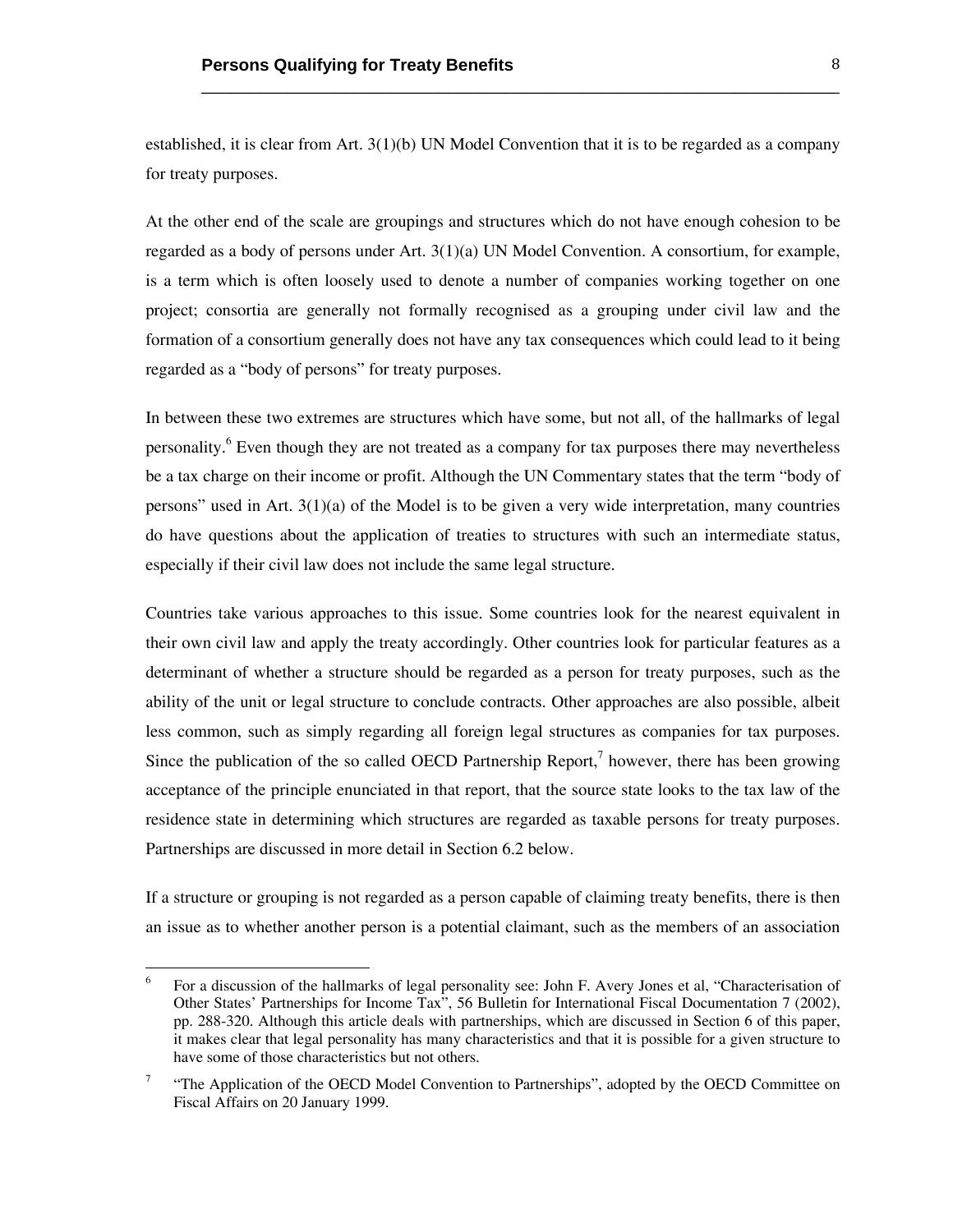or the persons running a foundation. This is similar to the issues considered in Section 6 about the application of treaties to partnerships and reference is made to the discussion there.

#### **2.1.4. Permanent establishments and fixed bases**

 

Permanent establishments are mentioned briefly here in order to emphasize that they are not separate persons and are therefore not entitled to treaty benefits in their own right. If a company, for example, which is resident in one country, carries on part of its business through a permanent establishment in another country, it is the company that is the person carrying on business through the permanent establishment. This is so even if the permanent establishment operates quite independently of the rest of the company.

If the company receives income from a third state through the permanent establishment, this analysis leads to results which may appear to be at odds with the economic reality of a permanent establishment. An example may be useful to illustrate this issue. Company R is resident in State R and maintains a permanent establishment in State P. Company R receives a payment of interest from a source in State S which is clearly effectively connected with the permanent establishment.<sup>8</sup> State S has a domestic withholding tax of 25%. It has concluded a treaty with State R, which limits the source-state withholding tax on interest to 20%, and a treaty with State P, which limits the sourcestate withholding tax on interest to 15%.

As the interest, from an economic point of view, flows to the permanent establishment located in State P, an instinctive reaction to this situation is often that the State S withholding tax must be limited to 15% under the State S-State P treaty. This reaction forgets, however, the first step in determining entitlement to treaty benefits. The person to whom the interest is paid in this situation is the company; the company receives the interest through its permanent establishment, but there is only one person to whom interest is paid and that is the company. The company is the only "person" capable of being entitled to treaty benefits and therefore, assuming that the other conditions are

<sup>8</sup> Income is effectively connected with a permanent establishment if it is a business receipt of the part of the enterprise's business that is carried on through the permanent establishment. For example, if the enterprise sells goods through the permanent establishment and extends customer credit for large orders, interest paid in respect of customer credit would be effectively connected with the permanent establishment if it was paid by a customer which purchased goods from the permanent establishment. Another example is a receipt of royalties in respect of a licence to use technology if the licence was granted by the part of the business that the enterprise carries on through the permanent establishment.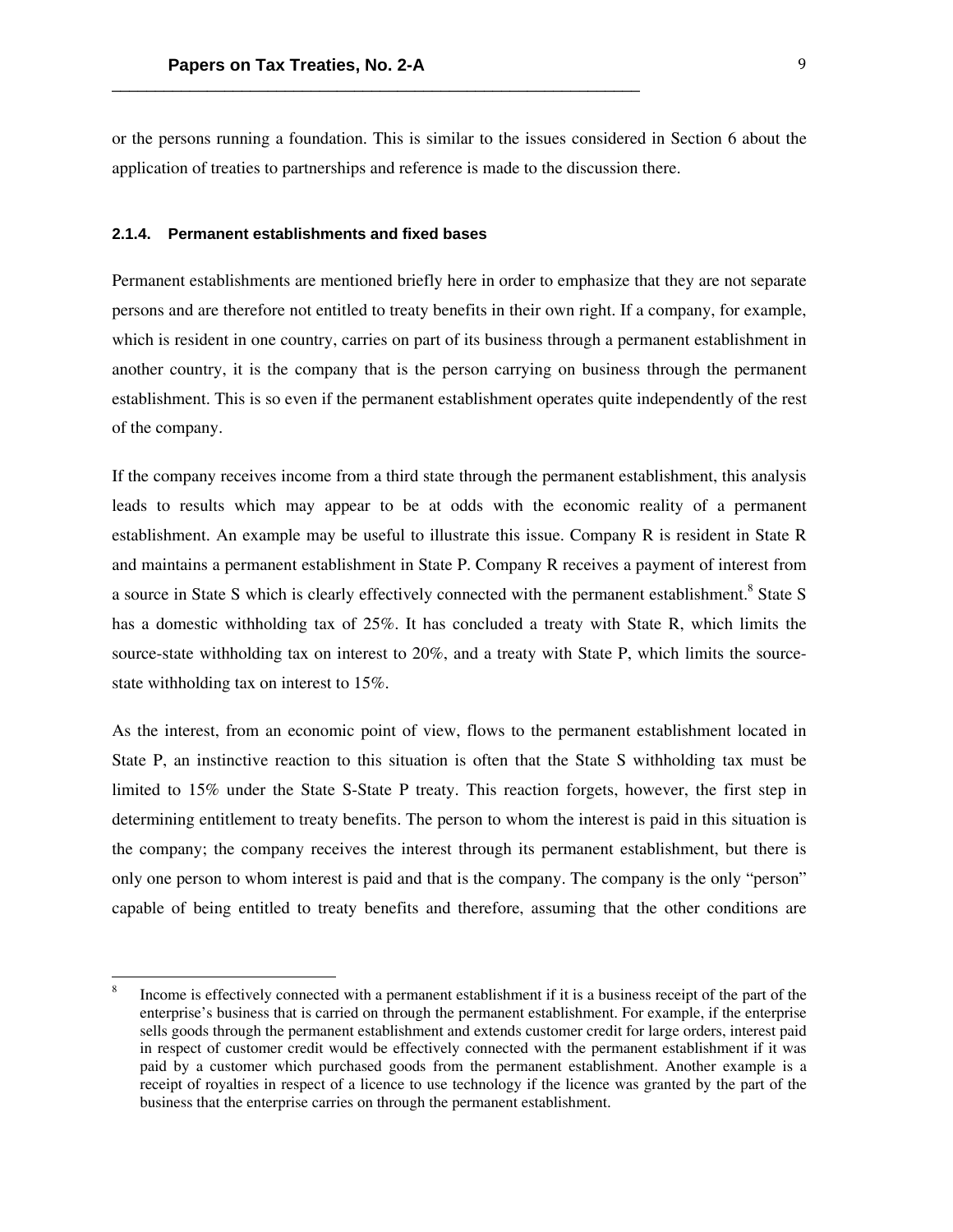satisfied, it is the State S-State R treaty that applies to limit the State S withholding tax to 20%. A similar analysis applies to income that is effectively connected with a fixed base.

\_\_\_\_\_\_\_\_\_\_\_\_\_\_\_\_\_\_\_\_\_\_\_\_\_\_\_\_\_\_\_\_\_\_\_\_\_\_\_\_\_\_\_\_\_\_\_\_\_\_\_\_\_\_\_\_\_\_\_\_\_\_\_\_\_\_\_

There is a growing body of opinion that, certainly in respect of substantial permanent establishments and fixed bases, this result is so inappropriate in economic terms that a permanent establishment or fixed base should be entitled to treaty benefits as if it were a person separate from the enterprise of which it is a part. Nevertheless, the analysis explained here is generally accepted as correct under current treaty law.

# **2.2. Identification numbers and registration requirements**

 

Countries need to be able to monitor claims to the protection of their treaties in order to ensure that treaty protection is granted only in appropriate cases. They generally also wish to monitor the flows of income in and out of the country that are subject to treaty protection in order to determine their long-term policy in that respect. Both needs require the collection of information about claims to treaty protection.

The obvious way of ensuring that this information is available to the government is to permit the benefit of a treaty to be given only after a claim for treaty protection has been approved by the tax authority. This claim could be made by the person entitled to treaty benefits or in some cases it could be made by the person paying the income on behalf of the person entitled to treaty benefits.<sup>9</sup> This latter system might be more appropriate, for example, in the case of a bank which has a large number of deposit holders in the other contracting state and which already holds a certain amount of information about those persons. In either case the minimum information required would be what type of person the treaty claimant is, which treaty's benefits are claimed, the residence status of the

 $\overline{9}$  As an alternative to a direct claim by the person entitled to treaty benefits, the claim could also be made by an intermediary on behalf of the person entitled to treaty benefits. This system is particularly appropriate for income that is derived by a collective investment vehicle (CIV) on behalf of a large number of small investors. The OECD TRACE project has investigated this possibility in detail, leading to the adoption on 23 January 2013 of an implementation package for authorised intermediaries such as CIVs. This report can be downloaded from < http://www.oecd.org/tax/exchange-of-taxinformation/treatyreliefandcomplianceenhancementtrace.htm>.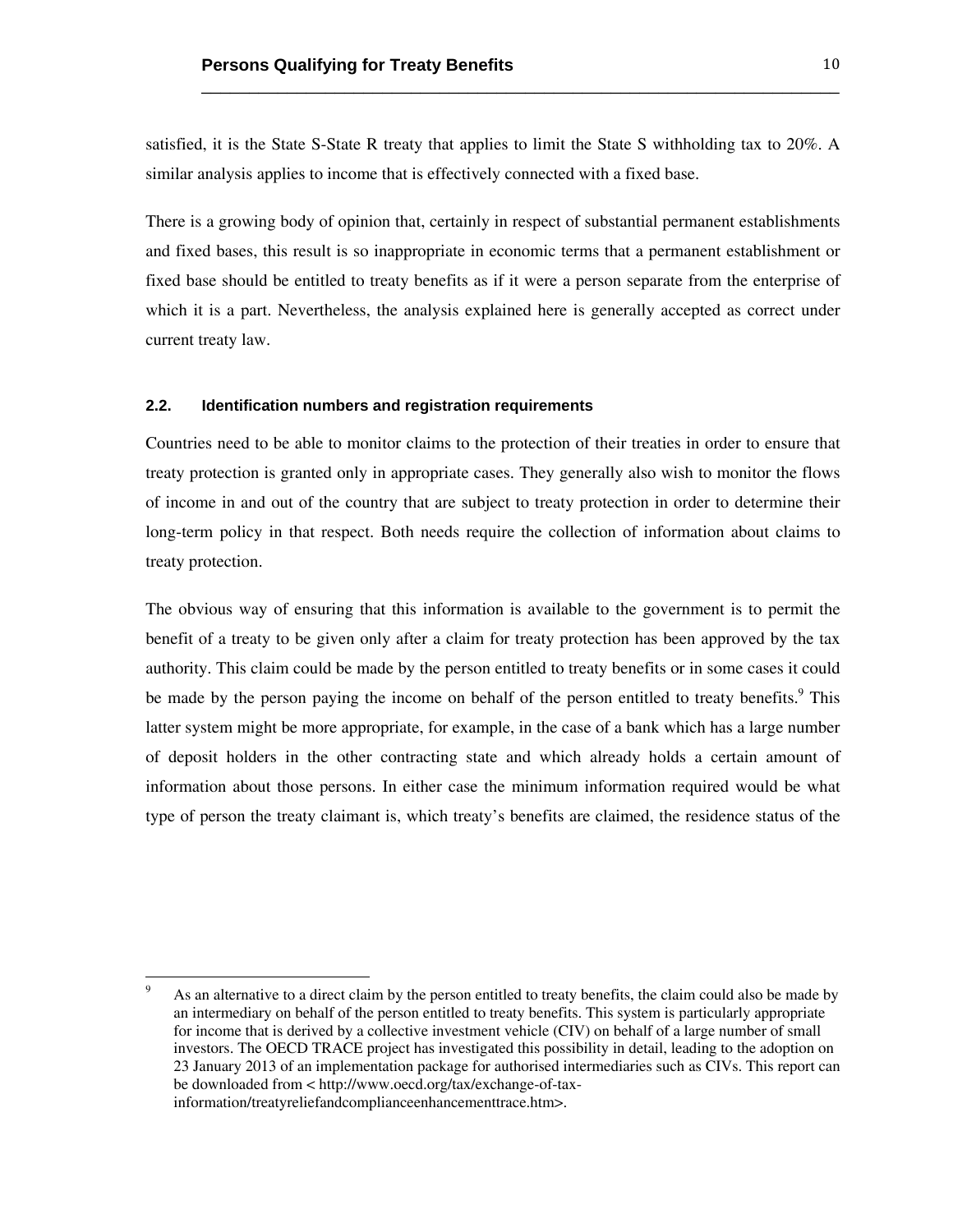treaty claimant in the other contracting state and the grounds on which that person claims treaty protection for that income.<sup>10</sup>

An alternative mechanism is to allow persons paying income to apply the treaty themselves and to require someone, either that person or the person claiming entitlement to treaty benefits, to report afterwards that the treaty has been applied. This alternative has the disadvantages, however, that it removes the incentive to make a timely application with the provision of full information and, if the treaty has been applied incorrectly, it leaves the tax authority in the difficult position of trying to correct the position afterwards.

In many cases a treaty claimant will continue to receive income from the same source over many years, and it would save administrative effort if the determination that treaty benefits are available has to be made only once. On the other hand, the tax authority also has to be aware that the circumstances may change over time. Requiring a self-certification from the taxpayer that the circumstances have not materially changed may help, although it does not obviate the need for the tax authority to remain alert.

Countries will generally want to assign tax identification numbers (TINs) to non-residents who receive domestic-source income, and it may be useful to employ a pattern of TINs which distinguishes between residents, non-residents who are entitled to treaty benefits and non-residents who are not entitled to treaty benefits. In respect of non-residents entitled to treaty benefits the TIN could also include a feature indicating which treaty applies. The residence country of treaty claimants would almost certainly assign its own TIN to a treaty claimant, and therefore it would also be useful for the source country to require this information as a condition of granting treaty benefits and to create a link between the two numbers in its registration system so that any information that is obtained from the residence country can be easily matched with the treaty claimant.<sup>11</sup>

Co-ordination with the tax authority of the residence country would in any event be useful to help monitor the entitlements to treaty benefits that are claimed. Obviously that has to be done within the

<sup>&</sup>lt;sup>10</sup> Some of the practical considerations relevant to the determination of the residence status of the treaty claimant are discussed in Brian Arnold, Overview of Major Issues in the Application of Tax Treaties, Paper 1-A of this collection, Section 5.3.

<sup>&</sup>lt;sup>11</sup> Further information about the administrative procedures for the granting of treaty benefits can be found in: Raffaele Russo, "Administrative Aspects of the Application of Tax Treaties", 63 Bulletin for International Taxation 10 (2009), pp. 482-488.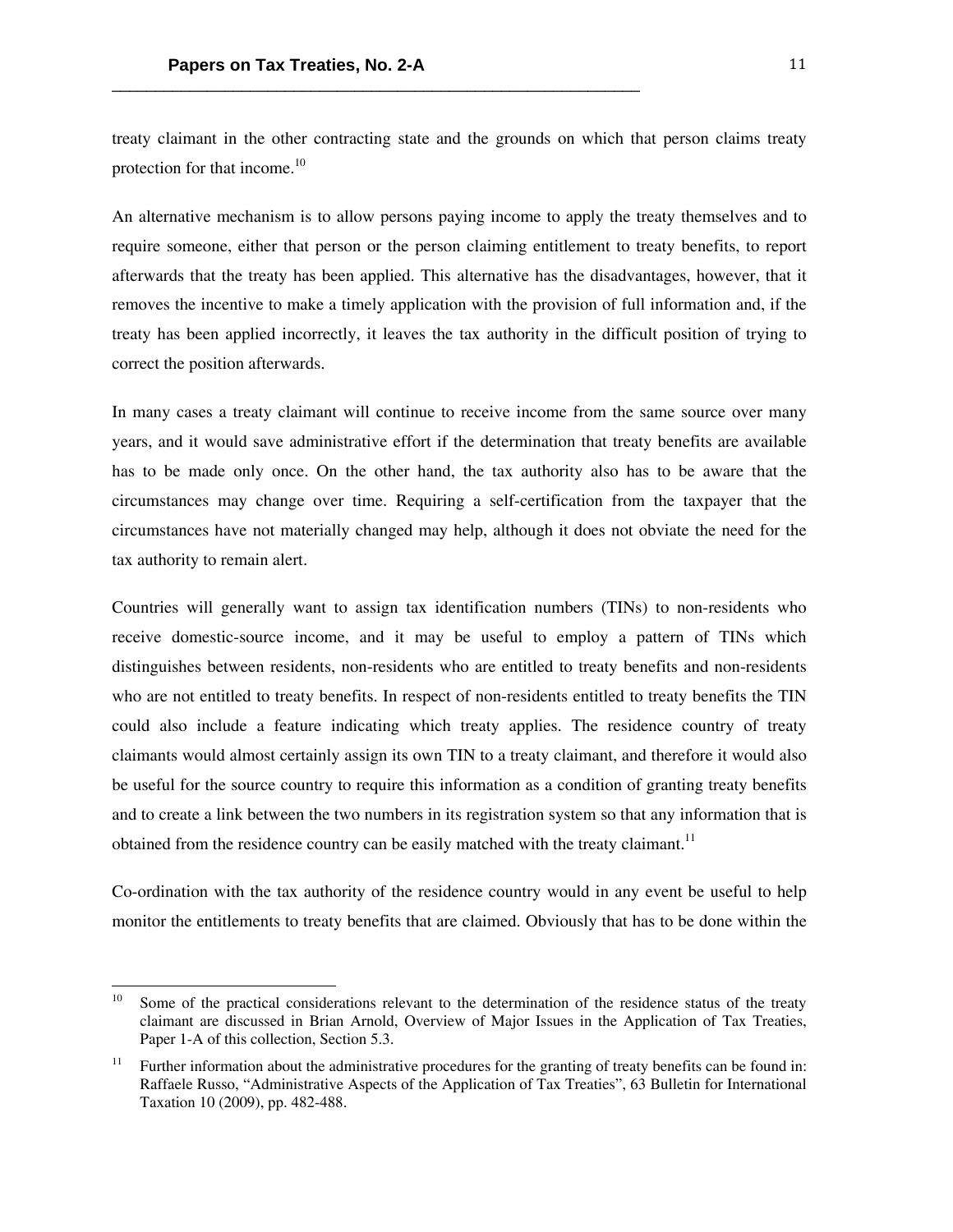confines of the exchange of information provisions of the applicable treaty and/or an additional tax information exchange agreement (TIEA).

\_\_\_\_\_\_\_\_\_\_\_\_\_\_\_\_\_\_\_\_\_\_\_\_\_\_\_\_\_\_\_\_\_\_\_\_\_\_\_\_\_\_\_\_\_\_\_\_\_\_\_\_\_\_\_\_\_\_\_\_\_\_\_\_\_\_\_

# **3. Residence**

Once a person has been identified who is potentially entitled to treaty benefits, the second step is to determine whether that person has the required connection with a treaty partner state. The UN and OECD Model Conventions use the residence concept to express this connection and define this concept in Art. 4. The general philosophy of this requirement is that a person is entitled to the benefits of treaties concluded by a country only if the treaty claimant has a personal connection with that country; in most cases the required connection is one that leads to the taxation of the person in that country on worldwide income. Although this general philosophy is clear, there are some difficult borderline issues.

This section first discusses the various elements of the residence definition in Art. 4 UN Model Convention, looking first at the basic requirements of Art. 4 and then at the issues that arise in connection with persons who have a residence connection with two countries. The discussion then turns to the phenomenon of limitation on benefit (LOB) provisions, which are included by a growing number of countries in their treaties to resolve the shortcomings they perceive of the residence requirement. It concludes with a brief look at the small number of treaty articles that apply regardless of residence.

## **3.1. Liability to tax**

#### **3.1.1. Liable to tax and subject to tax**

The first part of the residence definition in Art. 4(1) looks for the "liability to tax" of the person claiming treaty benefits in the country claimed as residence state. In this respect an important distinction has to be made between two concepts, of being "liable to tax" and being "subject to tax". There is general agreement as to the basic distinction between these concepts, although there are some difficult borderlines and neither concept is completely clear.

A person is subject to tax if the person has to pay some tax, however small the amount may be. A person is liable to tax if the person is within the scope of the tax charge, even though the person may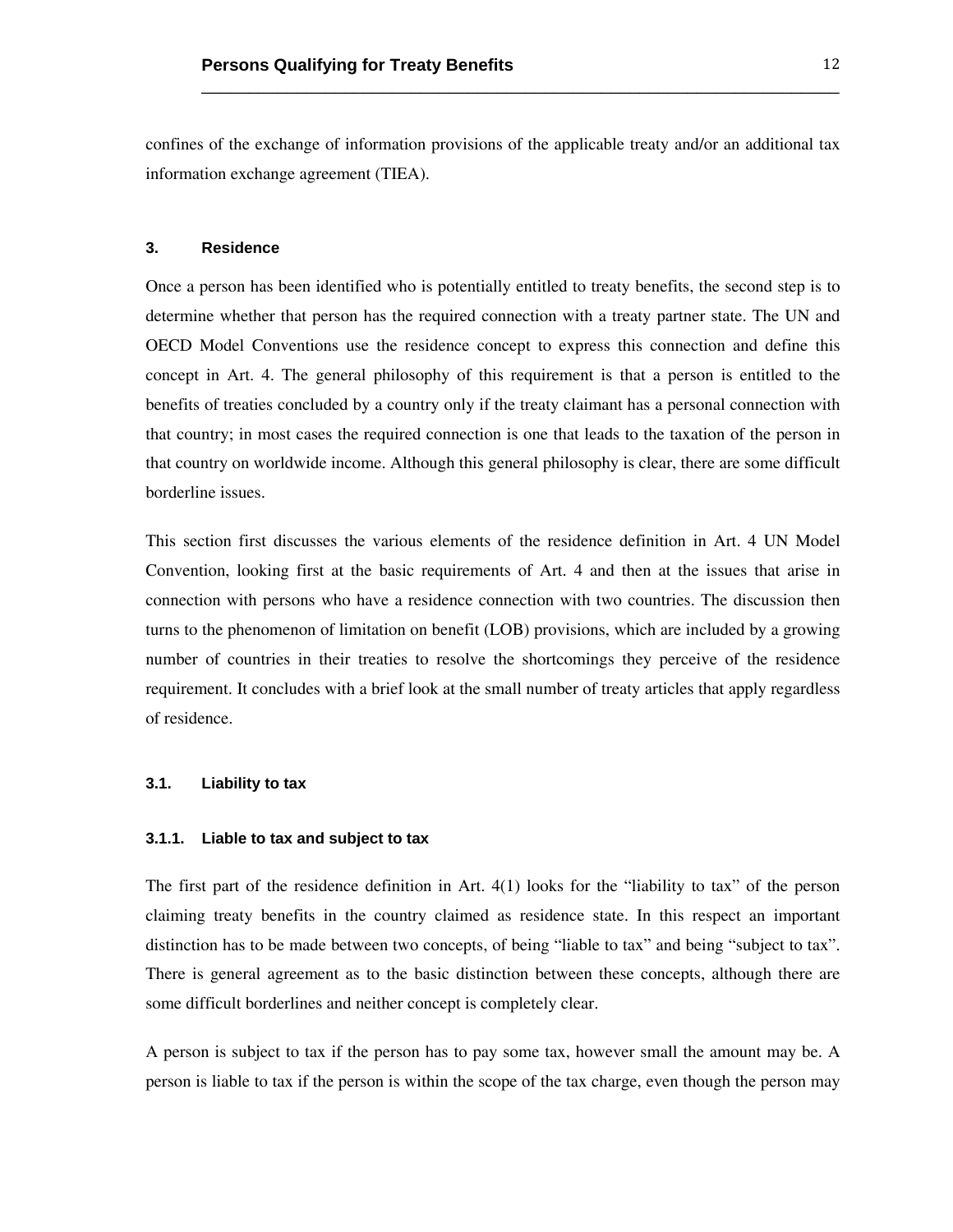not be obliged to pay any amount of tax; this situation can occur for a variety of reasons, some of which are explored further below. What is clear is that being subject to tax is a narrower concept than being liable to tax; every person who is subject to tax is also liable to tax, but the group of persons who are liable to tax may also include some persons who are not subject to tax.

An individual, for example, who earns a salary and who pays tax on that salary each year is clearly both subject to tax and liable to tax. At the other extreme is something that is not covered by any tax law at all, for example a consortium of companies which does not feature in any list of taxable persons in a country's income or profits tax law and which does also not fall into any residual category in the income or profits tax law; such a grouping is not liable to tax and therefore also not subject to tax. In between these two extremes there are various grey areas in respect of both being subject to tax and being liable to tax.

Does the "subject to tax" concept, for example, cover a person who is taxable at a 0% rate? As being subject to tax implies a positive tax liability, most experts would regard such a person as not being subject to tax, as a 0% rate is incapable of producing a positive amount of tax to pay. Does the "subject to tax" concept cover a company which pays no tax on its profits in a year because it has losses to carry forward which exceed the year's profit? Opinions differ about this situation; the company does not have a positive amount of tax to pay in that year, but there is also an argument that the company is subject to tax because the reduction of the losses to be carried forward has the same practical effect as the imposition of a positive tax liability.

A company that incurs losses is, however, liable to tax. The losses mean that it has a zero tax bill, but it is nevertheless within the scope of the tax law. Similarly, an individual may have only a very small amount of income and therefore not pay any tax because his income is all within the nil rate band. In both these cases it is generally accepted that the person is liable to tax because the person is within the scope of the income or profits tax law and would be subject to tax if his/its factual circumstances change (the individual receives more income or the company starts to make profits).

In respect of the "liable to tax" concept, the difficult borderline issues arise primarily in respect of persons who enjoy exemptions for the whole of their income. Such exemptions take a variety of forms.

One example is a person whose entire income happens to be of a type that is exempt for reasons that are not related to the characteristics or status of the person. For example, an individual's only income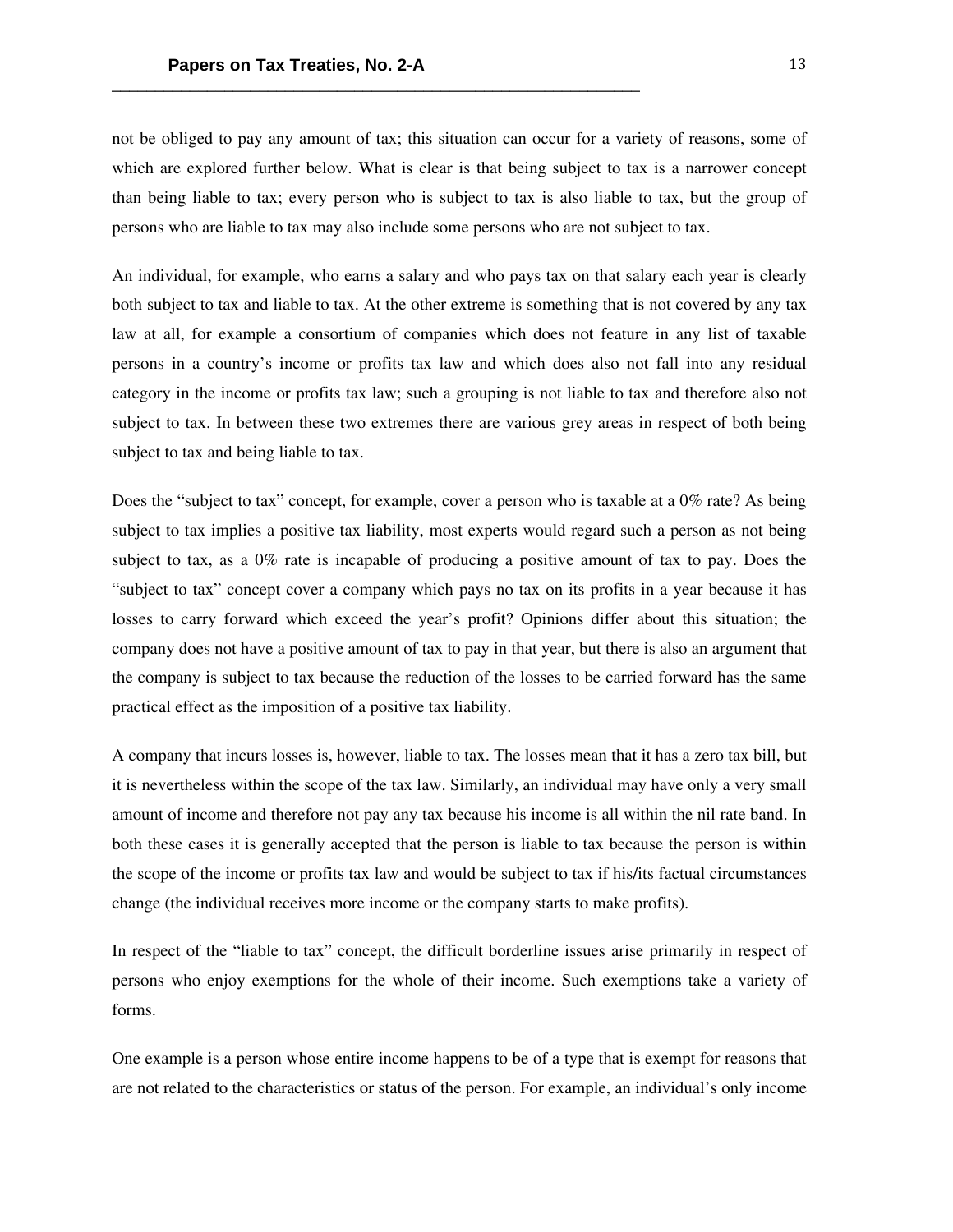may be investment income, but even though the amount may be substantial it could all be exempt because it is derived from "green" investments and the legislation exempts the returns on "green" investments. In this case the individual would generally be considered to be liable to tax; the exemption of the entire income is due to the individual's choice of investments at that time and it is clear that the individual would be taxable in respect of other types of income.

\_\_\_\_\_\_\_\_\_\_\_\_\_\_\_\_\_\_\_\_\_\_\_\_\_\_\_\_\_\_\_\_\_\_\_\_\_\_\_\_\_\_\_\_\_\_\_\_\_\_\_\_\_\_\_\_\_\_\_\_\_\_\_\_\_\_\_

Alternatively a person may be entitled to an exemption from profits tax for a limited period of time, for example a company which benefits from an incentive regime for five years. Here again, the company would generally be regarded as being liable to tax because the exemption is only a temporary carve-out from the scope of the profits tax.

A much more difficult and controversial example is a person which is within the scope of the income tax law, but which is entitled to an exemption for the whole of its income due to the nature of the person. An example would be a charitable foundation if the income tax law applies to foundations generally, but grants an exemption for charitable foundations. In such a case, however, the exemption is usually conditional on the person continuing to satisfy certain conditions, for example that the foundation carries on only charitable activities. In this case opinion is divided as to whether the foundation is liable to tax, a disagreement which is noted in the Commentary to the UN Model Tax Convention.<sup>12</sup> The prevailing opinion, however, is that the foundation is liable to tax because the exemption is conditional and therefore does not take the foundation out of the general scope of the income tax law. Similar issues arise in respect of pension funds, which are discussed in more detail in Section 6.1.

If, on the other hand, the foundation was excluded from the scope of the income tax law altogether it would not be liable to tax. So if, for example, the civil law of a country provides that foundations have legal personality and the income tax law applies to legal persons generally but excludes all foundations unconditionally, the foundation would not be liable to the income tax.

#### **3.1.2. Extent of liability to tax**

<sup>&</sup>lt;sup>12</sup> Para. 6 of the Commentary on Art. 4, citing Paras. 8.6 and 8.7 of the Commentary on Art. 4 of the OECD Model Convention.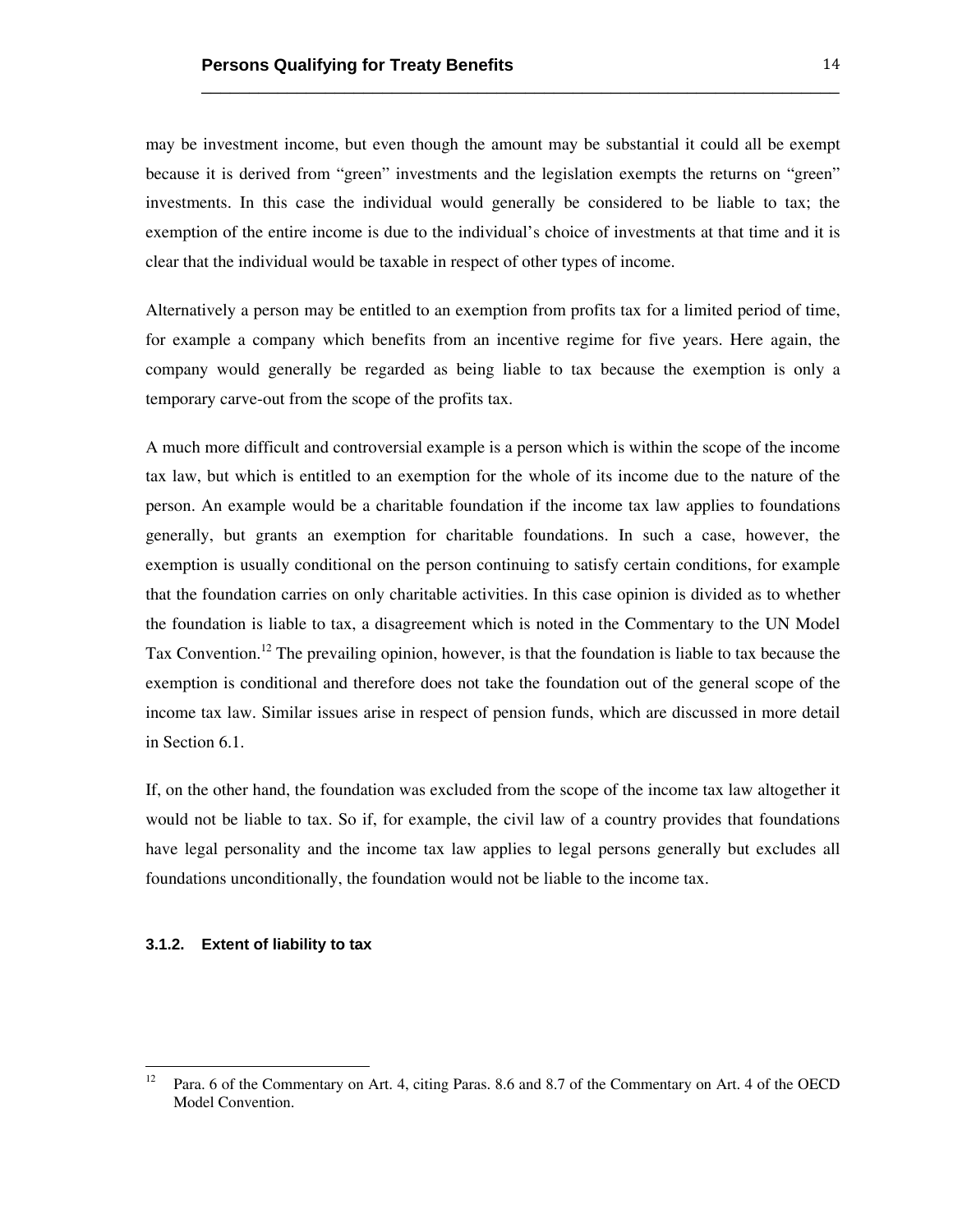A second set of issues about the basic requirement of Art. 4(1) relates to the extent of the liability to tax that is required. The UN Commentary states $^{13}$  that this requirement refers to a comprehensive, or full, liability to tax and it is usually interpreted as referring to a liability to tax in respect of worldwide income. This interpretation is reinforced by the second sentence of Art. 4(1) which excludes from the definition persons who are liable to tax only on income from a source in the potential residence state.

This aspect of the definition can cause difficulties of interpretation in respect of a small number of countries which impose income or profits tax on a territorial basis, or in other words in respect only of income from a source in the country.<sup>14</sup> If the residence definition is interpreted as demanding liability to tax on worldwide income, it would simply not be possible for a person taxable on a territorial basis to qualify as a resident for treaty purposes, even if the person had a very substantial personal connection with that state. Most experts therefore agree that, in the case of persons subject to a territorial system, the residence definition does not make this demand but refers rather to liability to the full extent of the country's income tax system.<sup>15</sup>

Case law from India has highlighted a further issue in respect of the required liability to tax that tax administrations should be aware of. This issue emerges from a line of cases<sup>16</sup> on the extent to which a potential tax liability is sufficient to make a person "liable to tax" for treaty purposes. The cases arose in the context of the relationship between India and the United Arab Emirates (UAE) and the question before the courts was whether a person who had a strong personal connection with the UAE could be "liable to tax" in the UAE for treaty purposes even though the UAE did not impose a tax on income. The argument for accepting that this situation creates liability to tax was that, if the UAE did introduce an income tax, the person would most probably fall within its scope. The balance of the Indian case law now seems to be in favour of accepting such a potential tax liability as sufficient to give residence for treaty purposes.<sup>17</sup>

<sup>&</sup>lt;sup>13</sup> Para. 2 of the Commentary on Art. 4, citing Paras. 3 and 4 of the Commentary on Art. 4 of the OECD Model Convention.

<sup>&</sup>lt;sup>14</sup> A territorial basis of taxation sometimes applies only to certain types of taxpayer, such as companies.

<sup>&</sup>lt;sup>15</sup> In this respect see Para. 8.3 of the Commentary on Art. 4 of the OECD Model Convention.

<sup>16</sup> For example: *Abdul Razak A. Meman In re*, Case no AAR No. 637 of 2004, 9 May 2005; and *Green Emirate Shipping & Travels Ltd v. Assistant Director of Income Tax*, Case no 99 TTJ 988, 30 November 2005.

<sup>17</sup> Palwe, S.S., and Kumar, P., "Liable to Tax: India versus OECD", *Tax Planning International Review: Latest Developments* (9 March 2011).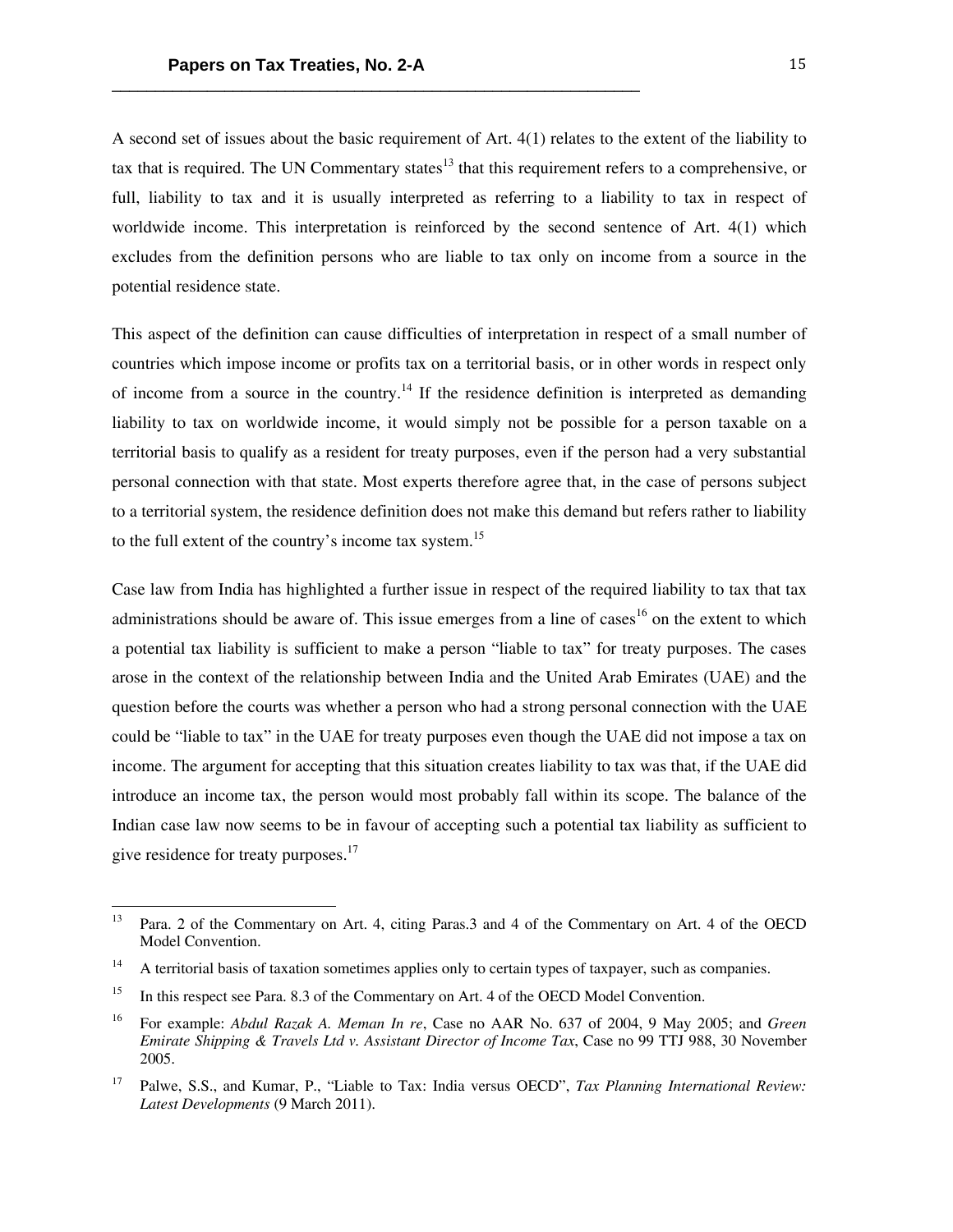If one takes the philosophy that treaties are primarily instruments for preventing double taxation, one would expect a treaty to apply only if there were an actual tax liability in both states. But what the conclusion of the Indian courts reveals is a rather different philosophy about the function of treaties, which sees them primarily as instruments for allocating taxing claims between states. In this case, the threat of actual double taxation is less important and the reason for looking for liability to tax in a country is only that it indicates a sufficient personal connection between the treaty claimant and the country. A potential tax liability of the type considered in the cases would indicate the same personal connection and would therefore be sufficient. An issue that might be raised by this view, however, is a lack of certainty and clarity about which situations create a potential liability to tax that satisfies this test. $18$ 

\_\_\_\_\_\_\_\_\_\_\_\_\_\_\_\_\_\_\_\_\_\_\_\_\_\_\_\_\_\_\_\_\_\_\_\_\_\_\_\_\_\_\_\_\_\_\_\_\_\_\_\_\_\_\_\_\_\_\_\_\_\_\_\_\_\_\_

## **3.2. Criteria for liability to tax**

 

The liability to tax requirement in Art. 4(1) is intended to test the personal connection between a person claiming treaty benefits and the contracting state in which that person claims residence. Art. 4(1) therefore requires that the liability has to be imposed for a reason that indicates a personal connection and lists a number of factors that satisfy this test. The factors listed are domicile, residence, place of management and, in contrast with the OECD Model Convention, place of incorporation, but also "any other criterion of a similar nature".

This residual sweeping-up category demands some consideration of the common element among the specific factors listed so that one is able to determine whether or not another factor is "similar". Clearly all the listed factors relate to the personal circumstances of the person claiming treaty benefits. In practice, given the way in which countries generally define the reach of their taxes, any liability to tax on worldwide income or profit is likely to satisfy this condition.

The inclusion of the place of incorporation of a legal entity in this list of criteria may seem, at first sight, to be subject to a risk of abuse, as the place of incorporation is rather a formal criterion. It is possible, for example, for a company to be incorporated under the law of a country but to have no substantive connection with that jurisdiction at all because the shareholders are resident in other countries and the company's management and business are both carried on outside of that

<sup>&</sup>lt;sup>18</sup> For two conflicting views on the correctness of this interpretation of the residence definition see: Baker, P., *Double taxation conventions: a manual on the OECD Model Tax Convention on income and on capital* (London: Sweet & Maxwell, loose-leaf), Sec. 4B.07 (September 2002); and Vogel, K. et al., *Klaus Vogel on double taxation conventions*, 3rd edn (London: Kluwer Law International, 1997), p. 229, Para. 24a.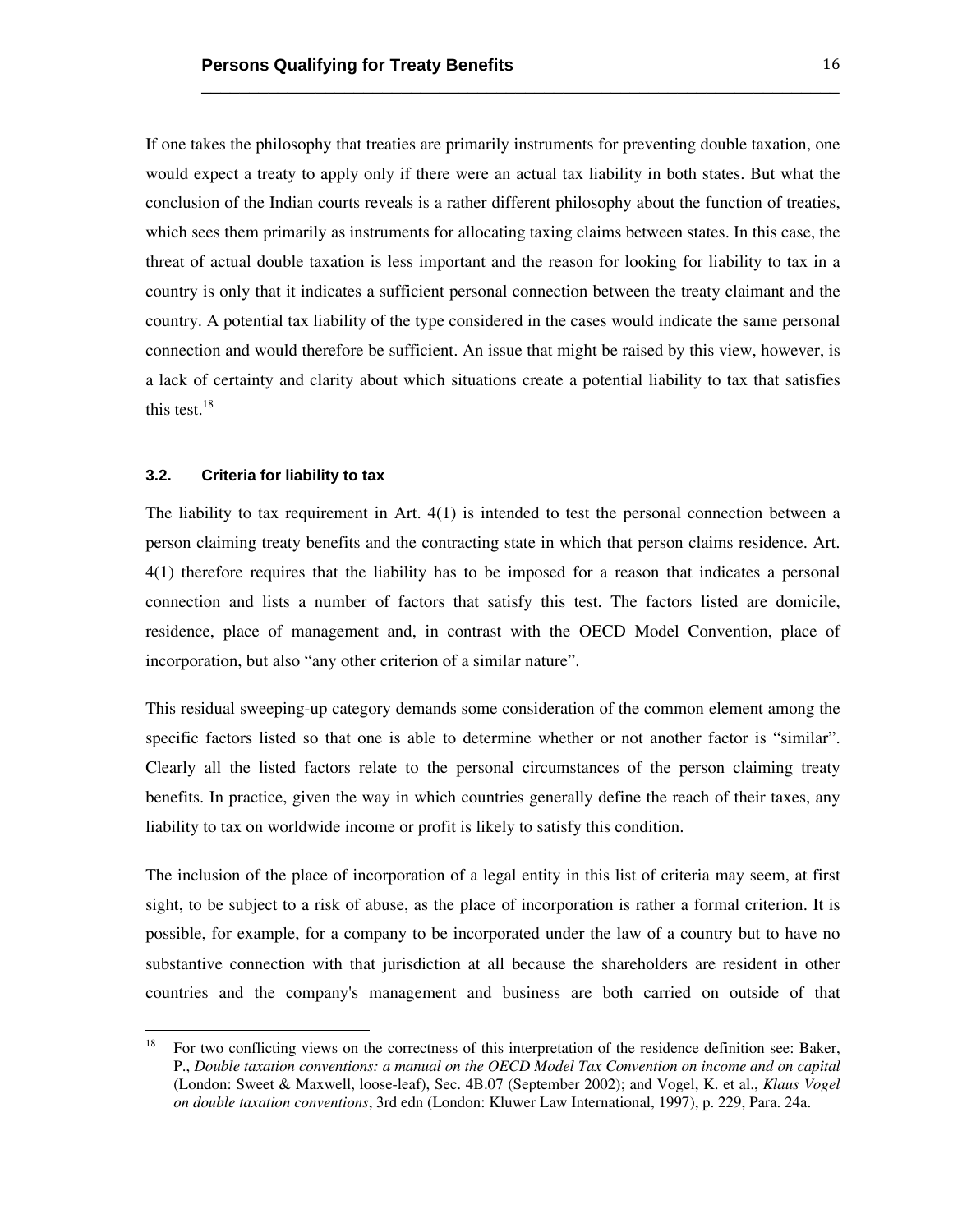jurisdiction. This situation can be the result of the historical development of the company and its business, but it can also be a deliberate strategy aimed at claiming the benefit of treaties concluded by the state. Such a strategy is, of course, increasingly feasible in an age in which global communication has become so easy that many activities can be carried on remotely.

On the other hand, it is questionable whether the specific mention of the place of incorporation is any different in substance from Art. 4 of the OECD Model Convention, as the place of incorporation would be included in the residual category in that model of "other criteria of a similar nature". Section 5 below, on conduit structures, discusses the dangers of this criterion and some possible responses by states.

# **3.3. Dual residence**

 

The final aspect of the liability to tax requirement is that the liability has to be imposed by the domestic law of the contracting state in which treaty residence is claimed. In other words, the Model Convention relies on the view taken by the contracting states as to whether a person has a sufficient connection with a state to qualify as a resident there. So if, for example, a country taxes the worldwide profit of companies that maintain their headquarters in the country, all such companies would be resident in that country for treaty purposes, even though the country's treaty partners use different criteria for the imposition of tax on worldwide profit.

One of the consequences of this approach is that it is possible for one person to qualify as a resident of both the contracting states to a given treaty, because countries have different criteria for imposing unlimited taxation and also because many countries use alternative criteria for this purpose. In this case the dual residence has to be resolved before the allocation articles of the treaty can be applied, as these articles are based on the assumption that the person is resident in only one of the contracting states. Art. 4 therefore provides rules, known as the tiebreaker rules, for allocating the person's residence to one of the states for treaty purposes. It is important to note that the tiebreaker provisions apply only for treaty purposes; they do not change the domestic law of either contracting state, so the person remains resident in both contracting states under their respective domestic law.<sup>19</sup>

<sup>&</sup>lt;sup>19</sup> The domestic law of some states does, however, remove the residence of the person if the state "loses" under the tiebreaker provision of an applicable treaty. The treaty itself does not change the domestic law of the contracting states; all it does it express the agreement between the two contracting states to limit the application of their domestic law. But the contracting states are free to adopt rules in their domestic law which apply when the application of the treaty leads to a certain result.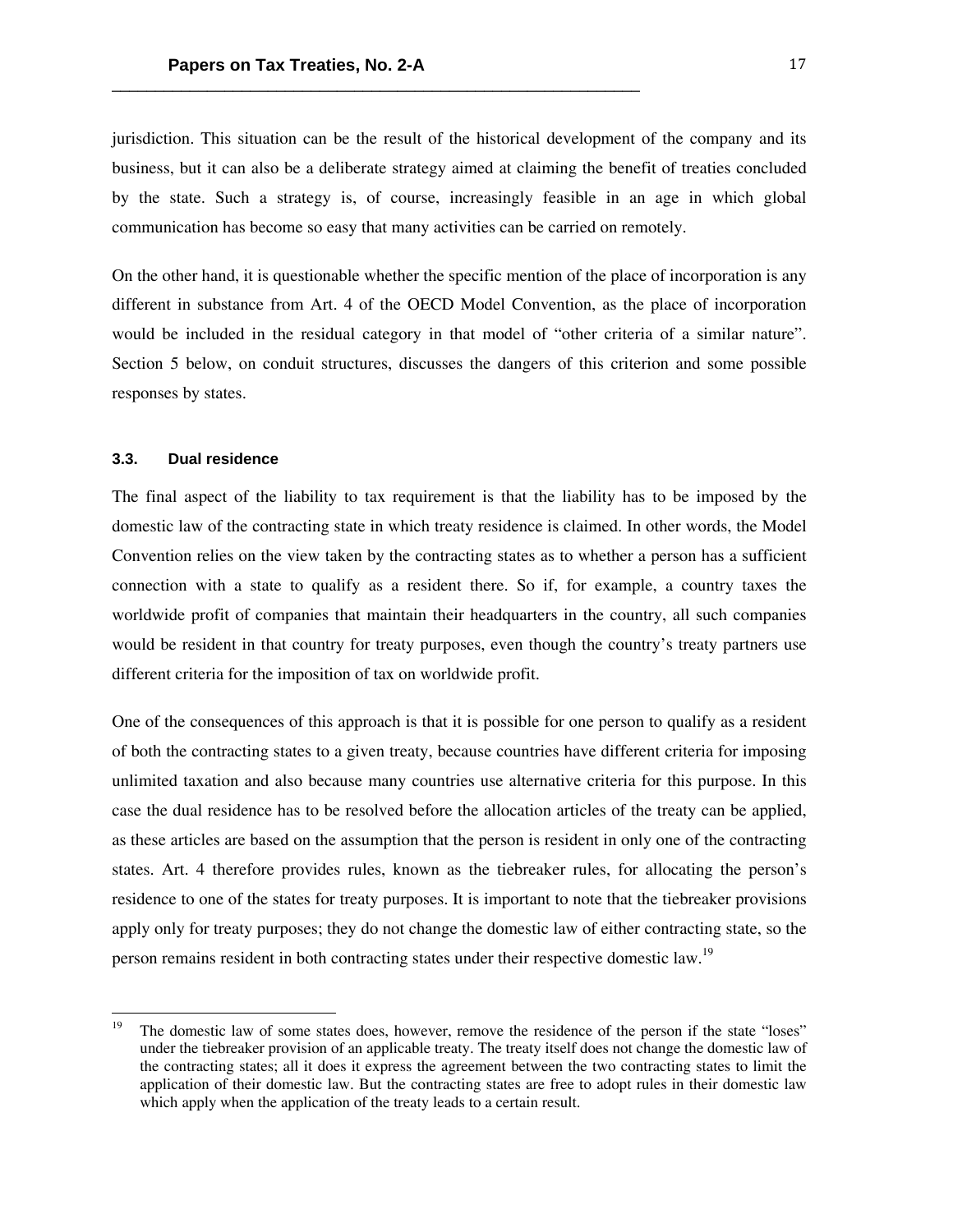#### **3.3.1. The tiebreaker provisions and unresolved dual residence**

The UN Model Convention has two tiebreaker provisions, one for individuals and one for all other persons. The tiebreaker provision for individuals is Art. 4(2), which sets out a hierarchy of criteria, starting with a substantive and factual criterion and applying progressively more formal tests if the previous tests fail to resolve the dual residence. The substance of this tiebreaker provision is relatively straightforward, although there is always a risk of differing interpretations of the tiebreaker tests it uses by the two contracting states to a treaty.

\_\_\_\_\_\_\_\_\_\_\_\_\_\_\_\_\_\_\_\_\_\_\_\_\_\_\_\_\_\_\_\_\_\_\_\_\_\_\_\_\_\_\_\_\_\_\_\_\_\_\_\_\_\_\_\_\_\_\_\_\_\_\_\_\_\_\_

The tiebreaker provision for companies and other persons who are not individuals is Art. 4(3), which provides only one substantive test, namely the place of effective management (POEM). In this case there is no recourse to progressively more formal criteria if the POEM test fails to provide a solution. Indeed a fall-back test is not necessary if one accepts, as the OECD Commentary states, that an entity can have only one POEM at any one time,<sup>20</sup> although the UN Commentary does not include this statement.

Both the UN and the OECD Commentaries on Art. 4(3) are rather short and they do not include any explicit discussion of many of the pressures that are increasingly placed on the POEM concept. Modern communications methods such as video-conferencing, for example, make this an increasingly difficult concept to apply.<sup>21</sup> The same holds true of modern management styles which do not confine the management of companies in a group to each individual company, but rather manage them in a "horizontal" fashion across the group.

Aside from these pressures, the interpretation of the term can also be subject to differences of emphasis and perception in respect of the level of management and the types of decision that it refers to and the relative importance of the factual and legal responsibility within the entity's structure. The context of the POEM concept suggests strongly that it should be given a single, treaty meaning; to do otherwise would defeat the very point of having a tie-breaker provision. Yet in practice the way in which it is interpreted may be coloured by the domestic law of the person applying the treaty.<sup>22</sup> If

 $20$  Para. 24 of the Commentary on Art. 4.

<sup>&</sup>lt;sup>21</sup> These difficulties have been discussed in a discussion paper published by the OECD in February 2001: "The Impact of the Communications Revolution on the application of 'Place of Effective Management' as a Tie Breaker Rule", available at <http://www.oecd.org/tax/treaties/1923328.pdf >.

<sup>&</sup>lt;sup>22</sup> See: John F. Avery Jones, "Place of Effective Management as a Residence Tie-breaker", 59 Bulletin for International Taxation 1 (2005), pp. 20-24, reporting on a seminar discussion at the 2004 congress of the International Fiscal Association.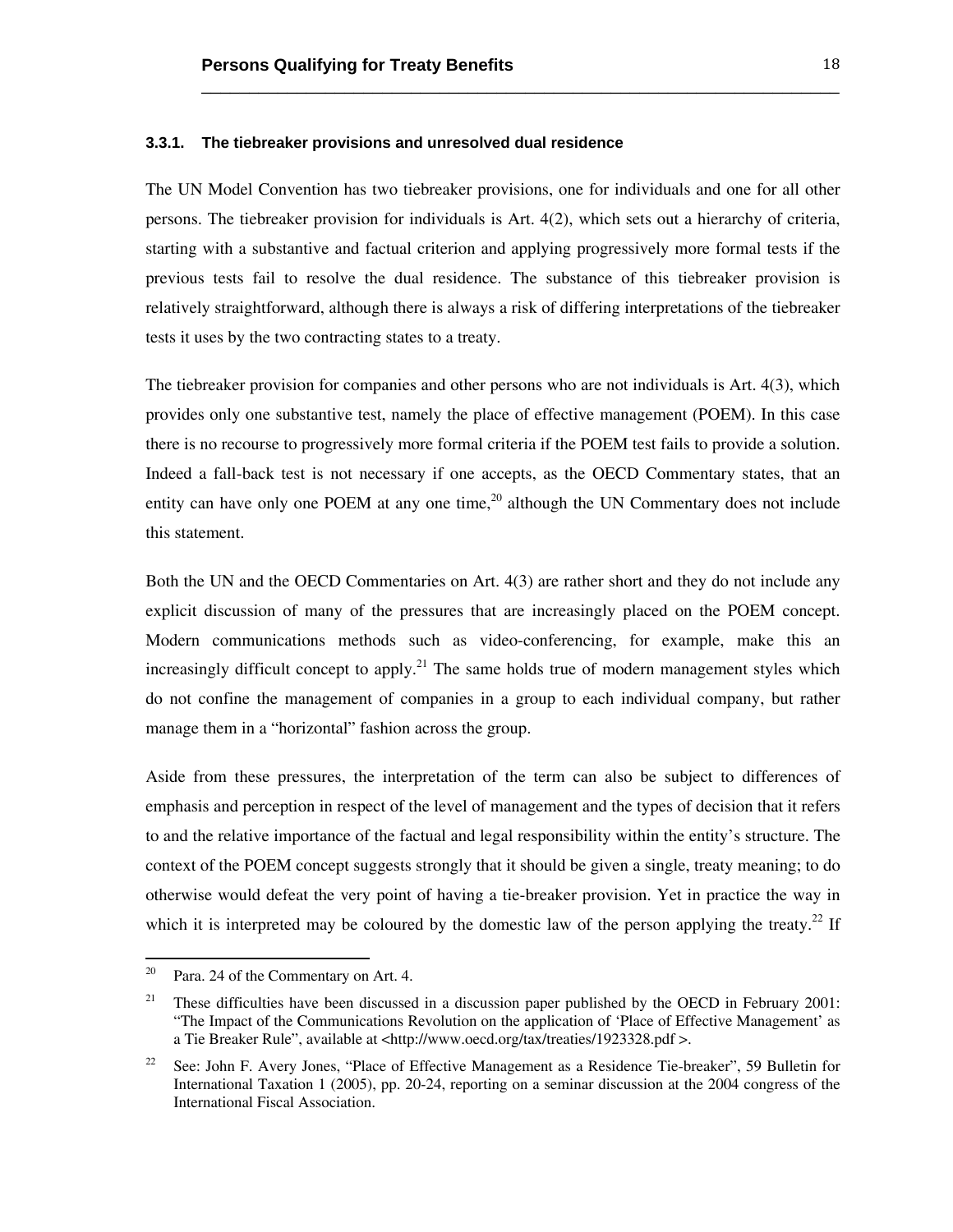two treaty partner states disagree on the interpretation of the concept it would be necessary to use the mutual agreement procedure in order to resolve this disagreement.

The ease of modern communications and transport has also made it increasingly possible to manipulate the residence of corporations by moving their management to the desired country for tax planning purposes. These pressures have caused some states to use an alternative tiebreaker provision in their treaties which relies entirely on the mutual agreement procedure to resolve the dual residence of non-individuals. An example of such a provision is now included in the Commentary to the UN Model Convention.<sup>23</sup> This suggested provision requires the competent authorities only to "endeavour" to resolve the matter. It clearly contemplates the possibility that they will not be able to do so, stating that in that case the person is not entitled to the benefits of the convention at all except to the extent that the competent authorities agree to grant treaty benefits. Some concluded treaties go even further and do not even oblige the competent authorities to endeavour to resolve the matter, but provide only that non-individuals that are resident in both contracting states are denied the benefits of the treaty, except to the extent determined by the competent authorities.

In either case, subject to any relief granted by the competent authorities, a company or other person that does not have its dual residence resolved continues to be taxable in both states as a resident. It is, therefore, likely to be taxable on its worldwide income in both states, although this means that it would also be entitled to take deductions in both states and carry forward any losses in both states.

If the company receives income from a third state it would probably be able to claim unilateral double tax relief in respect of that income in both the residence states. If, in this case, both residence states apply the exemption method, the company would not suffer any double taxation. It would also not suffer any double taxation if one residence state applies the exemption method and the other residence state grants a credit for the third-state tax. But if both residence states use the credit method, there is a question as to whether either residence state would grant a credit for any residual tax levied by the other residence state on the third-state income. Some states, for example, may refuse to give a credit for tax that is not levied by the source state of the income.

The company may also receive income from one of the two residence states. In this case the residence state that is also the source state is unlikely to grant any double tax relief, although the other residence state may do so.

Para. 10 of the Commentary on Art. 4, citing Para. 24.1 of the Commentary on Art.4 of the OECD Model Convention.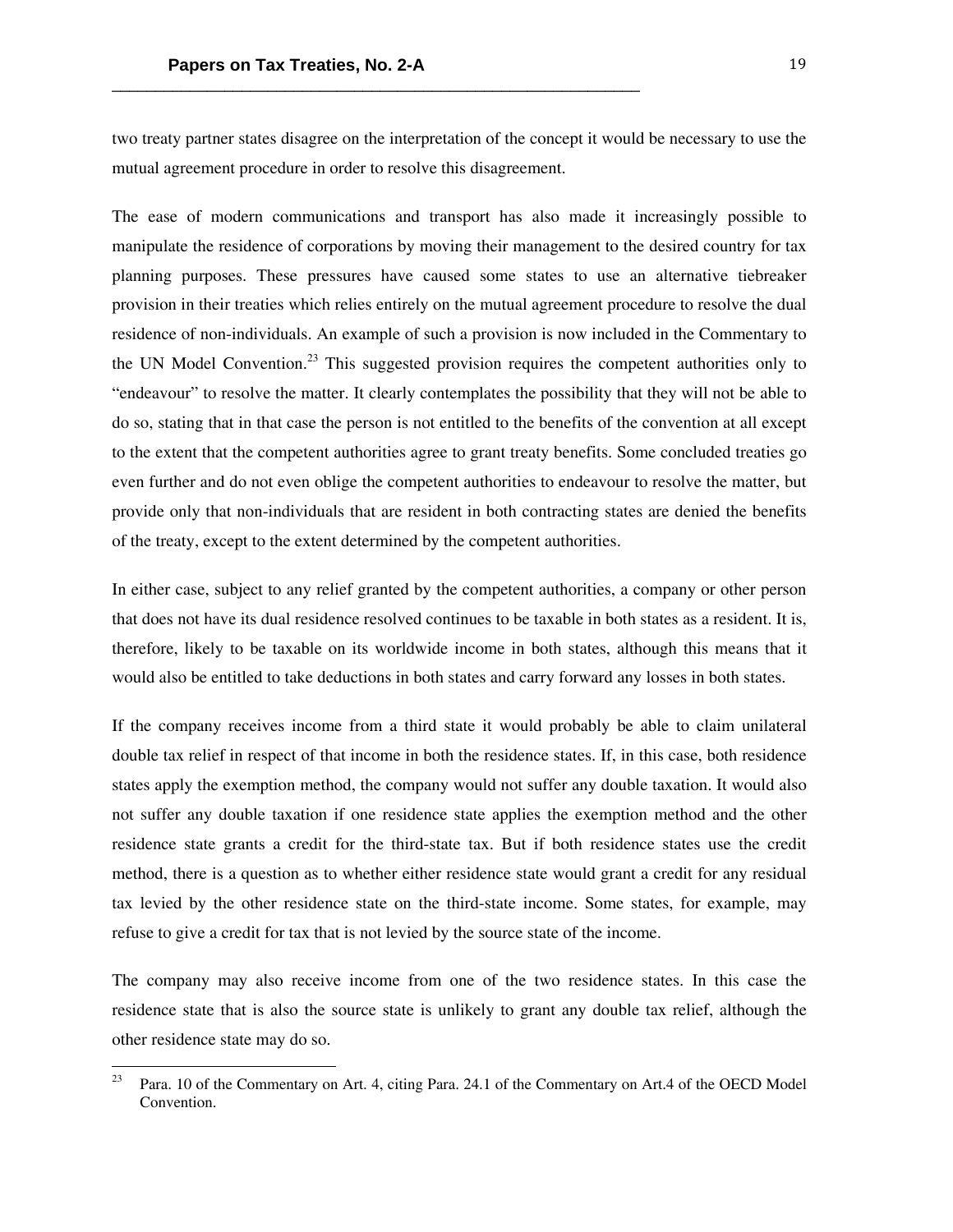#### **3.3.2. Effect of successful tiebreaker application**

If a tiebreaker provision of a treaty is applied to resolve the dual residence of a person, either an individual or an entity, it becomes possible to apply the allocation rules of that treaty. There is also an increasing acceptance of the argument that the resolution of dual residence under the treaty between a person's two residence states may also have implications for a treaty concluded between one of those residence states and a third state which is the source of income derived by the dual resident person.

\_\_\_\_\_\_\_\_\_\_\_\_\_\_\_\_\_\_\_\_\_\_\_\_\_\_\_\_\_\_\_\_\_\_\_\_\_\_\_\_\_\_\_\_\_\_\_\_\_\_\_\_\_\_\_\_\_\_\_\_\_\_\_\_\_\_\_

This argument is now accepted in the Commentary to the UN Model Convention.<sup>24</sup> It is based on the second sentence of Art. 4(1), which excludes from the residence definition persons who are liable to tax in a contracting state only in respect of income from sources in the state. This exclusion was included originally to deal with diplomatic and consular staff, to ensure that they did not receive the benefit of treaties concluded by their work state but only the treaties concluded by their "home" state. It does, however, express the general intention of Art. 4 to restrict the benefits of treaties concluded by a country to persons whose connection with a country is considered strong enough to justify that country taxing the person on worldwide income.

This exclusion is now generally understood to support the argument that if a person is resident in two countries under their domestic law, and there is a treaty between those two countries which resolves the dual residence in favour of one of them, the person is entitled to treaty benefits only as a resident of that country. If, for example, a person is resident in both State L and State W and the tiebreaker allocates the person's residence to State W (the "winner state"), the overall effect of the allocation provisions in that treaty is that State W retains the right to tax the person on worldwide income, subject to the obligation to grant double tax relief in respect of income that may be taxed in State L. State L (the "loser state"), on the other hand, is permitted to tax only certain items of income from a source in State L.

If State L also has a treaty with a third state (State T), the issue then arises as to whether the person can claim the benefit of that treaty as a resident of State L. As the State L tax liability on the person is limited by the State L-State W treaty to income from sources in State L, the Commentary states that the person is excluded from claiming treaty residence in State L by the second sentence of Art. 4(1) in the State L-State T treaty.

<sup>24</sup> Para. 4 of the Commentary on Art. 4, citing Para. 8.2 of the Commentary on Art. 4 of the OECD Model Convention.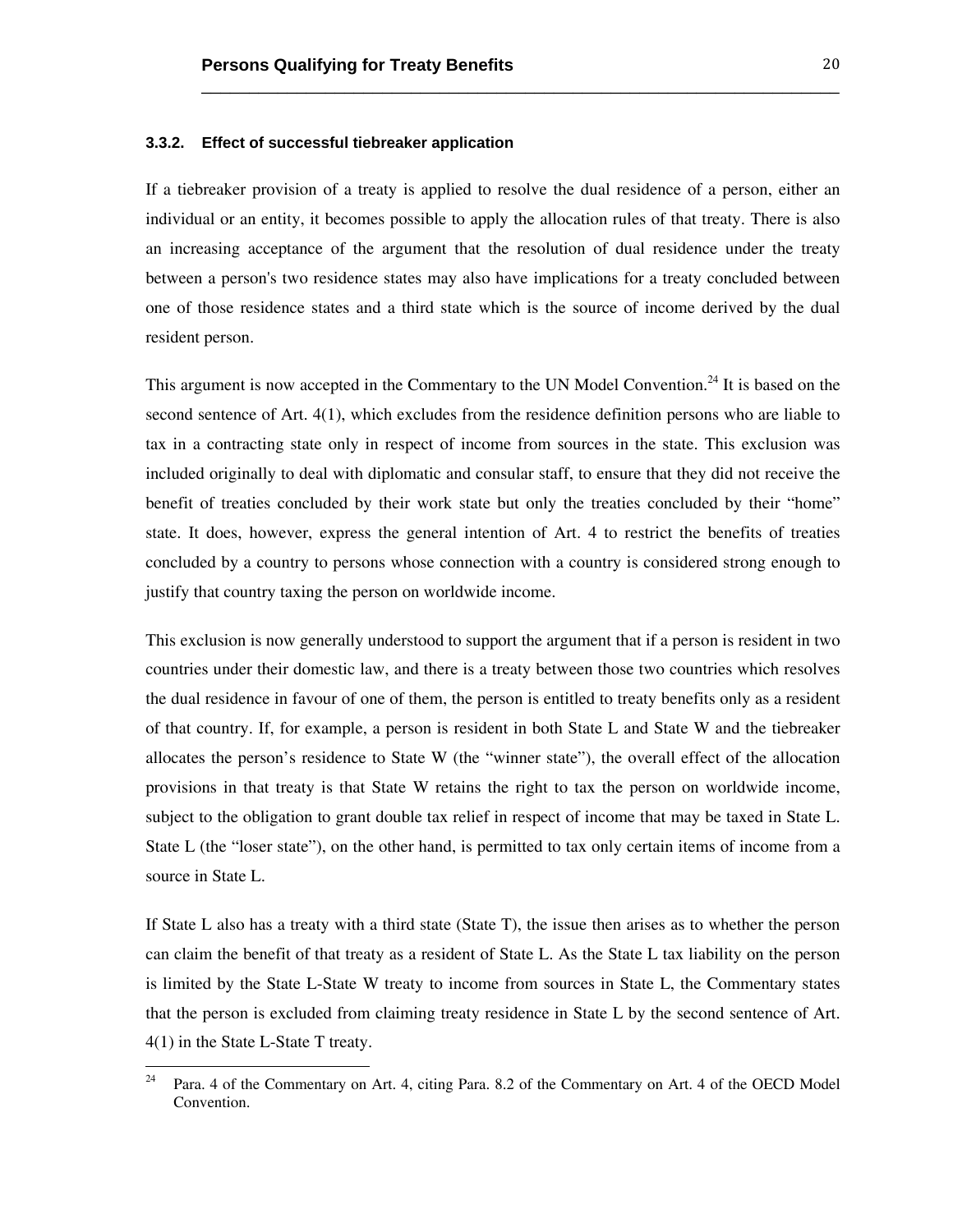This line of reasoning can be of assistance to states in combating the use of companies incorporated in a state in order to obtain the benefits of treaties concluded by that state. Take a situation in which a company incorporated in one state (State I), but effectively managed in a second state (State M), claims treaty benefits in respect of income from a source state (State S). If each pair of states has concluded a treaty, this line of reasoning prevents the company from claiming the benefit of the State S- State I treaty; it is entitled only to the benefit of the State S-State M treaty, or in other words the treaty between the source state and the state with which the company has the more substantial connection. The usefulness of this line of reasoning to the source state depends, however, on State I having concluded a wide treaty network.

#### **3.4. LOB articles**

 

The difficulties with the residence article in the model treaties have led an increasing number of states to include limitation on benefit (LOB) articles in their treaties. An LOB article, essentially, backs up the residence definition by requiring the person claiming treaty benefits to demonstrate more substance in the person's connection with the residence state. It is not usually the intention of states to demand full compliance with the LOB provision every single time that treaty benefits are claimed, but rather to give the tax authority a tool which can be invoked if the authority is dubious about a specific claim to residence. An LOB provision does this by enabling a tax authority which has been presented with a residence certificate to require the treaty claimant to demonstrate that it satisfies one of the tests in the LOB provision, thereby shifting the burden of proof back to the treaty claimant.25

LOB provisions are targeted at the persons most likely to be involved in structures set up in order to claim treaty benefits. They therefore do not usually apply to individuals or to the contracting states themselves. Although they can also apply to other persons, this section refers to companies for the sake of simplicity.

LOB provisions vary from one treaty to another, but there are a number of factors which are commonly specified as indicators of an acceptable connection with the residence state. One such factor is that the company is quoted on a stock exchange. Treaty shopping structures are unlikely to use quoted companies, as the widespread ownership of a quoted company is incompatible with the

<sup>&</sup>lt;sup>25</sup> Para. 56 of the Commentary on Art. 1, citing Para. 20 of the Commentary on Art.1 of the OECD Model Convention, provides the text of a model LOB provision. Only the main features of this suggested text are commented on here.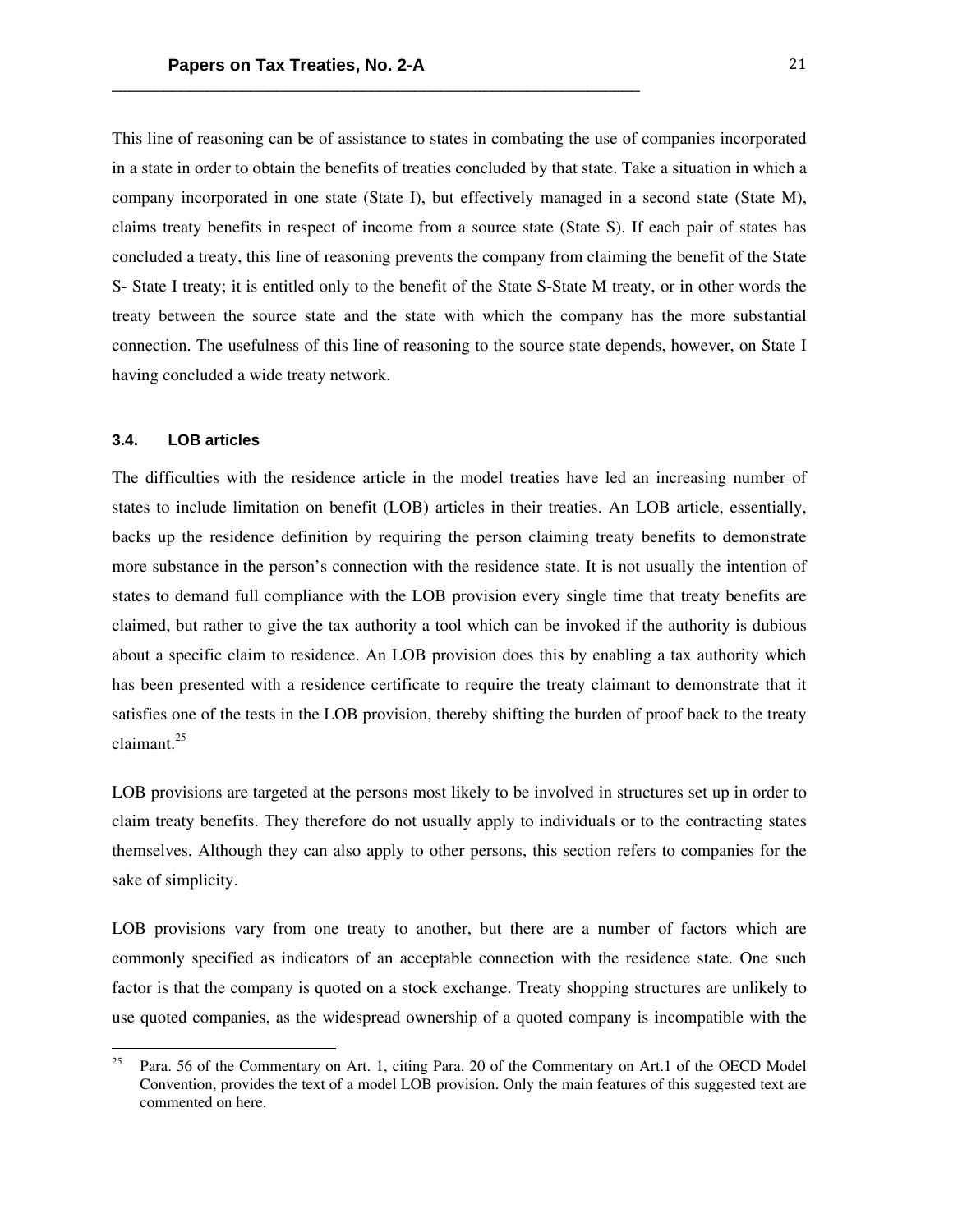aim of streaming income through a favourable structure to the persons who set up the structure. Details of this test that vary from one treaty to another are the percentage of the share ownership that has to be listed on a stock exchange, whether the listed share ownership has to be directly in the company or whether it can be indirect, and which stock exchanges are accepted for the purposes of this test.

\_\_\_\_\_\_\_\_\_\_\_\_\_\_\_\_\_\_\_\_\_\_\_\_\_\_\_\_\_\_\_\_\_\_\_\_\_\_\_\_\_\_\_\_\_\_\_\_\_\_\_\_\_\_\_\_\_\_\_\_\_\_\_\_\_\_\_

Another common test, which applies to unlisted companies, consists of two factors which together indicate that the company is not being used to route income in order to obtain treaty benefits. One part of this test looks at the share ownership of the company claiming treaty benefits; if the ultimate owners of the company would have been entitled to comparable treaty benefits in their own right, it is unlikely that they have set up the company in order to route the income to themselves. The second part of this test looks at the flow of income through the company in order to ensure that it is not being used to route income to persons who would not have enjoyed treaty protection if the income flowed to them directly. Again, the detail of this test varies from one concluded treaty to another.

The first two tests described above apply to the company claiming treaty benefits. The third common test relates, in contrast, to specific items of income for which treaty benefits are claimed. This test looks at whether the income is received as a genuine receipt of an active business carried on by the company in its residence state. To the extent that this third test looks at specific items of income rather than the treaty entitlement of the company as such, it goes beyond the role of backing up the residence definition.

Most LOB provisions also include a sweeping-up clause which gives the tax administration discretion to grant treaty benefits in cases which are not covered by the specific clauses of the LOB provisions but in which the tax authority determines that the company is not part of a structure set up in order to obtain treaty benefits.

Although LOB provisions are becoming increasingly popular, they are complex. Drafting the detail of the tests they set out requires a thorough knowledge of the economy and tax system of the two contracting states to the treaty in order to ensure that the provision targets the appropriate structures. LOB provisions also require considerable effort on the part of the tax authority to apply satisfactorily, both in selecting the cases in which to use the provision and in assessing the information provided by the treaty claimant. For these reasons, countries with limited resources in their tax administration generally prefer to use simpler provisions to combat treaty shopping. Section 5 discusses some of these alternatives.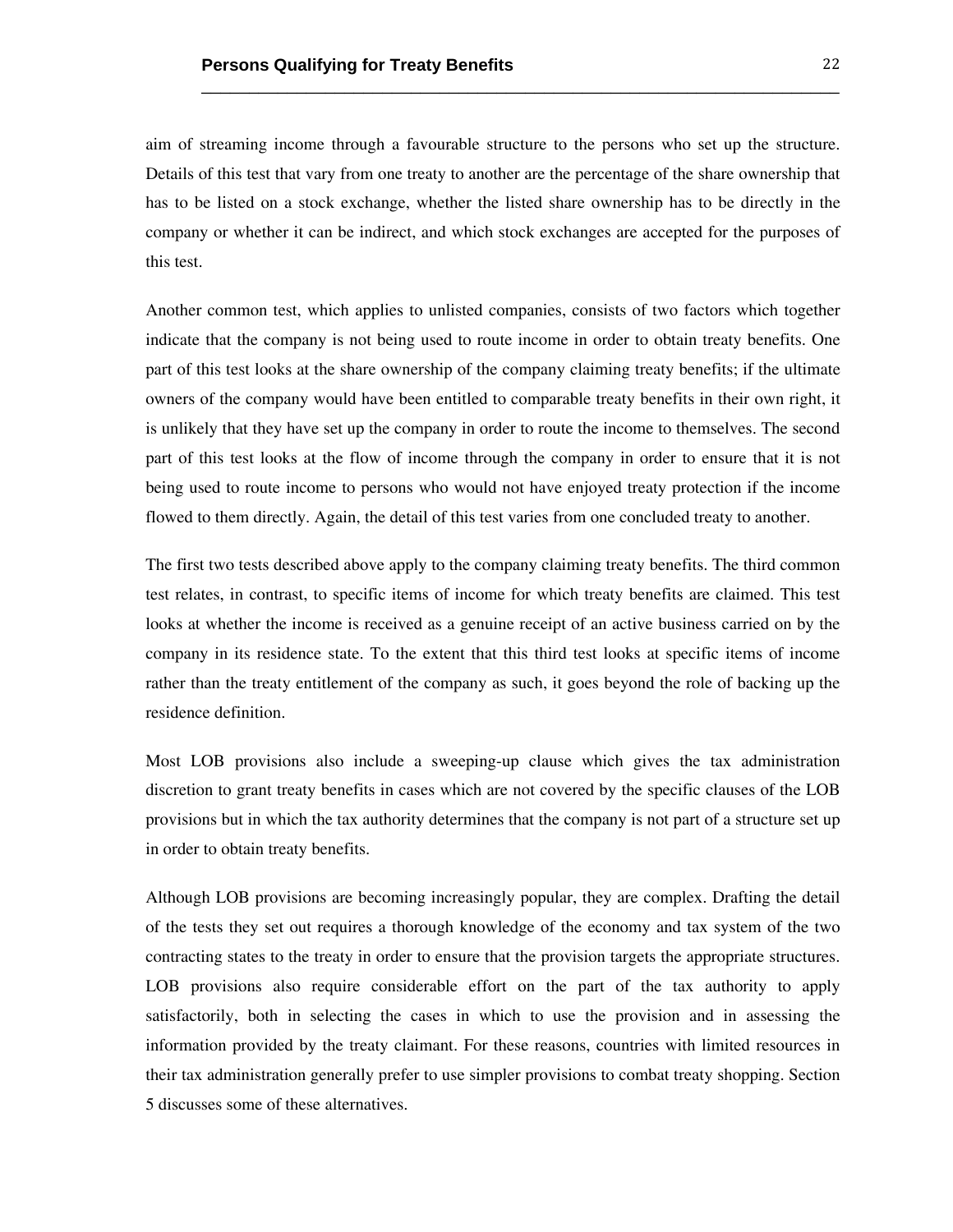# **3.5. Articles for which no residence is required**

Although residence is a vital element in determining entitlement to most of the benefits of a treaty, there are three articles that are explicitly stated to apply regardless of the residence of the taxpayers concerned. Two of these concern the administration of taxes: Art. 26 on the exchange of information; and Art. 27 on assistance in the collection of taxes, which was added to the UN Model Convention in 2011.

The third one is Art. 24, the non-discrimination article. The main rule of Art. 24 applies on the basis of nationality and explicitly states that it also applies to persons who are not resident in either state. Residence is relevant, however, to the extent that a difference in the residence situation of two persons is explicitly stated to justify a difference in the tax treatment of those persons.

A small number of the allocation articles in the Model do not refer explicitly to the residence of the taxpayer who enjoys the benefit of the article. This is the case, for example with Art. 8, on shipping, inland waterways transport and air transport, and two paragraphs of Art. 19, on government service. Nevertheless, these articles are not expressed to be an exception to the general residence requirement of Art. 1 and it is unlikely that they are intended to be such.

#### **4. The income for which treaty protection is claimed**

The third step in ascertaining whether treaty benefits are available concerns the specific item of income for which treaty protection is claimed. The treaty applies to persons who are resident in one or both contracting states, but the allocation articles apply to specific items of income or profit. Once it has been established that a person is entitled to treaty benefits as a resident of one of the contracting states, there still remains a question as to which items of income are covered by that treaty entitlement.

#### **4.1. Derived by, paid to etc.**

The UN and OECD Model Conventions use a variety of terms to denote the connection between a person and an item of income that gives the person entitlement to treaty benefits in respect of that item of income. The most common term used is that the income is "derived" by the person, but the Models also use other terms such as "paid to", "received by" and the profits and gains "of" a person. It is unlikely, however, that any substantial difference among these terms is intended.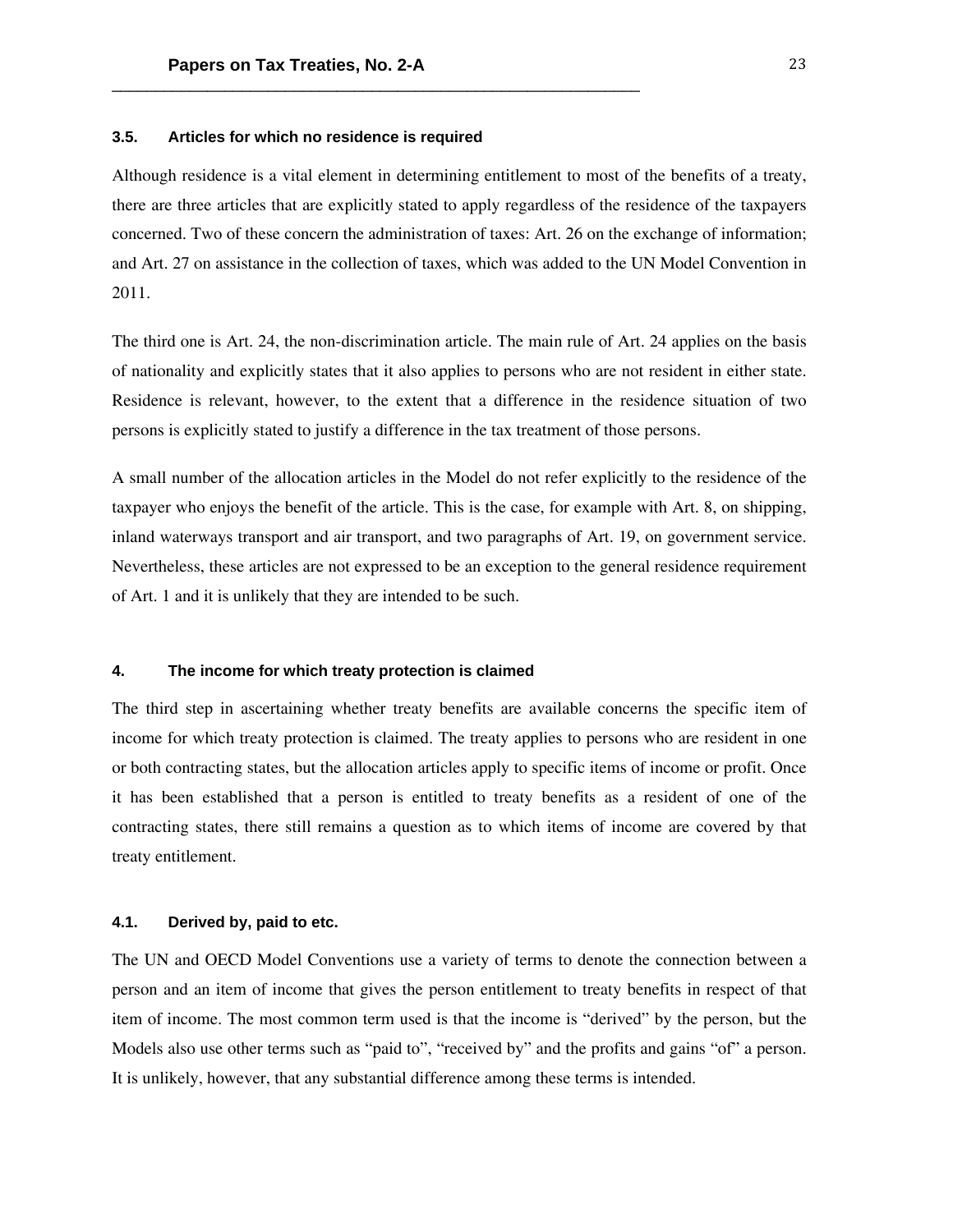None of these terms is defined in the Models. Art. 3(2) therefore applies, with the direction that their definition is to be taken from the domestic law of the state applying the treaty, unless the context requires otherwise. There have been very few suggestions that the context does require a treaty meaning for these terms. Indeed, given the variety of ways in which states attribute income to a person<sup>26</sup> it would be extraordinarily difficult to establish a generally accepted meaning for them.

\_\_\_\_\_\_\_\_\_\_\_\_\_\_\_\_\_\_\_\_\_\_\_\_\_\_\_\_\_\_\_\_\_\_\_\_\_\_\_\_\_\_\_\_\_\_\_\_\_\_\_\_\_\_\_\_\_\_\_\_\_\_\_\_\_\_\_

One provision in the Model does deal specifically with the connection between an item of income for which treaty protection is claimed and the person making the claim: the beneficial ownership requirement of Arts. 10, 11 and 12, which is discussed below. Art. 17(2) also has some relevance to this issue, although it does not lay down any requirements about the connection between the income for which treaty protection is claimed and the person making the claim. Quite the contrary, in fact, as the purport of this provision is that the lower threshold for the source-state taxation of remuneration paid to entertainers and sportspersons for their personal activities cannot be avoided by the simple expedient of having the remuneration paid to a different person.

The Commentary on Art. 1 of the UN Model Convention discusses various aspects of the connection between the person claiming treaty benefits and the income for which treaty protection is claimed in the context of treaty abuse and anti-avoidance law. The general tenor of these discussions is that artificially routing income to a person who is in a position to claim treaty entitlement should not be an effective method of obtaining treaty benefits. So, for example, para.  $56<sup>27</sup>$  suggests a provision to combat the assignment of assets in order to create an artificial treaty route for the income produced by the assets. Similarly, para. 71 suggests a provision to deny treaty benefits for interest paid in back-to-back arrangements. Section 5 below, on conduit structures, discusses the artificial routing of income in more detail.

Although still part of the discussion on anti-avoidance measures, the Commentary on Art. 1 also makes the more general observation that the basic rules of domestic law for determining which facts give rise to a tax liability are not addressed in treaties and are not affected by them.<sup>28</sup> One aspect of

<sup>&</sup>lt;sup>26</sup> On this point, see the general report and branch reports in: "Conflicts in the Attribution of Income to a Person", Cahiers de Droit Fiscal International, Vol. 92b, IFA, 2007.

<sup>&</sup>lt;sup>27</sup> Citing Para. 21.4 of the Commentary on Art. 1 of the OECD Model Convention.

<sup>&</sup>lt;sup>28</sup> Para. 21 of the commentary on Art. 1, citing Para. 22.1 of the OECD Commentary on Art. 1. This citation does not include the specific reference in Para. 22.1 of the OECD Commentary to domestic law that results in "a redetermination of the taxpayer who is considered to derive such income" but, given the manner in which the citation is made, it seems unlikely that any great significance should be attributed to this omission.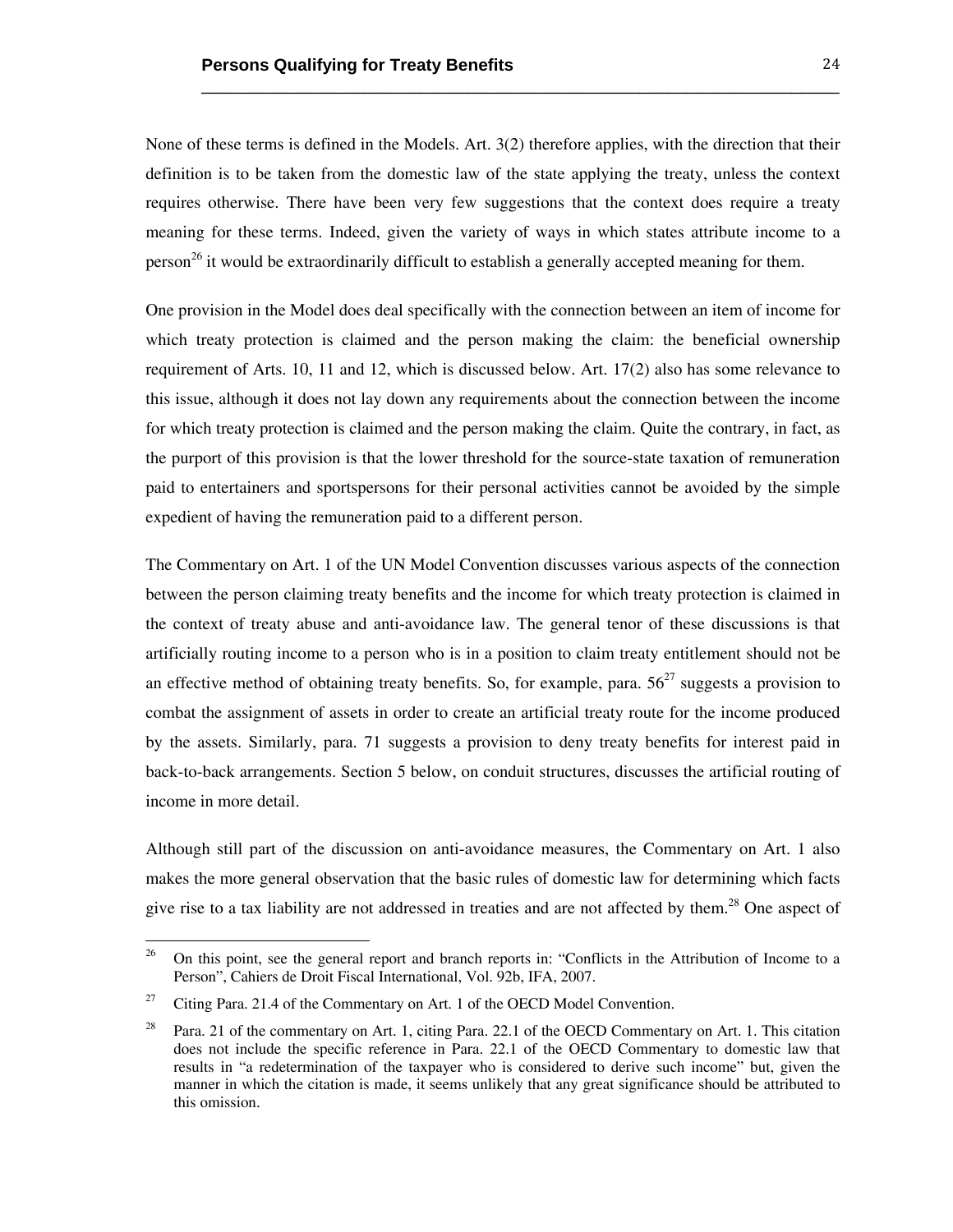those basic rules of domestic law is the determination of which person is taxable in respect of which item of income. This observation, in other words, reinforces the conclusion drawn above that the determination of the taxable person is an issue for domestic law. This conclusion is not without its problems for the interpretation of treaties, however, and Section 6 below discusses some problematic issues in this respect.

## **4.2. Beneficial ownership**

The beneficial ownership requirement of Arts. 10, 11 and 12 is one of the most extensively discussed concepts in the UN and OECD Model Conventions. The purpose of this section, therefore, is not to examine this concept in detail but only to highlight the questions that have led to discussion. A bibliography is provided at the end of this paper for those who wish to study this topic further.

# **4.2.1. Purpose of the term**

 

Even the very purpose of the beneficial ownership concept is a question that is frequently posed. Is the beneficial ownership requirement an anti-avoidance rule, or does it have a more neutral, substantive role in determining which persons are entitled to treaty benefits in respect of dividends, interest and royalties? Proponents of the latter view argue that the concept is badly targeted as an anti-avoidance rule and that there are other, more effective ways of dealing with the abuse of treaties. The Commentary on Art. 1 of both the UN and OECD Model Conventions, however, comes down unequivocally on the side of the beneficial ownership requirement as an anti-avoidance measure.<sup>29</sup>

If beneficial ownership is used as an anti-avoidance concept, the question then immediately arises as to why its use is limited to three articles in the Model. The obvious answer is that the three types of income affected are the types most likely to be the subject of treaty shopping. Some concluded treaties do, however, apply the concept to other types of income; the US Model Convention applies it to pensions, annuities and income covered by the "other income" article; and in some concluded treaties the requirement applies to all the allocation articles in the treaty.<sup>30</sup>

<sup>&</sup>lt;sup>29</sup> In Paras. 31 and 55 of the UN Commentary and Para. 10 of the OECD Commentary.

<sup>&</sup>lt;sup>30</sup> For example: Para. 4 Protocol to the Croatia–Israel treaty of 29 September 2006; Para. 1 protocol to the Pakistan–Spain treaty of 2 June 2010; Para.7 Protocol to the Portugal–Uruguay treaty of 30 November 2009; Para. 2 Protocol to the Spain–Senegal treaty of 5 December 2006.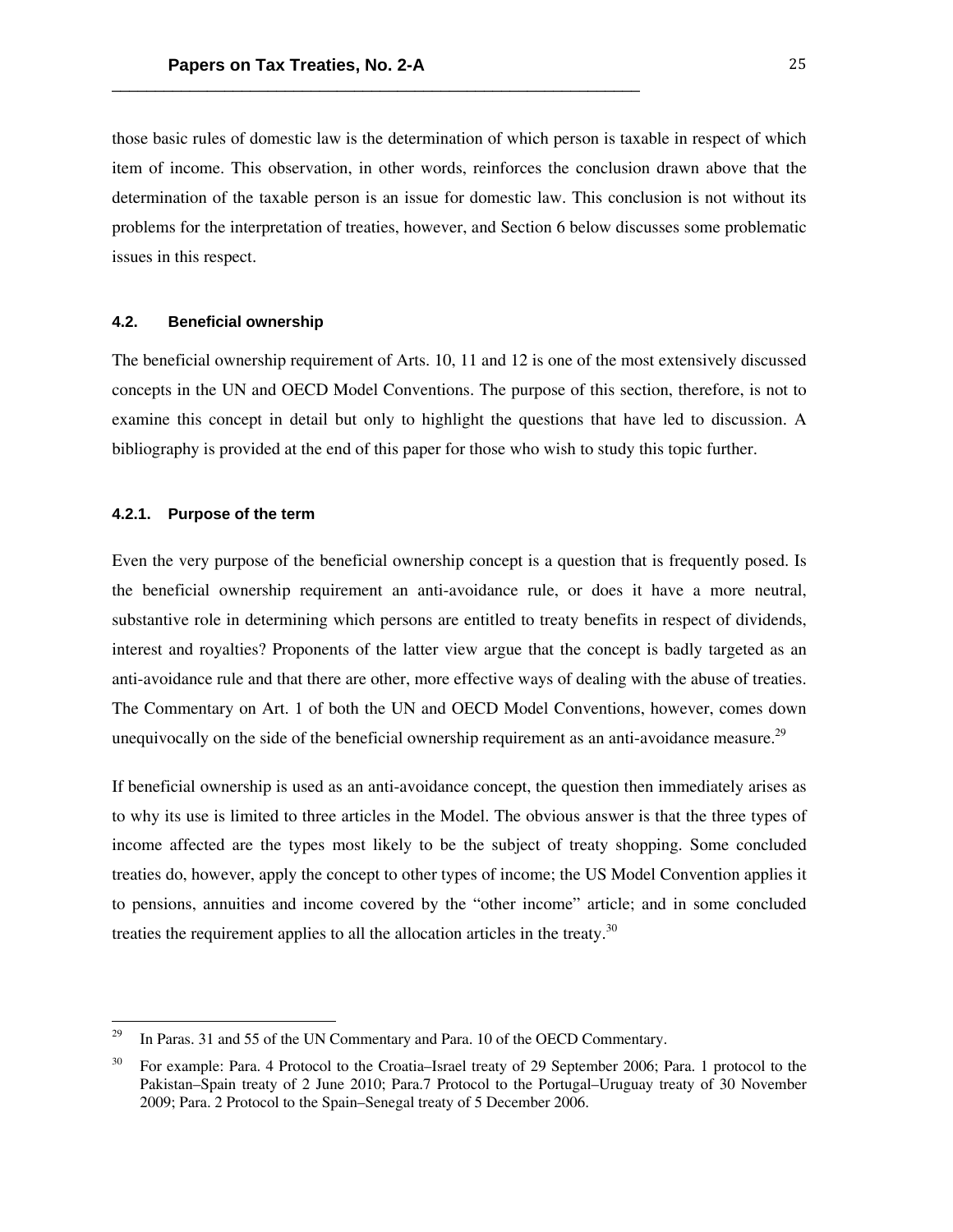#### **4.2.2. Relationship with "paid to"**

Another important question that has been raised in connection with the beneficial ownership requirement is whether it substantiates the wording in Arts. 10, 11 and 12 that refers to income "paid to" a person, or whether it is an additional requirement. In other words, is it enough that the beneficial owner is a resident of a contracting state, even if the formal payment is made to a person resident elsewhere? Or do these articles apply only if two conditions are fulfilled, namely that: the income is formally paid to a person resident in the other contracting state; and the beneficial owner is also resident in the other contracting state?

\_\_\_\_\_\_\_\_\_\_\_\_\_\_\_\_\_\_\_\_\_\_\_\_\_\_\_\_\_\_\_\_\_\_\_\_\_\_\_\_\_\_\_\_\_\_\_\_\_\_\_\_\_\_\_\_\_\_\_\_\_\_\_\_\_\_\_

The wording of these three articles could be taken to suggest the latter interpretation, but this interpretation is generally regarded as incorrect. The Commentaries on the UN Model Convention $31$ state that the limitation of the source-state tax applies if the beneficial owner of the income is resident in the other contracting state, even if the income is paid to an intermediary resident elsewhere.

Further support for this position can be drawn from a comparison with the OECD Model Convention which, in Art. 12, uses only the beneficial ownership concept and does not refer at all to the income being "paid to" a resident of a contracting state. Many concluded treaties also use the beneficial ownership in this way, in Art. 12 and/or Art. 11. In these treaty articles, in other words, beneficial ownership is the only factor connecting the treaty claimant with the income for which treaty protection is sought. One would not expect the reach of these articles to be materially different from the reach of comparable articles that use the "paid to" wording. This conclusion is further reinforced by looking at the consequences of interpreting "paid to" and beneficial ownership as two separate requirements, as this interpretation would create a considerable danger that no treaty benefits would be granted at all if income were paid to a person resident in one state while the beneficial owner were resident in a different state, even though both those states had a treaty with the source state.

# **4.2.3. Meaning of the term**

<sup>&</sup>lt;sup>31</sup> Para. 13 of the Commentary on Art. 10, Para. 18 of the Commentary on Art. 11 and Para. 5 of the Commentary on Art. 12, citing respectively the following parts of the Commentaries on the OECD Model Convention: Paras. 12 to 12.2 of the Commentary on Art. 10; Paras. 9 to 11 of the Commentary on Art. 11; and Paras.4 to 4.2 of the commentary on Art. 12 .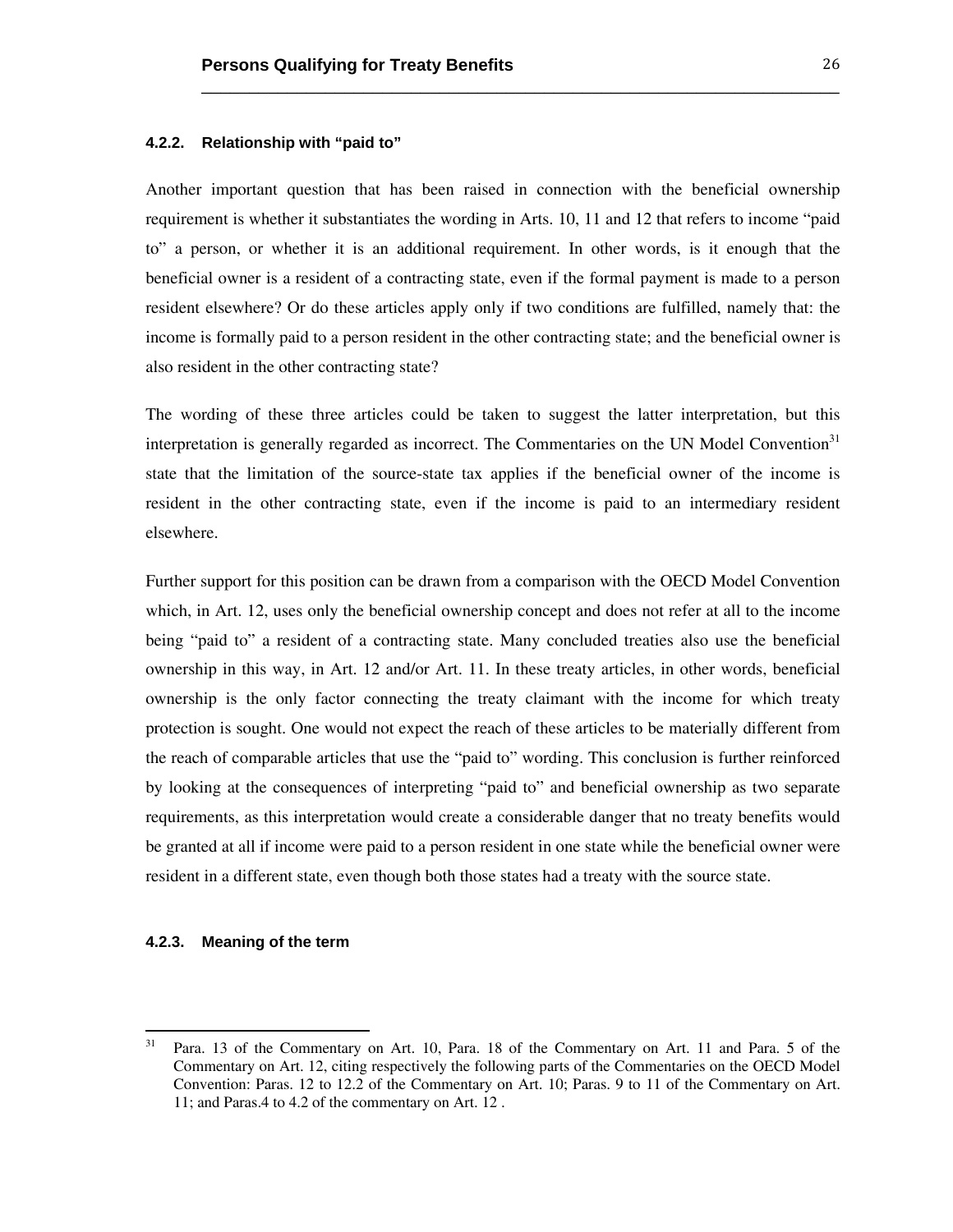Perhaps the biggest question of all, however, is the meaning of the term "beneficial owner", as it is not defined in the Model. An initial issue in this respect is whether the term has an independent, international treaty meaning, or whether it is defined, according to Art. 3(2), by reference to the domestic law of the state applying the treaty. There is a large body of opinion that in this case the context does require that the term is given a treaty meaning independent of domestic law. Certainly the discussion in the Commentaries<sup>32</sup> strongly suggests that at least the wider contours of the concept have an independent treaty meaning. Nevertheless, some of the literature is devoted to ascertaining various national meanings of the term.

Many possibilities have been offered as to the content of the beneficial ownership concept and consensus on this point is still very far away. Some of the suggestions for an independent treaty meaning are: that it simply excludes agents and nominees from obtaining treaty benefits; that it refers to a person who is liable to tax on the income in the person's residence state; that it has a substantive meaning that can be derived from the common-law origins of the term; and that it has a substantive meaning that can be derived from the context in which it used. It is not within the remit of this paper to attempt to suggest which of these meanings, if any, is the correct one, and reference is made to the bibliography in this respect.

#### **5. Conduit structures**

 

Conduit structures are maybe the greatest threat to the integrity of a country's tax treaty network. They take different forms and there are, accordingly, various remedies available to countries which are confronted with them. Although many of these issues have already been touched on in this paper, it is nevertheless useful to set them out here in the specific context of conduit structures.

This section starts by addressing the characteristics of conduit structures that cause problems in connection with the application of treaties. These problems generally arise in the context of the second and third steps discussed above in the determination of whether treaty benefits are available, and therefore the discussion here focuses on those two aspects. The specific characteristics of conduit structures do not usually give rise to problems in connection with the first step in this process, namely the determination of whether the legal forms used are "persons" for treaty purposes.

<sup>32</sup> And the discussion paper published by the OECD on the beneficial ownership concept on 20 April 2011: "Clarification of the Meaning of 'Beneficial Owner' in the OECD Model Tax Convention". A revised version of the proposals made this paper, published on 19 October 2012, is available at < http://www.oecd.org/ctp/treaties/Beneficialownership.pdf>.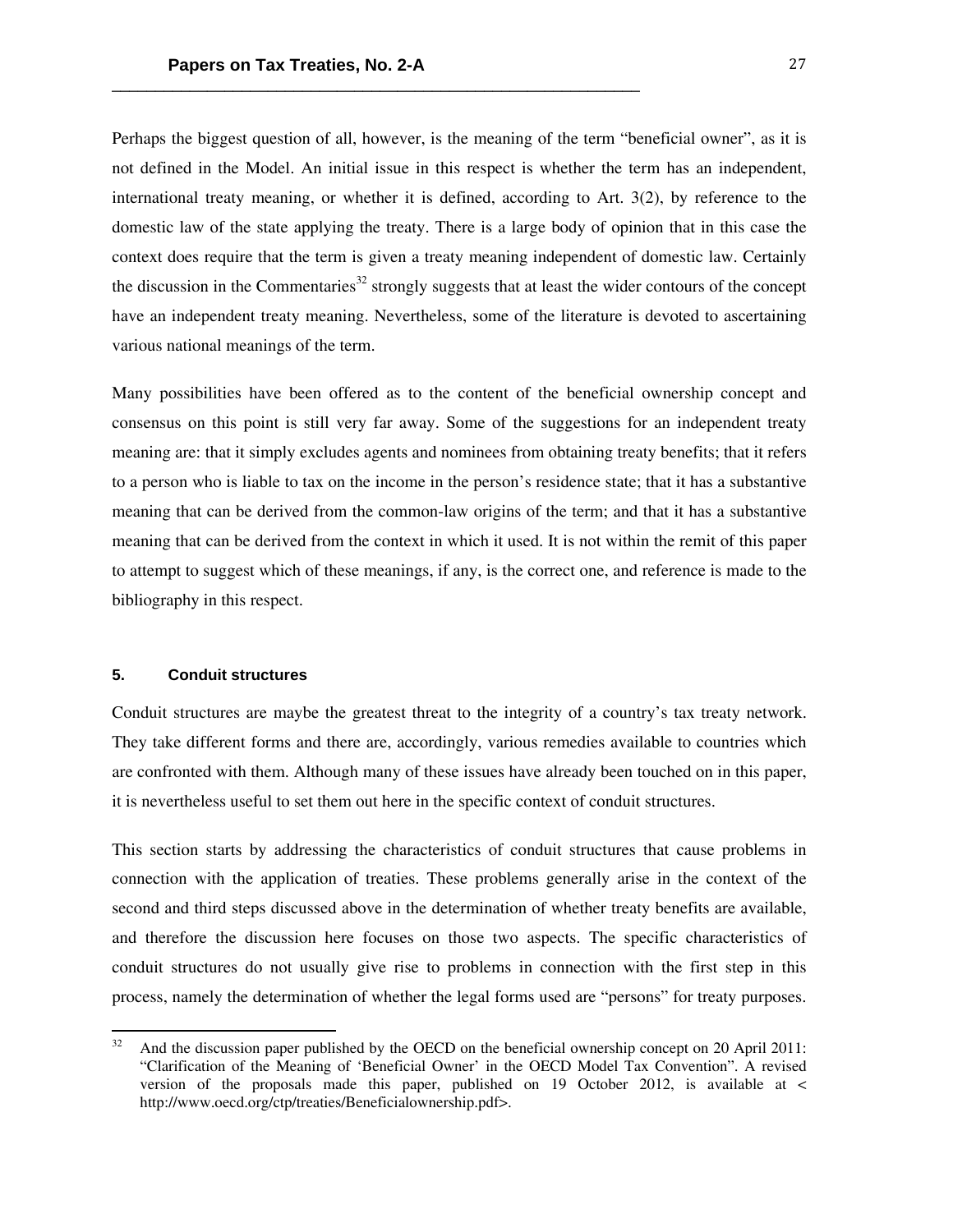Although many legal forms can be used for conduit purposes, they are usually forms that qualify as persons for treaty purposes.<sup>33</sup> This section will, for the sake of simplicity, confine the discussion to companies.

\_\_\_\_\_\_\_\_\_\_\_\_\_\_\_\_\_\_\_\_\_\_\_\_\_\_\_\_\_\_\_\_\_\_\_\_\_\_\_\_\_\_\_\_\_\_\_\_\_\_\_\_\_\_\_\_\_\_\_\_\_\_\_\_\_\_\_

The Commentary on Art. 1 of the UN Model Convention includes an extensive discussion about treaty shopping and possible remedies against it. Those remedies include the application of general anti-avoidance principles and judicial remedies in domestic law. These general defences are discussed in a separate paper; this paper focuses on specific defences within the treaty.<sup>34</sup>

One of the problems faced by developing countries, in particular, in their attempts to combat conduit structures is a lack of information and the resources to obtain the necessary information. In addition to including the appropriate measures in a treaty, in other words, it is also necessary for countries to develop strong exchange of information networks. One measure that may help is a requirement for treaty claimants to provide a self-certification that they do indeed satisfy all the conditions for treaty entitlement. Alternatively, the requirement might be for certification by an independent auditor. It may not be workable to require a certification in every single case, in which case some guidelines would be necessary as to when the requirement applies. Experience might suggest that the certification is particularly appropriate in respect of certain treaties, for example, or in respect of treaty claimants with a certain type of ownership. Obviously the tax administration still has to remain vigilant in deciding whether or not to accept the certification.

# **5.1. Characteristics of conduit structures**

 

The essence of conduit structures is that they route income in an artificial way so that it falls under the protection of a treaty that would not apply in the absence of the structure. Conduit structures take many forms, but what they have in common are two interrelated features: the artificial routing of income through multiple layers of ownership; and a disparity between the legal and economic views of the structure.

<sup>&</sup>lt;sup>33</sup> A mismatch between two countries in their characterisation of a particular legal form as a person for treaty purposes is sometimes deliberately created as part of tax avoidance strategy, but this issue is not discussed here as it is not a necessary element of a conduit structure.

See Philip Baker, Improper Use of Tax Treaties, Tax Avoidance and Tax Evasion, Paper 9-A of this collection.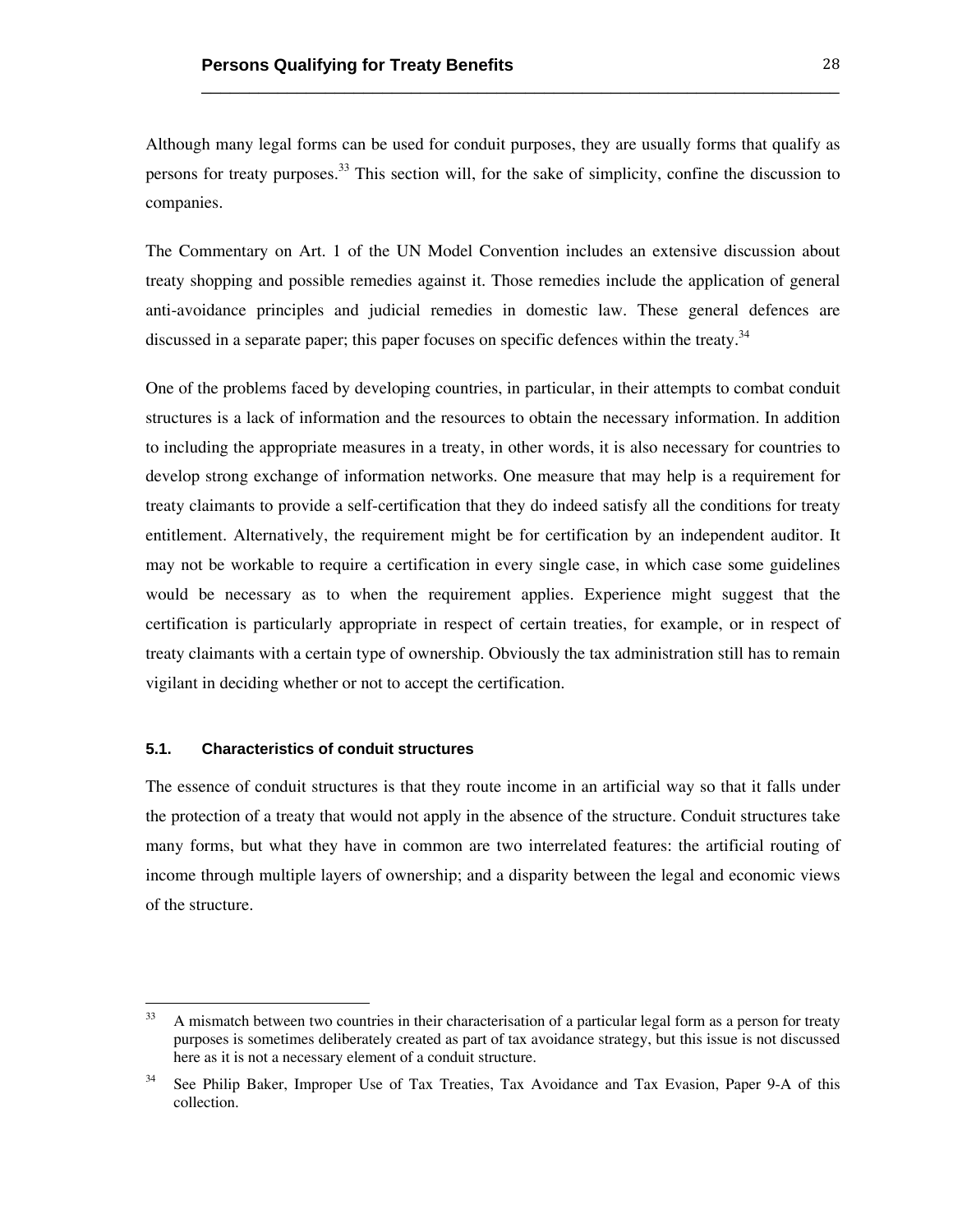The income flow generally consists of income which is paid to the owner of an asset, such as dividends, interest, royalties and rent. This feature makes it possible to direct the income flow by placing the ownership of the assets in countries selected to create a favourable route. The income, in other words, is diverted away from the most direct route; instead it takes a more circuitous route, through multiple layers of asset ownership, before it reaches its final destination. The structure may also involve the use of unusual vehicles in a commercial context, such as foundations, if they are necessary to ensure that the domestic law of the countries through which the income flows does not negate the advantages of the structure.

This artificial routing of the income leads to the second common feature of conduit structures, namely the disparity between the legal and economic views of the structure. The claim to treaty benefits of a company that is part of a conduit structure relies on the legal view. The company is usually incorporated in the conduit state and therefore resident in that state under the state's domestic law. It is legally entitled to the income for which treaty protection is claimed and the income is usually paid to it. On the face of it, therefore, the company satisfies the conditions in the UN or OECD Model Convention for claiming treaty benefits in respect of the income. The economic view is rather different, however.

In an extreme case the conduit carries on very little activity in its residence state, or none at all, other than owning assets, collecting the income produced by the assets and making payments. It has minimal management which could, furthermore, be carried on outside the conduit state, often by employees of other companies in the corporate group which uses the structure or by employees of the group's advisers. Virtually all of the income collected by the company is used to make payments which are deductible in the conduit state, and those payments are made to other members of the group who are resident outside the conduit state. As a result, the tax liability of the conduit in its residence state is minimal. $^{35}$ 

In this situation the economic view demands that treaty benefits are refused, as the economic connections between the company and its claimed residence state and between the company and the income for which it claims treaty protection are both so tenuous. The challenge for countries concluding and applying treaties is to discover the cases in which the legal view is so far removed

<sup>35</sup> Conduit structures often also take advantage of certain features of domestic law, such as a participation exemption for incoming dividends, no withholding tax on outgoing payments or other favourable treatment of certain types of income. The discussion here, however, is restricted to the application of treaties.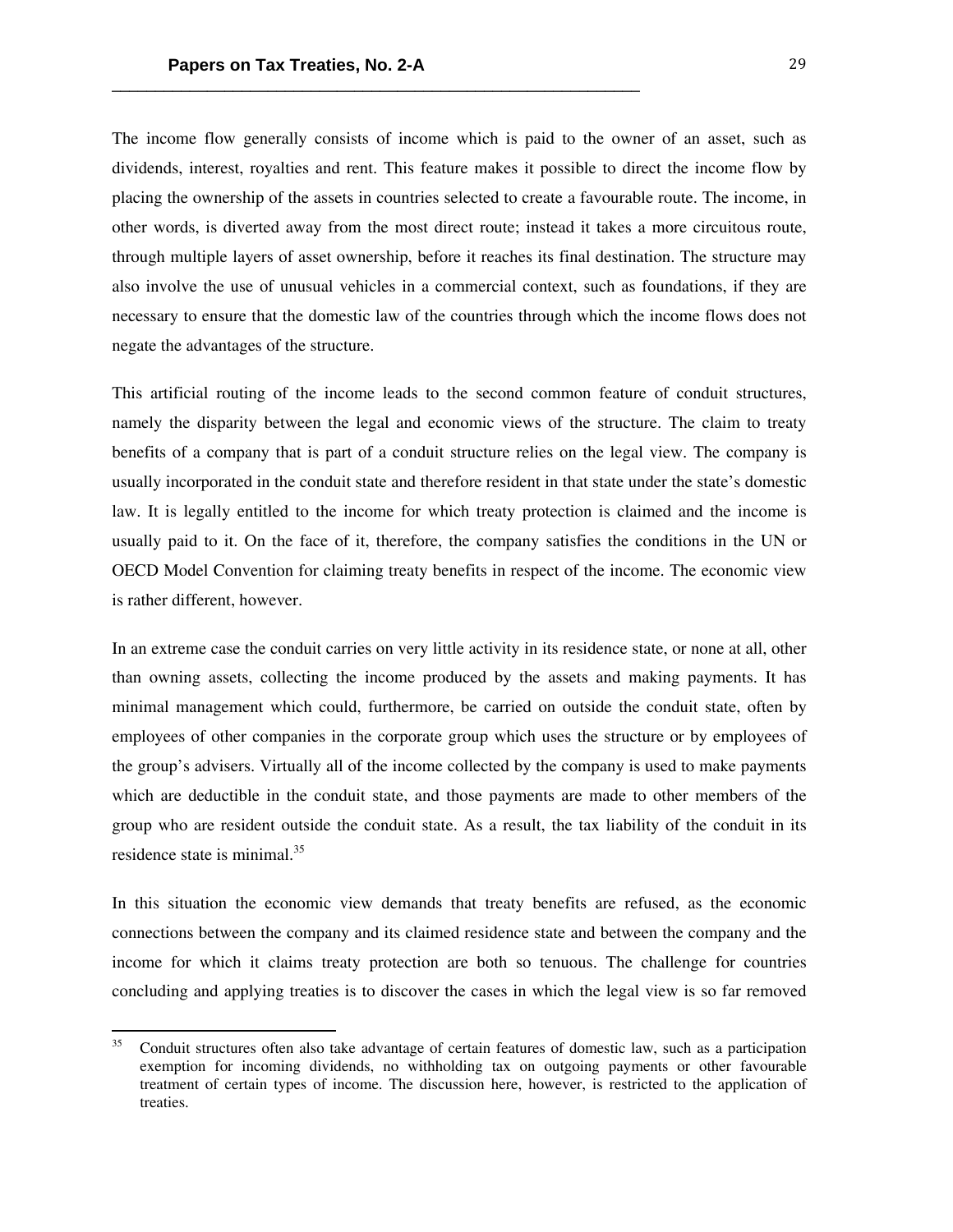from the economic reality that treaty protection should be refused, to define those situations with sufficient accuracy and to create appropriate legal tools for combating these structures.

\_\_\_\_\_\_\_\_\_\_\_\_\_\_\_\_\_\_\_\_\_\_\_\_\_\_\_\_\_\_\_\_\_\_\_\_\_\_\_\_\_\_\_\_\_\_\_\_\_\_\_\_\_\_\_\_\_\_\_\_\_\_\_\_\_\_\_

# **5.2. Residence issues**

One major point of concern in respect of conduit companies is the claim to residence for treaty purposes in a contracting state to a treaty. The fundamental problem here is that there are two different policy issues at play.

One policy issue is whether a state regards a company as resident for its domestic law purposes, such that it wishes to tax the worldwide profit of the company. In this case most states regard rather a moderate connection as a sufficient basis for residence, such as the simple formality of incorporation in the state. Few states require that the company, for example, carries on a substantive business in the state in order to be resident there, although this factor may be one of a number of alternative grounds leading to residence.

The other policy issue is whether a source state regards a company as having a sufficient personal, or residence, connection with another state to justify granting the benefit of a treaty it has concluded with that other state. Source states are generally reluctant to apply a treaty to reduce their domestic tax claim on the basis of a very slight connection between the company and the other contracting state.

Art. 4 of the OECD and UN Model Conventions does not, however, set out an independent treaty test of residence; it relies on the domestic law of the claimed residence state to specify the connecting factors that make a person resident there for treaty purposes. The treaty definition, in other words, refers to a source of law designed for a different purpose, thereby introducing a policy conflict into the treaty. It is for this reason that many countries have started using the limitation on benefit (LOB) clauses discussed above.

For countries that do not wish to engage in the complexities of LOB provisions, however, there are some alternatives. One possibility, suggested in the Commentary on Art. 1 of the UN Model Convention, $36$  is that a shell company with no employees and no substantial economic activity may be disregarded for tax purposes by some countries on the basis of their general anti-abuse rules or judicial doctrines. This possibility is available, however, only in extreme cases.

<sup>36</sup> In Para. 72.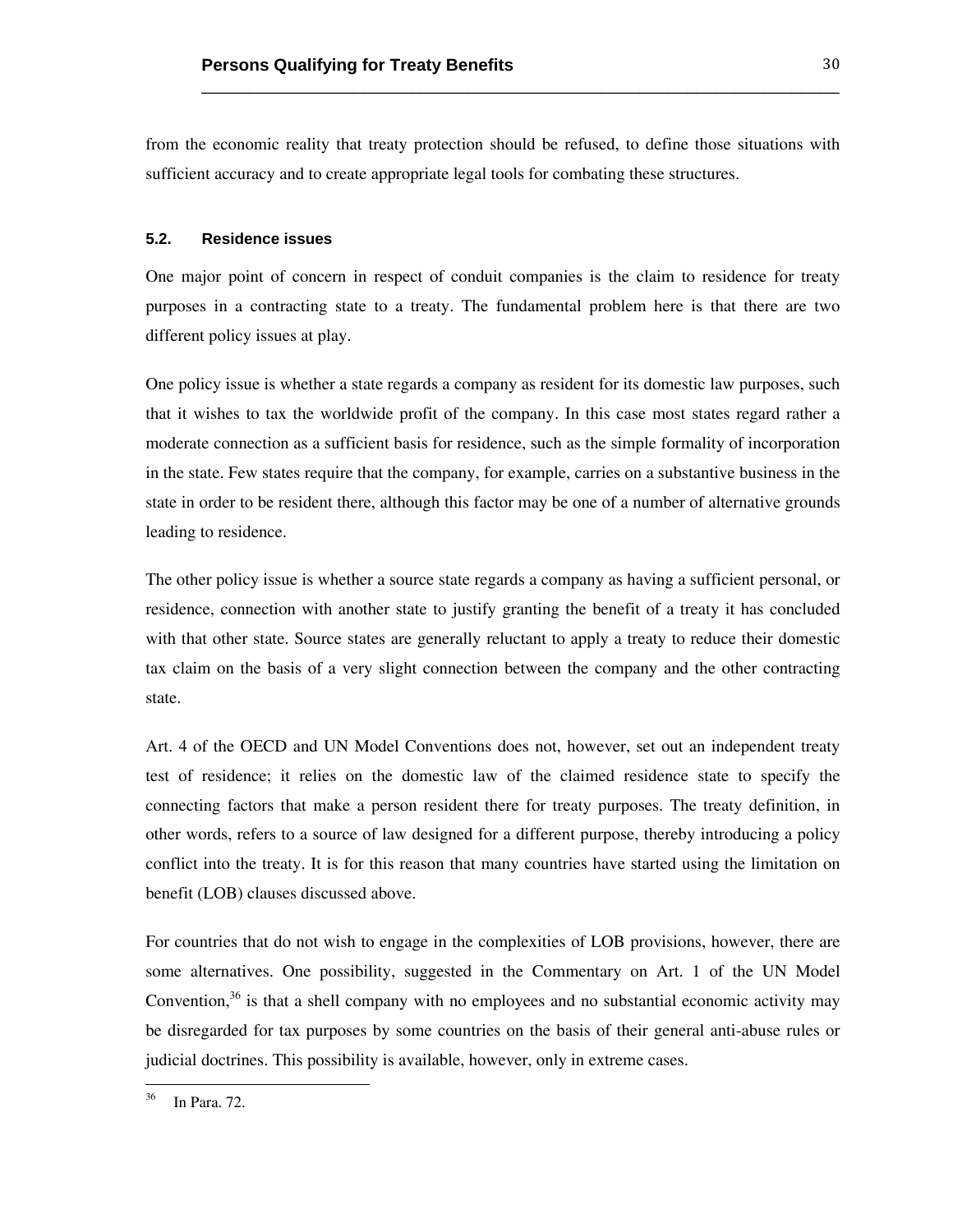Other possible responses look at the liability to tax of the conduit company in its claimed residence state; if it is not liable to tax there on its worldwide income there may well be an argument that it does not qualify as a resident of that state for treaty purposes. One reason that it may not be liable to tax on its worldwide income is that it is subject to a special tax regime. In this respect there is a dividing line that has to be carefully observed; if the general tax regime of the claimed residence state does not impose liability on the foreign income of resident companies, it is difficult to argue that the company is not subject to the full extent of the country's tax regime. But if the company enjoys the benefit of a special territorial tax regime, particularly one designed to attract companies owned by non-residents, there is a strong argument that the second sentence of Art. 4(1) prevents it from claiming treaty residence in that state. $37$ 

Alternatively, a conduit company may not be liable to tax on worldwide income in its claimed residence state if its management is carried out in a third state. If there is a treaty between the state of incorporation and the third state, the residence tiebreaker provision of that treaty would generally assign the company's residence to the third state. In this case the source state can use the argument explained in Section 3.3.2. above to refuse treaty benefits.

#### **5.3. Issues related to the income for which treaty protection is claimed**

The second major point of concern in respect of conduit companies is their claim to treaty protection for specific items of income. In this case the company is able to defend its claim to residence for treaty purposes, maybe because it does carry out economic activity in that state and/or its management is carried out there, but the connection between the company and the income is too slight to justify giving treaty benefits to the company in respect of that item of income.

The obvious answer to this concern is the beneficial ownership requirement, if it is the protection of Art. 10, 11 or 12 that is claimed. If the conduit company does indeed do nothing more than collect income on behalf of another person, it is nothing more than an agent or nominee and therefore not the beneficial owner. In most cases, however, the conduit effect is achieved in a different way, by what is known as base erosion. Base erosion means that the income for which treaty protection is claimed is taxable as the income of the conduit company in its residence state, but that the conduit company also claims deductions for outgoing payments which greatly reduce, or erode, the income

<sup>&</sup>lt;sup>37</sup> See in this respect also Para. 4 of the Commentary on Art. 4 of the UN Model Convention, citing Para. 8.2 of the Commentary on Art. 4 of the OECD Model Convention.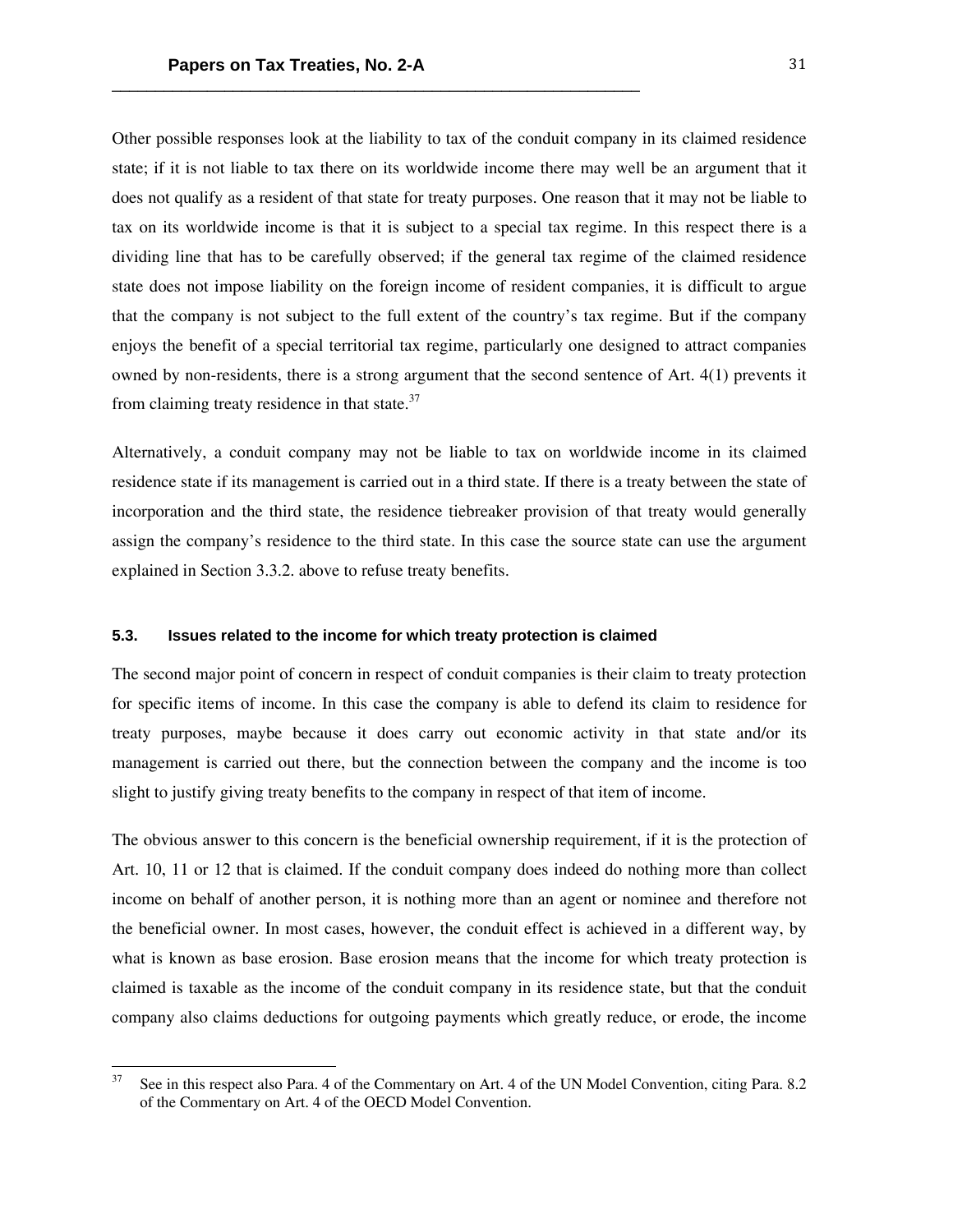for which treaty protection is claimed. If, as is often the case, those payments are made to persons resident outside the conduit company's residence state, very little tax is collected by the conduit company's residence state on the income for which treaty protection is claimed.

\_\_\_\_\_\_\_\_\_\_\_\_\_\_\_\_\_\_\_\_\_\_\_\_\_\_\_\_\_\_\_\_\_\_\_\_\_\_\_\_\_\_\_\_\_\_\_\_\_\_\_\_\_\_\_\_\_\_\_\_\_\_\_\_\_\_\_

A conduit structure of this sort can be created using a company which is set up specifically for this purpose, but it can also be created using a company which exists for genuine commercial purposes. In the latter case the conduit company could be part of the group using the conduit structure, but it could also be an unrelated company which carries on a separate business, such as a bank.

If the deductible outgoing payments are genuine business expenses, there is nothing artificial or abusive about the arrangement. Many large multinational groups of companies, for example, establish a company within the group to carry out a treasury function. Such a treasury company acts, in essence, as a private bank for the whole group; often some group companies have excess liquidity whereas others need funding and it is more efficient for the group as a whole to manage the flow of finance internally, rather than go to an external bank. If the treasury company is genuinely the "nerve centre" that regulates these flows of finance, both the company itself and the income flows in and out of the company have a business purpose. Similar considerations apply to a group company that manages the licensing of patents and trademarks and the resulting flows of royalties within the group.

The essence of a conduit structure, on the other hand, is that the incoming and outgoing payments are part of an artificial arrangement designed to achieve the result, in legal terms, that the incoming payments belong to the conduit company and therefore fall within the treaty entitlement of the conduit company. A consideration of the object and purpose of the treaty leads to the conclusion, however, that due to the base erosion there is not enough double taxation of the incoming payment to justify granting treaty protection for it.

The effectiveness of the beneficial ownership requirement in combatting these structures depends on various factors. The closer the match between the incoming and outgoing payments, the stronger the argument is that the conduit company is not the beneficial owner of the incoming payments. But if the outgoing payments are arranged to be quite different in composition, payment dates, etc., it may be difficult to argue that the conduit company is not the beneficial owner of the incoming payments. The tax authority of the source state also has the additional difficulty of discovering enough of the facts to contest the claim to treaty benefits. If the conduit structure does, for example, flow through an unrelated bank, the tax authority of the source state may have to examine the complete books of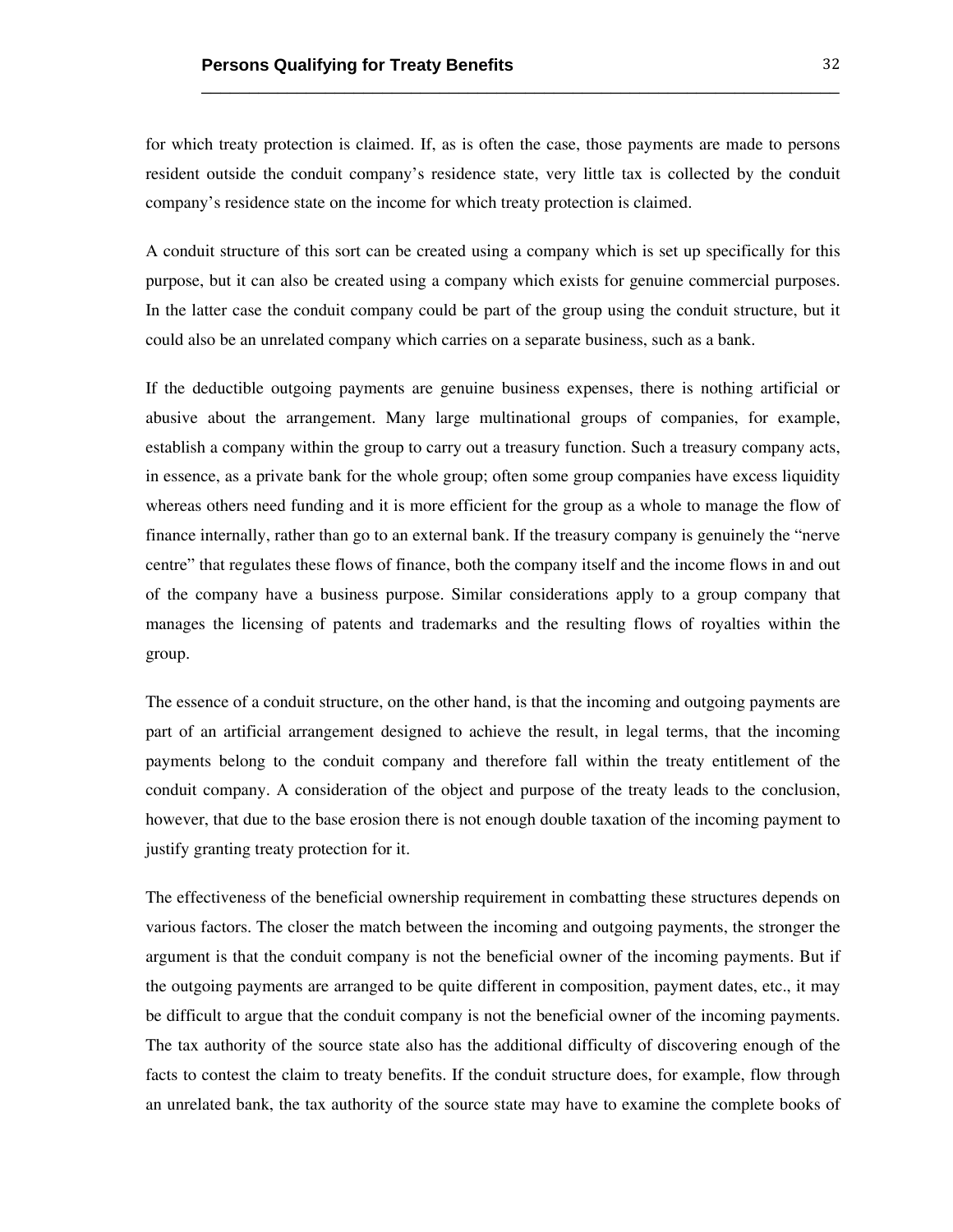the bank in order to discover the structure, which is not an easy task if it is a large commercial bank with thousands of genuine clients.

Here again, a strong exchange of information network is essential. What may also help are treaty provisions that provide a basis for the investigation by the source state. A provision, for example, that excludes the application of the treaty to back-to-back arrangements does not automatically prevent the granting of treaty benefits to abusive conduit structures, but it does provide the source state with a basis on which to ask pertinent questions.

If the incoming payment of the conduit company is not a dividend, interest or a royalty, the UN and OECD Model Conventions do not apply the beneficial ownership requirement. Countries that are concerned about conduit structures outside the reach of Arts. 10, 11 and 12 may therefore wish to consider anti-abuse provisions that apply to all the allocation articles. Alternatively, in this case it may be possible to apply parallel reasoning to argue that the income is not "derived by" the conduit company.

#### **6. Special cases**

#### **6.1. Exempt entities (pension funds)**

Exempt entities have already been discussed in Section 3 above, in connection with the second step in determining entitlement to treaty benefits, namely the residence requirement. Pension funds are discussed further here as an illustration of some further policy considerations which may apply.

In many states pension funds are exempt from tax on their income, provided they comply with the extensive regulations to which they are usually subject. The exemption is generally granted to the pension fund as such, raising the issue of whether the fund is "liable to tax" in the state in which it is established and therefore a resident of that state for treaty purposes.

Policy considerations, however, usually do demand that a pension fund is able to enjoy the benefit of the treaties concluded by the state in which it is established. An individual who invests his money directly in the source state would usually be entitled to treaty benefits and it would be inconsistent to deny treaty benefits because the investment is made indirectly through a pension fund. Furthermore, pension funds need to spread their investments geographically. It is therefore often in the interests of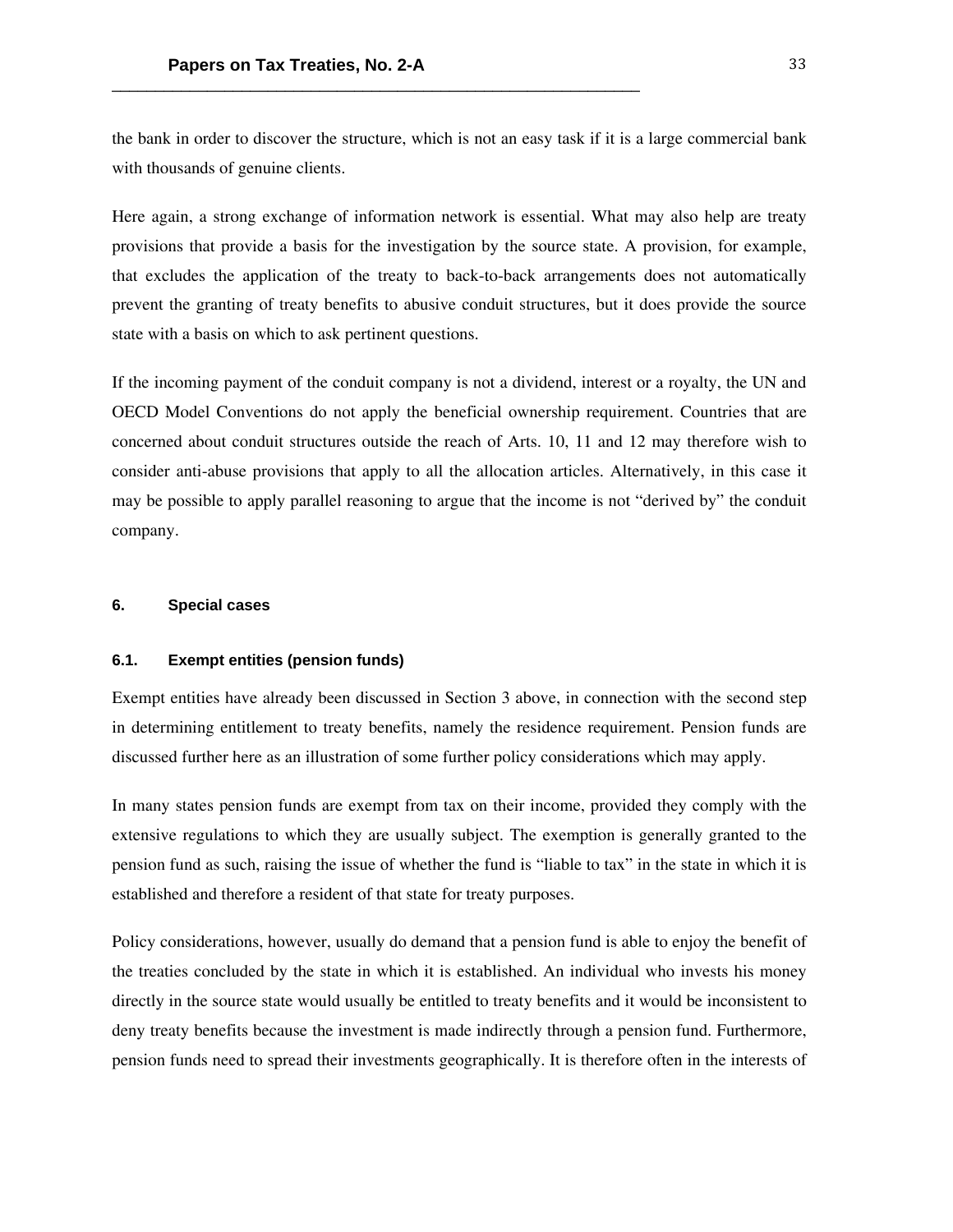both contracting states to prevent their tax systems from discouraging investments by pension funds of the other state.

\_\_\_\_\_\_\_\_\_\_\_\_\_\_\_\_\_\_\_\_\_\_\_\_\_\_\_\_\_\_\_\_\_\_\_\_\_\_\_\_\_\_\_\_\_\_\_\_\_\_\_\_\_\_\_\_\_\_\_\_\_\_\_\_\_\_\_

All these considerations argue towards regarding a pension fund as a resident of the state in which it is established, despite its personal exemption from tax. One way in which this can be achieved is by accepting that a pension fund is indeed "liable to tax" because it is within the scope of the income tax law and its exemption is dependent on complying with the applicable regulatory requirements. Some states, however, feel unable to accept this line of reasoning and in this case it would be necessary to come to an explicit agreement with the other contracting state about the treaty status of pension funds, either in the treaty itself or in a mutual agreement.

# **6.2. Partnerships**

 

Partnerships raise two sets of questions in connection with entitlement to treaty benefits which are discussed here.<sup>38</sup> One set of questions concerns the first and second steps discussed above in determining entitlement to treaty benefits; the issues here are whether a partnership is a "person" capable of claiming treaty benefits and being a resident of a contracting state for treaty purposes. The second set of questions focuses on which person is entitled to treaty benefits in respect of income derived by a partnership; is it the partnership or the partners? Or is it possible that more than one person is entitled to treaty benefits, or maybe no person at all? Other issues, such as the characterization of distributions made by a partnership to its partners are not directly relevant to the initial issue of treaty entitlement and are therefore not covered here.

The answers to the first set of questions are now relatively clear; the definition of "person" in Art. 3(1) includes a "body of persons" and there is international agreement that a partnership is a "body of persons". The Commentaries on Art. 3 of the UN and OECD Model Conventions state that partnership are persons for treaty purposes, either because they are taxed as companies or because they are bodies of persons.<sup>39</sup> In many states partnerships are taxable as such and, if that is the case, it would be rather inconsistent to argue that they are not "persons" for treaty purposes, given that the aim of treaties in this respect is to deal with the conflicting taxing claims actually made by states.

<sup>&</sup>lt;sup>38</sup> The report published by the OECD in 1999 on the application of tax treaties to partnerships examines these issues in more detail: "The Application of the OECD Model Convention to Partnerships", adopted by the OECD Committee on Fiscal Affairs on 20 January 1999.

Para. 4 of the Commentary on Art. 3 of the UN Model Convention; Para. 2 of the Commentary on Art. 3 of the OECD Model Convention.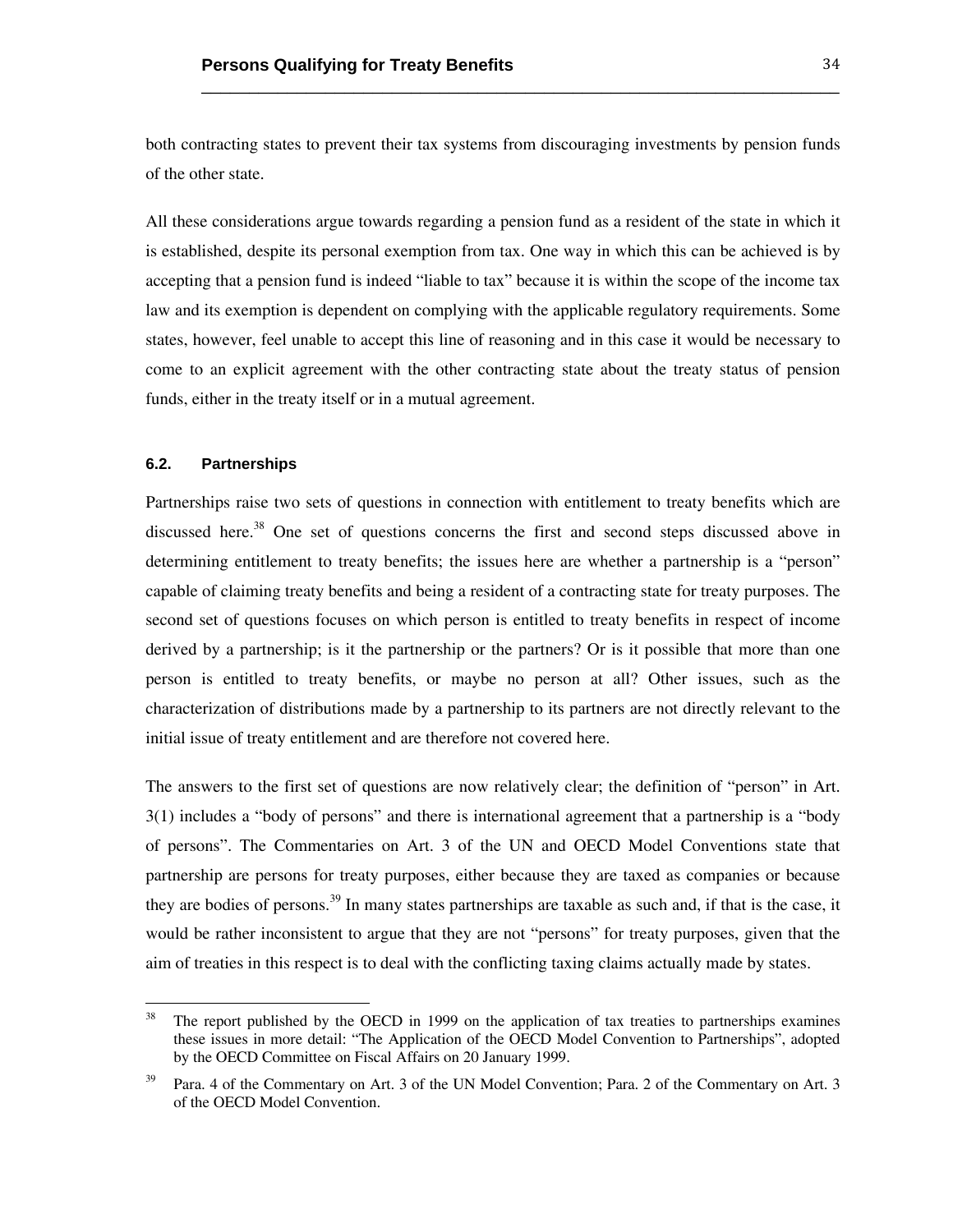There is also general agreement that a partnership is capable of being a resident of a state for treaty purposes, provided it is the partnership as such that is liable to tax in that state. This is, however, only one of three possible approaches in domestic law to the taxation of partnership income. A second approach is to require the profit to be computed at the level of the partnership, but to apportion the profit out among the partners and tax the appropriate share of profit in the hands of each partner separately. The third approach is to ignore the partnership altogether for tax purposes and attribute all of the partnership's receipts, assets, expenses and liabilities to the separate partners, requiring each partner to make a profit computation as if the partner carried on a separate business. In the latter two cases it is not the partnership that is liable to tax on the partnership income, but the partners who are liable to tax on their share of the profit or income and therefore the partnership would not qualify as a resident for treaty purposes.

Much more difficult, however, is the set of questions that arises when countries take different approaches to the taxation of partnerships. The possible mismatches in this respect are not confined to the relationship between the source state of the income and the state in which a partnership is established; a partnership established in one country may have partners who are resident in a different country, considerably increasing the scope for mismatches of domestic law. These mismatches can cause double taxation as between the residence states of a partner and the partnership. Alternatively they can lead to there being no residence-based taxation at all. For the source state of partnership income, the question is what the implications are of these mismatches for the application of any treaties it has concluded with one or more residence states.

Neither the UN nor the OECD Model Convention deals explicitly with partners and partnerships, although an increasing number of concluded treaties do. But the Commentaries on both Model Conventions do include discussion of these issues, drawing on the work of the OECD in this respect.<sup>40</sup> The solutions adopted by the OECD do not, however, find universal acceptance among the members of the UN Committee of Experts.<sup>41</sup>

The solution proposed by the OECD to the problem of domestic law mismatches is that the source state looks at both the residence state of the partnership and the residence state (or states) of the

 $40$  See note 38.

<sup>&</sup>lt;sup>41</sup> Para. 6 of the Commentary on Art. 4 of the UN Model Convention records the disagreement of some members with the proposition in Para. 8.8 of the Commentary on Art. 4 of the OECD Model Convention that partners of fiscally transparent partnerships can claim treaty benefits in respect of income derived by the partnership.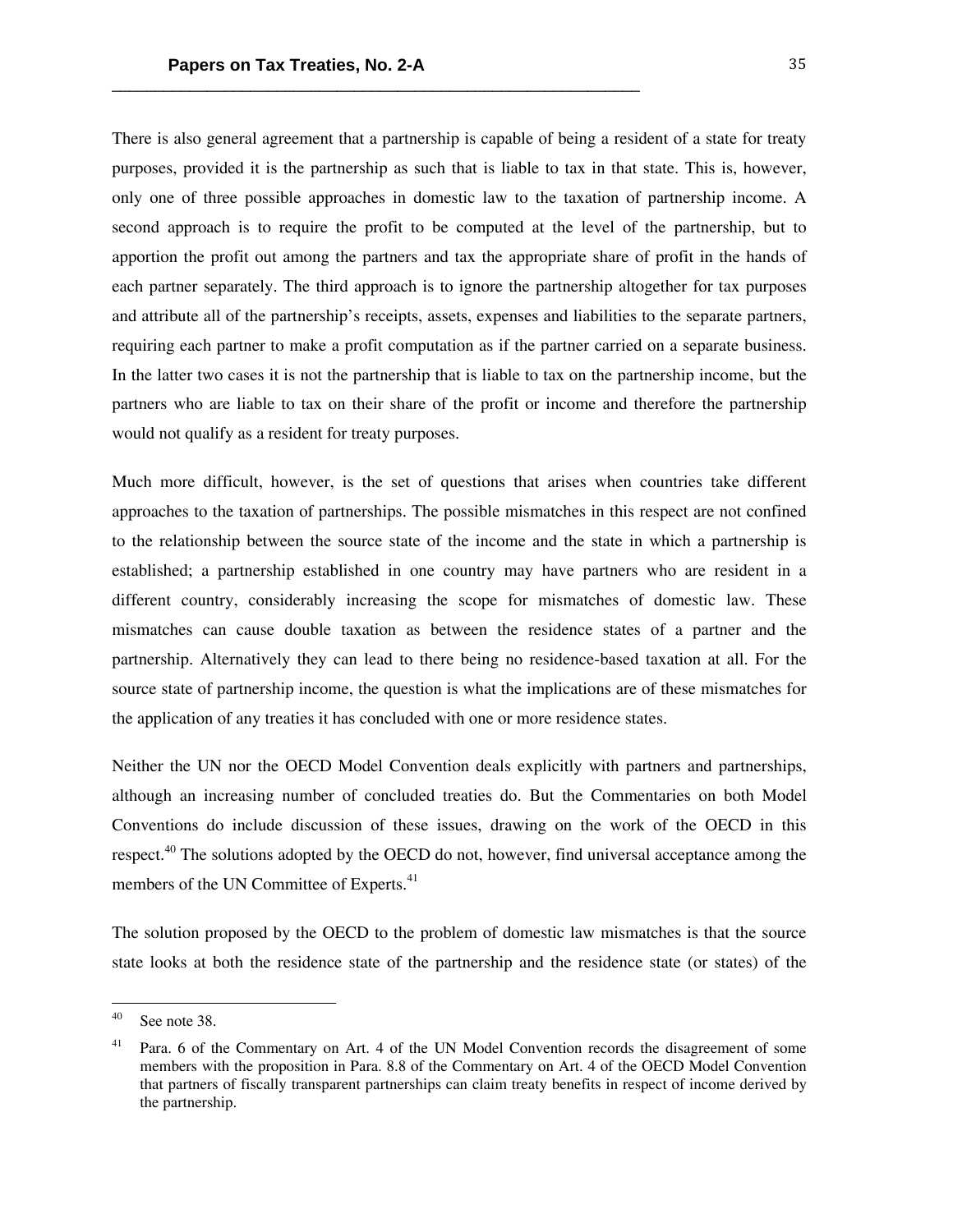partners. Any of those persons who is liable to tax in respect of the partnership income is potentially entitled to treaty benefits. This means that it is possible for the partnership to be entitled to the benefit of the treaty between its residence state and the source state in respect of partnership income and for one or more partners to be entitled, at the same time, to the benefit of the treaty between their residence state and the source state in respect of their share of the partnership profit or income. The reverse situation is also possible, that neither the partnership nor the partners are entitled to treaty benefits because none of them is liable to tax in respect of any part of the partnership income. Note that that this solution looks at liability to tax as an indication of which person is entitled to treaty benefits in respect of which item of income, or in other words in connection with the third step discussed above in the determination of entitlement to treaty benefits. $42$ 

\_\_\_\_\_\_\_\_\_\_\_\_\_\_\_\_\_\_\_\_\_\_\_\_\_\_\_\_\_\_\_\_\_\_\_\_\_\_\_\_\_\_\_\_\_\_\_\_\_\_\_\_\_\_\_\_\_\_\_\_\_\_\_\_\_\_\_

This solution accords with the philosophy that treaties are intended to deal with double taxation caused by the imposition of tax by both contracting states. We are assuming that the source state wishes to tax the income in question, otherwise it would not have to consider applying a treaty. The advantage of the OECD solution is that a treaty applies when the imposition of tax liability by a residence state poses an actual threat of double taxation but that no treaty applies when there is no such threat. On the other hand, some countries find it a disadvantage that the source state's approach to the taxation of partnership income is not relevant in determining whether treaty protection is available. This solution also means that a source state dealing with partnership income has to be aware of the domestic law of the residence state of the partnership and/or partners who are claiming treaty protection. The source state could, however, require those persons to provide sufficient information about that domestic law to substantiate their claim.

### **6.3. Transparent/hybrid entities and corporate group regimes**

 

The term "transparent entity", or "flow-through entity" as they are sometimes called, is not an exact term; here it is used to describe an entity, usually a company, which is clearly a legal person but which is ignored for tax purposes in the country in which it is established. The income of the entity is, instead, attributed to the owners or shareholders and taxed in their hands as if they received it directly. Such rules are usually specific to the country in which the entity is established; if the entity receives income from another country, the source state very often regards the entity as the taxable person in respect of that income. There is therefore a mismatch between the two countries as to

<sup>&</sup>lt;sup>42</sup> Paras. 54, 61, 71 and 73 of the OECD Partnership Report also conclude that a partnership or partner that is liable to tax in respect of dividends, interest or royalties is the beneficial owner of the income.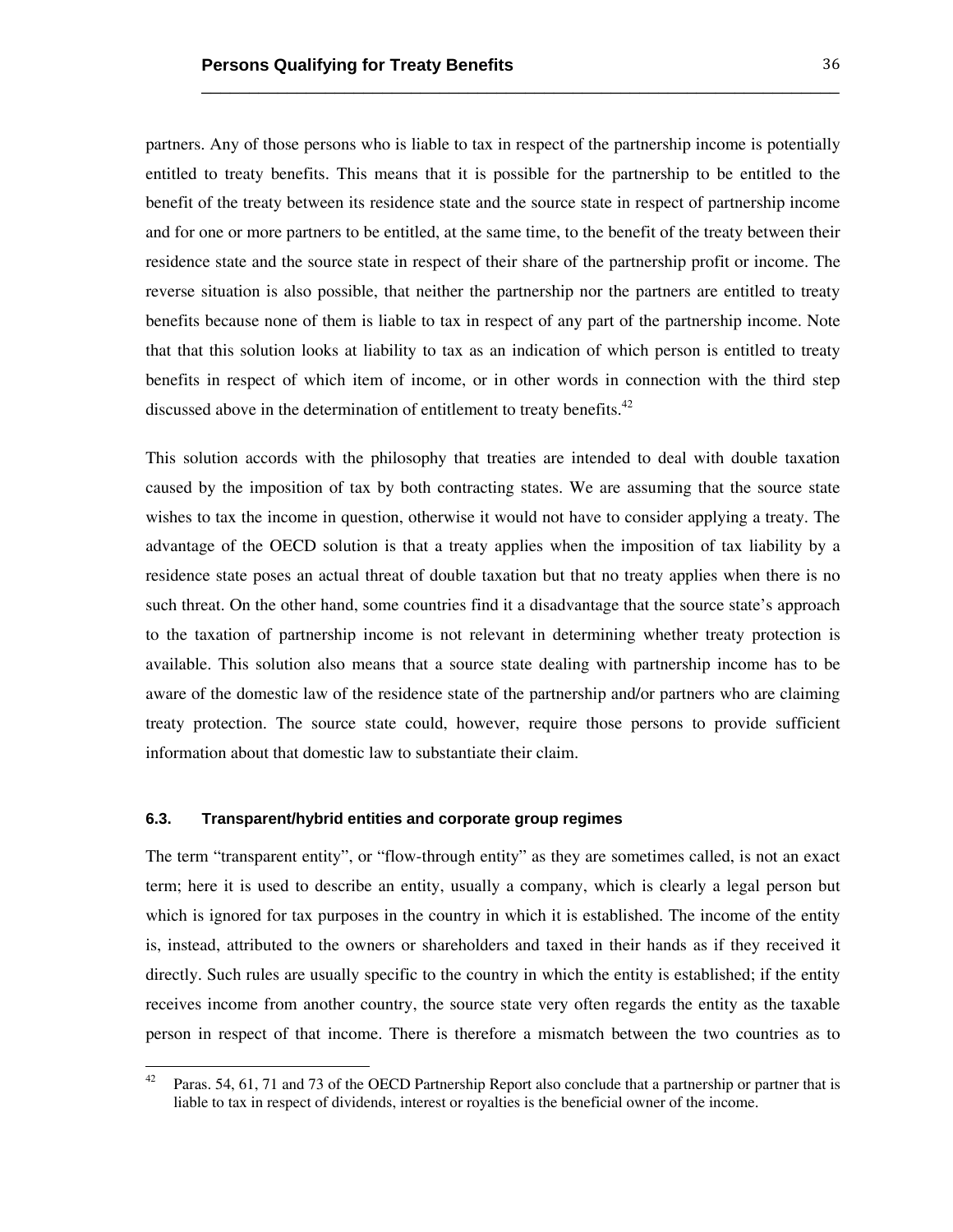which person they regard as the taxable person. The term "hybrid entity" is often used to describe the entity in such a case.<sup>43</sup>

Although there are similarities between hybrid entities and partnerships, there is also a significant difference. The different approaches to partnerships stem from different domestic law concepts as to what constitutes a person for tax purposes. In the case of a hybrid entity, however, both states start from the position that the entity is a legal person and therefore a taxable person under the general tax law; the different approaches arise because one state applies a deeming rule attributing the income to the entity's owners/shareholders whereas the other state does not.

In this situation it might be more difficult for the source state to accept the tax treatment in the entity's state of establishment as a basis for granting treaty benefits. The consequence may well be a technical difficulty in applying a treaty between the two states. The entity is not "liable to tax" in the state in which it is established and therefore it does not qualify as a resident for treaty purposes. The owner/shareholder, on the other hand, generally does qualify as a resident of that state (transparent tax regimes often apply only if the owners/shareholders are resident in the state in which the entity is established), but it is not the owner of the income and therefore it does not satisfy the third step discussed above for claiming treaty benefits in respect of that income.

Exactly this problem arose in the TDS case, decided in Canada in 2010.<sup>44</sup> This case concerned a company, TD Securities (TDS), which was incorporated in the US. TDS was treated as a transparent entity in the US and all its income was taxable in the hands of its 100% shareholder, a US resident company for treaty purposes. TDS claimed treaty benefits in respect of the profit it earned through its permanent establishment in Canada. The court found that the technical problem described above could indeed prevent the application of the treaty, but it adopted a broad, purposive interpretation of the treaty and granted treaty protection. From a policy point of view this decision is easily defensible, as the profit in question both belonged to a company with a personal connection with the US and was taxed in the hands of a company with a personal connection with the US. Nevertheless, the technical obstacle in a case such as this remains in the UN and OECD Model Conventions.

<sup>&</sup>lt;sup>43</sup> This is also not an exact term. Both the terms "transparent entity" and "hybrid entity" are also used to describe partnerships and other legal structures which are ignored for tax purposes or which are the subject of recognition mismatches in domestic law.

<sup>44</sup> *TD Securities (USA) LLC v Her Majesty the Queen*, 2010 TCC 186.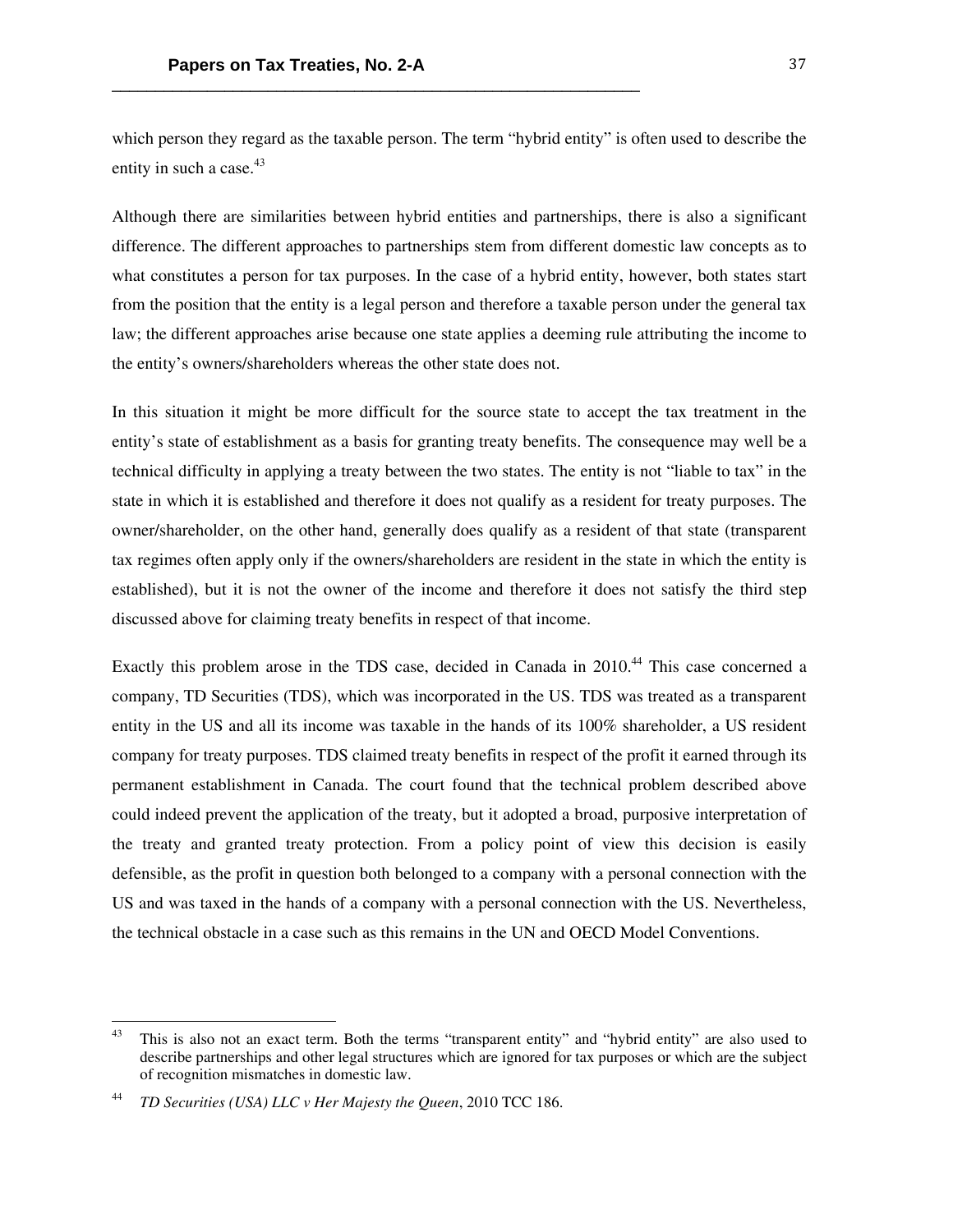Similar difficulties can arise in respect of corporate group regimes. The most integrated type of group regime also, in essence, turns the subsidiaries within the group into transparent entities as it treats them as branches of the top company. The subsidiaries within the group could therefore encounter the same difficulties in claiming treaty benefits.

\_\_\_\_\_\_\_\_\_\_\_\_\_\_\_\_\_\_\_\_\_\_\_\_\_\_\_\_\_\_\_\_\_\_\_\_\_\_\_\_\_\_\_\_\_\_\_\_\_\_\_\_\_\_\_\_\_\_\_\_\_\_\_\_\_\_\_

A group regime with a less extreme form of integration may, on the other hand, avoid these problems if the mechanism of the regime is to compute profit in the hands of each group company separately but tax the profit in the hands of the top company. In this case there is an argument that the subsidiaries are liable to tax and are residents for treaty purposes. They are not ignored by the tax law and therefore they are liable to tax, although they are not subject to tax for as long as they remain within the group regime. Their position is, in other words, comparable with persons such as charitable foundations which enjoy a personal exemption; they are within the scope of the tax law, but they do not have a positive tax liability provided they continue to comply with certain conditions.

#### **6.4. Trusts and trustees**

 

Trusts are notorious for the problems that they cause in the application of tax treaties. They are equally notorious for being regarded as an essential feature of the legal landscape in many (common law) states, whereas other (civil law) states often regard them with a large degree of suspicion. Finding some common ground between these two points of view adds a further layer of difficulty to an already difficult task of determining how to apply a treaty to trust income.

The UN Model Convention deals explicitly with trusts only in Art. 13, in connection with capital gains from immovable property that are realised indirectly through an intermediate vehicle such as a company, partnership or trust.<sup>45</sup> Subject to this one provision, neither the UN Model Convention nor the OECD Model Convention deals explicitly with income derived by trusts. Many concluded treaties have some provisions on trusts, but there are extremely few concluded treaties, if any, which provide a comprehensive set of rules for dealing with them. This is so, even though a substantial amount of wealth is held in trusts in many countries.

It is impossible to consider the application of treaties to trusts without a good understanding of the trust concept. This section therefore starts by explaining the basic features of a trust. The trust concept has been adopted statutorily by an increasing number of civil-law jurisdictions, but these

<sup>&</sup>lt;sup>45</sup> Para. 28.5 of the Commentary on Art. 13 of the OECD Model Convention suggests a comparable provision.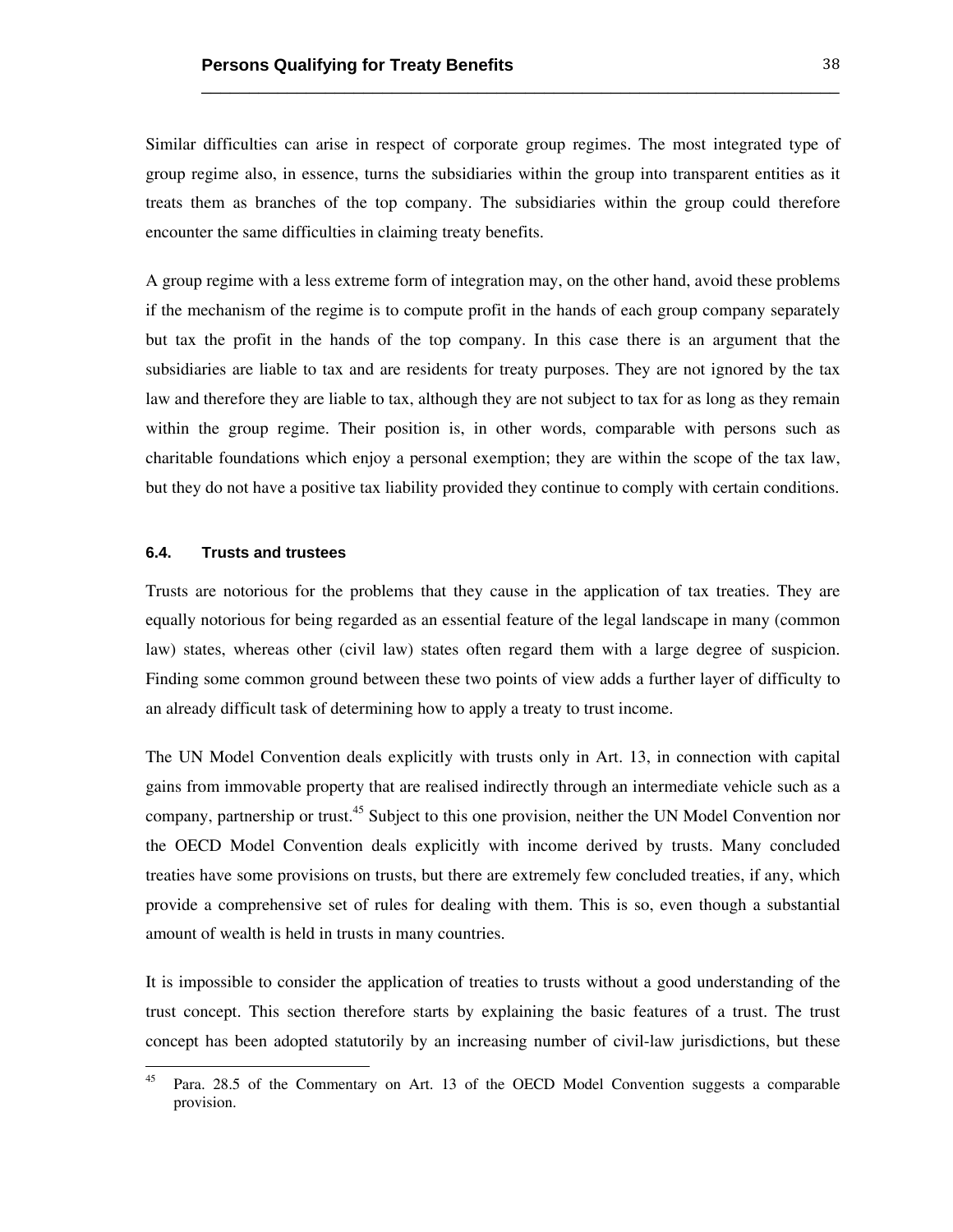statutory adaptations follow the original judge-made concept with varying degrees of strictness. The discussion here, therefore, is confined to the major common law jurisdictions. It then goes on to sketch the various ways in which trust income is taxed in the major common law countries, as this is an equally important ingredient in understanding the treaty issues. Finally, the two most acute issues in connection with the application of treaties to trusts are examined.

Two common uses of trusts are as collective investment vehicles (CIVs) and real estate investment trusts (REITs). These types of trust raise specific issues which have been investigated by the  $OECD<sup>46</sup>$ and which are not discussed here.

#### **6.4.1. The trust concept**

 

An extremely important point to be made at the outset is that trusts are not legal persons or entities that are separate from the parties involved in the trust. Although it is very common to talk about trusts as if they were an entity,<sup>47</sup> this manner of speaking is simply a shorthand way of referring to the trust relationship. And it is the relationship between the trustees and the beneficiaries that is the essence of the trust concept.

A trust is an arrangement in which trustees own assets in a fiduciary capacity for the benefit of the beneficiaries. An alternative way of describing a trust is that it is an asset-holding and management structure, in which trustees own, invest and maintain the trust assets and collect the income from those assets, all for the benefit of the beneficiaries. The fiduciary nature of the arrangement requires trustees to put the interests of the beneficiaries before their own interests. Trusts are often discussed as if the beneficiaries are necessarily individuals, but it is equally possible for the beneficiaries to be companies or other legal entities and many trusts are established for purely commercial purposes.

One of the features of the trust relationship that causes problems for a tax system is that they are extremely flexible instruments. The interests of the beneficiaries can be defined in any way that appeals to the settlor or grantor (the person who creates the trust), the only restriction usually being

<sup>&</sup>lt;sup>46</sup> "The Granting of Treaty Benefits with respect to Collective Investment Vehicles", report adopted by the OECD Committee on Fiscal Affairs on 23 April 2010, available at <http://www.oecd.org/tax/treaties/45359261.pdf>; "Tax treaty issues related to REITS", discussion draft published on 30 October 2007, available at <http://www.oecd.org/tax/treaties/39554788.pdf>. Many of the conclusions drawn in these documents have been added to the Commentaries on the OECD Model Convention.

In some countries, such as Canada and the US, trusts are deemed to be persons for the purposes of the tax law.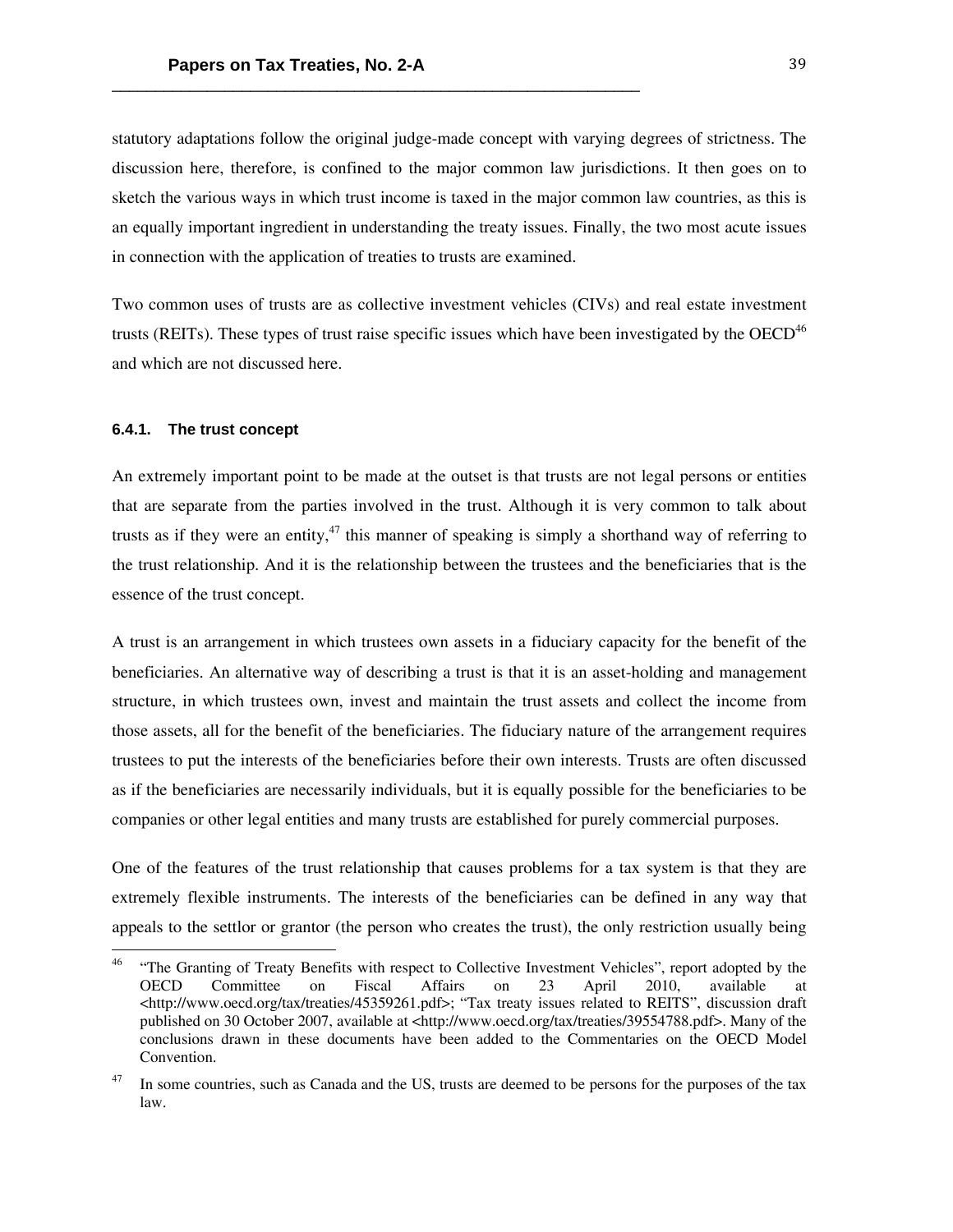that the terms of the trust may not be contrary to public policy (by being racially discriminatory, for example). It is, therefore, difficult to define neat categories of beneficial interests for tax purposes.

\_\_\_\_\_\_\_\_\_\_\_\_\_\_\_\_\_\_\_\_\_\_\_\_\_\_\_\_\_\_\_\_\_\_\_\_\_\_\_\_\_\_\_\_\_\_\_\_\_\_\_\_\_\_\_\_\_\_\_\_\_\_\_\_\_\_\_

Nevertheless, there is one distinction that can be drawn in respect of different beneficial interests which is important for income tax purposes, namely the difference between trusts in which a beneficiary has an immediate right to the income of the trust and trusts in which this is not the case. A single trust does not necessarily fall entirely into one or the other category; it is possible for a trust to be in one category in respect of part of its income and in the other category in respect of the remainder of its income.

The first category of trusts gives one or more beneficiaries the right to receive the income of the trust as the income arises. This right might be limited, for example, to a fixed period or to the lifetime of the beneficiary but the important point is that, for as long as that right exists, the trustees are obliged to distribute that income to the beneficiary as soon as it arises. In this situation the collection of the income by the trustees is nothing more than an inconvenient administrative detour, and therefore the trustees sometimes request the source of the income to pay it directly to the beneficiary. A common example of this type of trust in a family situation is a trust set up in the will of a deceased individual, in which the spouse of the deceased individual is entitled to the income from the trust assets for his/her lifetime.<sup>48</sup>

The second category of trust is one in which there is no beneficiary who can claim the income as it arises. This could be because the trustees are obliged to accumulate the income and distribute it at a later date, possibly a very much later date, as capital. Alternatively, the trustees may have a discretion as to whether to distribute income to a beneficiary and, if so, how much income to distribute, when to distribute it and which beneficiary to distribute it to. This type of trust has a class of beneficiaries, which may be rather large, although there generally has to be some limitation on the members of the class.<sup>49</sup>

The first category of trust is often called a fixed trust, and the second category is often called an accumulation trust or a discretionary trust. These terms are, however, nothing more than convenient labels to describe a type of trust that is commonly found. In any given case it is essential to study the

<sup>&</sup>lt;sup>48</sup> Often the children of the couple receive the trust assets on the death of the second spouse.

<sup>&</sup>lt;sup>49</sup> In many countries it is either not possible to create what is known as a purpose trust, or in other words a trust with no beneficiaries, or this is possible only in limited circumstances, for example if the trust has a charitable purpose.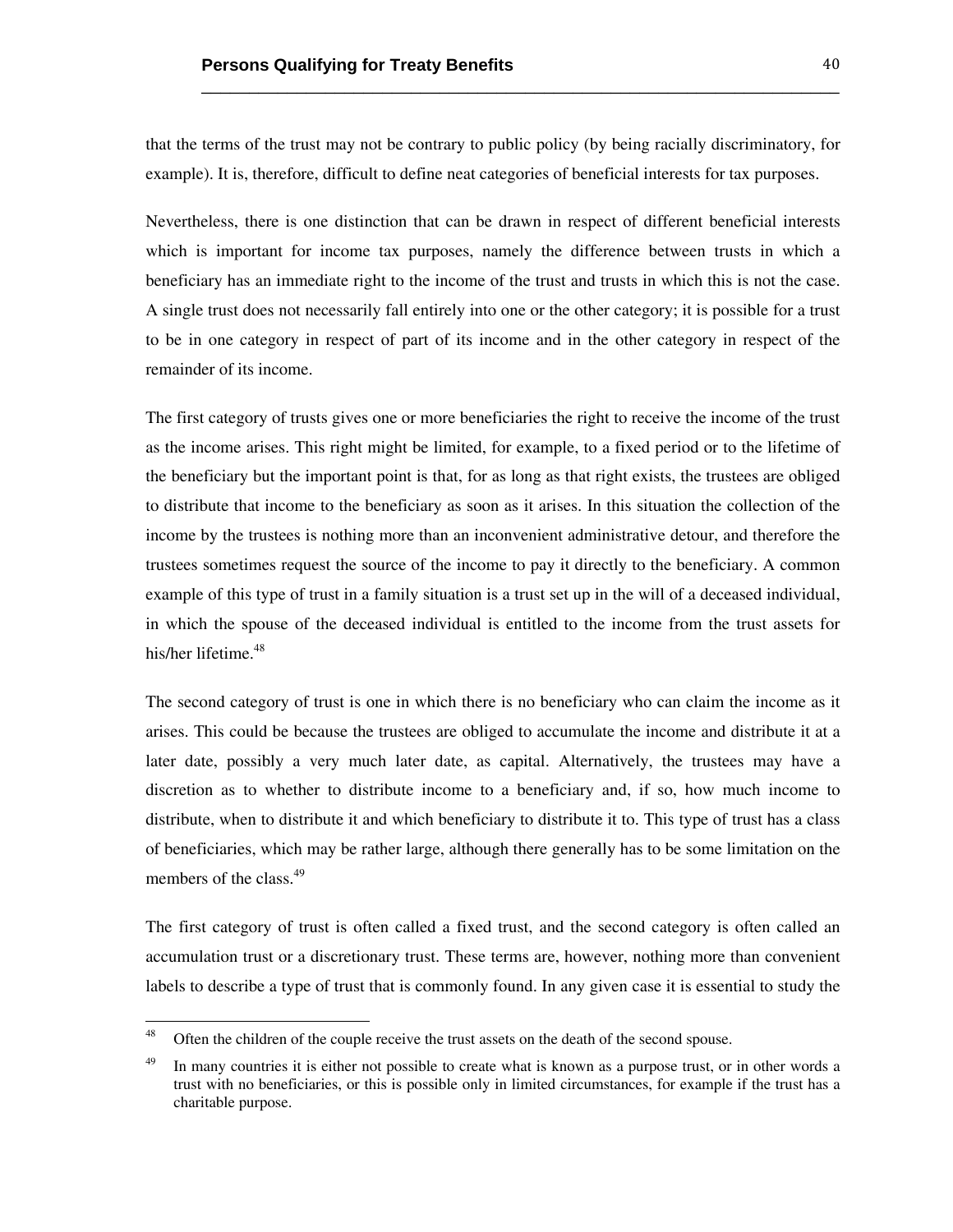terms of the trust carefully, as it is the trust terms that are the definitive source of information about the rights of the beneficiaries.

#### **6.4.2. Domestic taxation of trust income**

Although the trust concept is well known in most common law countries, it is not true that the tax system of these states is automatically able to accommodate trusts. Quite the contrary, in fact; the tax law of these jurisdictions often has to be made to apply to trusts, usually resulting in a large quantity of legislation devoted to them. It should be emphasized that all the information about the taxation of trusts that is provided here is of a highly generic nature and subject to a large degree of generalisation. In any given case it is essential to study the relevant tax law carefully, especially as the taxation of trust income is characterised in most common law countries by a great deal of complexity and sometimes also inconsistency.

The general aim of the income tax system in common law countries is to tax trust income at the rates that are applicable to the beneficiaries, as they are the persons who enjoy the benefit of the income. Although the detail differs, these countries generally reach this result in two cases: if the beneficiary is entitled to the income as it arises to the trust; or if the income is actually distributed to the beneficiary on the exercise of their discretion to do so by the trustees.

This overall policy aim in these cases is clear, but common law states have found many different ways of achieving it. One possibility is simply to tax the beneficiary on the trust income as it arises and ignore the trustee. A second possibility is to impose a tax charge on the trustee as a representative of the beneficiary; in this case the tax is computed taking into account the personal circumstances of the beneficiary, but the liability to pay the tax is imposed on the trustee. A third possibility is to tax both the trustee<sup>50</sup> in respect of the trust income and the beneficiaries in respect of income they receive from the trust, but to provide a mechanism to prevent the resulting economic double taxation of the income flow. One mechanism is to allow the trustees to deduct income distributions to beneficiaries from the trust income, and another is to grant the beneficiaries a credit for the tax paid by the trustees. All of these systems are in use and some countries use different mechanisms in different circumstances.

<sup>&</sup>lt;sup>50</sup> Or the trust, in countries which deem trusts to be persons for tax purposes.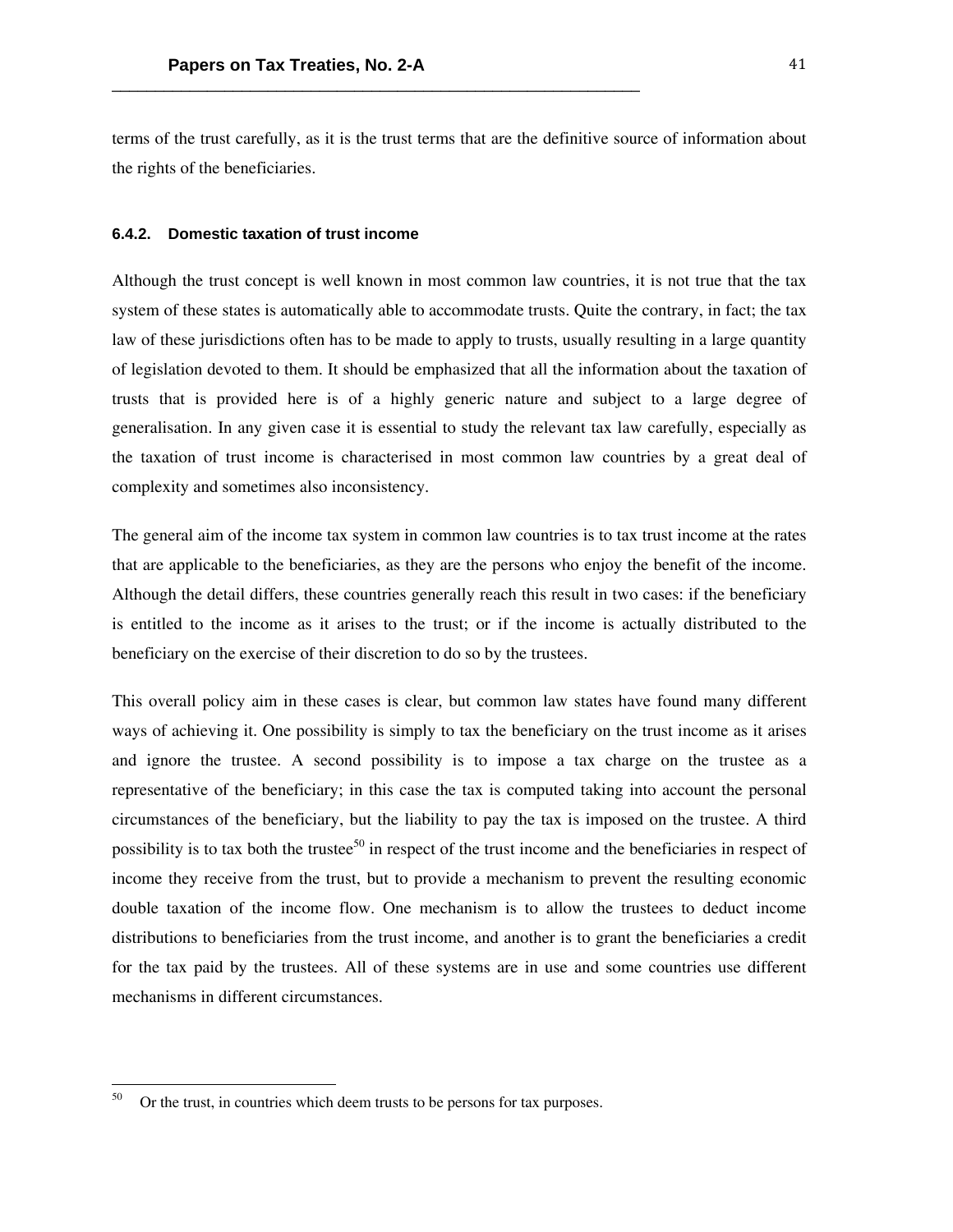If, however, the trust income is accumulated and capitalised by the trustees, there never is a beneficiary that receives the income. At some point the trustees will distribute it to a beneficiary,<sup>51</sup> but by that time it will be a distribution of capital.<sup>52</sup> In this situation the only way to tax the trust income is in the hands of the trustees.

\_\_\_\_\_\_\_\_\_\_\_\_\_\_\_\_\_\_\_\_\_\_\_\_\_\_\_\_\_\_\_\_\_\_\_\_\_\_\_\_\_\_\_\_\_\_\_\_\_\_\_\_\_\_\_\_\_\_\_\_\_\_\_\_\_\_\_

There is another possibility that is found in most common law countries, namely that the trust income is taxed in the hands of the settlor/grantor. The settlor/grantor is not necessary for the operation of a trust once it has been established; once he has provided the assets subject to the trust and set out its terms the trust is fully created. The settlor/grantor is not a party to the trust relationship, as it is the trustees who are responsible for administering the trust and the beneficiaries who have the right to enforce the trust. Nevertheless, one of the aspects of the flexibility of the trust concept is that it is possible for a settlor/grantor to reserve for himself various powers, such as the power to direct the trustees or the power to change the beneficial interests in the trust.<sup>53</sup>

Most common law states have some legislation which taxes trust income in the hands of a settlor or grantor who has reserved certain powers in this way. These rules commonly tax trust income in the hands of a settlor/grantor even though he does not receive the income and does not benefit from it in any way or only in an extremely indirect way. A very common rule is that trust income is taxed in the hands of a settlor/grantor who has reserved the power to revoke the trust, but outside this situation the circumstances in which the settlor/grantor is the taxable person vary a great deal from one country to another. In many countries these rules are regarded as anti-avoidance rules, but in the US, for example, they are regarded as an integral part of the trust taxation system rather than as a anti-avoidance measure.

# **6.4.3. Application of treaties to trust income**

<sup>&</sup>lt;sup>51</sup> Most common law countries have what is known as the rule against perpetuities; this rule prevents attempts to tie up capital in a trust for excessively long periods of time by imposing certain limits on the duration of a trust. Nevertheless, it is often possible for trusts to exist for periods of roughly 100 years. Eventually, however, the trust has to be wound up and the assets distributed to the beneficiaries at that time.

 $52$  Which may well have consequences for gift, estate or inheritance tax, if the country has such a tax, but this tax charge is not relevant to the application of an income tax treaty.

<sup>&</sup>lt;sup>53</sup> It is also possible for the trust terms to give comparable powers to a person who is not the settlor/grantor, in which case that person is often the taxable person.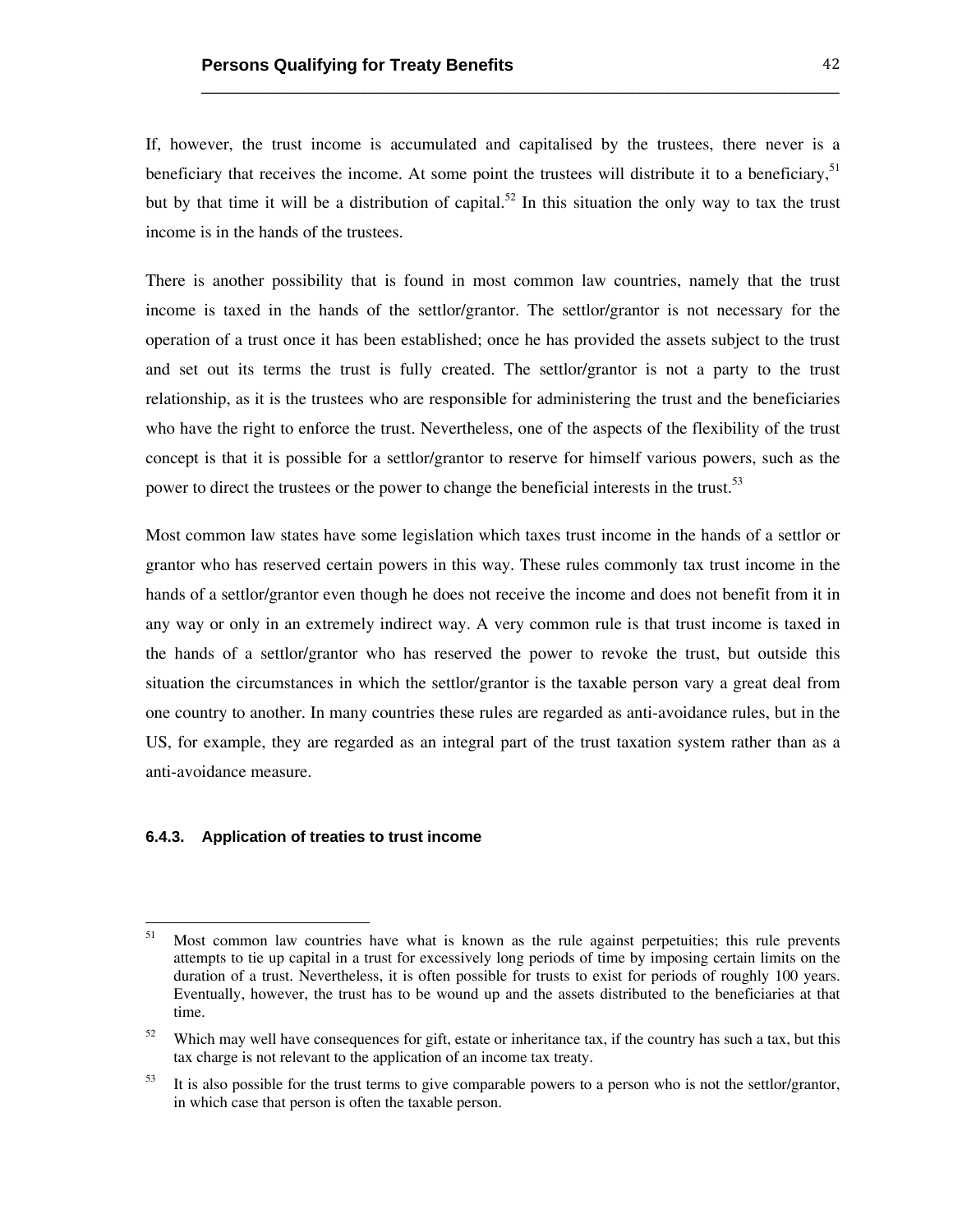Unfortunately there is little case law and little available guidance on the application of treaties to trust income. Furthermore, the variety of domestic systems for taxing trust income makes it difficult to distil general principles in this respect. The primary difficulty is the third step in determining entitlement to treaty benefits, the issue of which person is entitled to claim treaty protection in respect of which income. In connection with trustees there are also some issues in respect of the second step, which are discussed in the following section.

There is one situation in which the application of a treaty is relatively easy; if a beneficiary is entitled to trust income as it arises, or actually receives specific trust income that is distributed at the discretion of the trustees, and the beneficiary is the only taxable person in respect of the income, it is rather obvious that the beneficiary should be the person who is potentially entitled to treaty benefits in respect of the income.

At the other end of the scale, in situations in which the trustees are the only persons who are taxable in respect of trust income, it may seem equally obvious at first sight that they are the persons who are potentially entitled to treaty benefits in respect of the income. Some countries, however, find it difficult to accept that trustees can claim treaty benefits because trustees, by definition, do not receive the income on their own behalf. Their position is a fiduciary one; they always receive the income for the ultimate benefit of the beneficiaries, even if the income does not reach the beneficiaries until after it has been accumulated and capitalised. In respect of dividends, interest and royalties, therefore, the argument is that the trustees cannot be the beneficial owners.

The danger with this objection is that it might prevent a treaty from being applied even though the income in question clearly has a substantial economic connection with a treaty partner state because it is paid to trustees in that partner state for the benefit of beneficiaries resident in that same state. One solution is to accept that the management functions of trustees in respect of the income are sufficient for the trustees to qualify as beneficial owners for treaty purposes.<sup>54</sup>

If trust income is subject to one of the other income tax regimes described in the previous section, and in the absence of specific rules in the treaty, there are many unanswered questions as to how a treaty should apply. The issue of which person is the right person to claim treaty benefits is

<sup>&</sup>lt;sup>54</sup> Most of the treaties concluded by New Zealand state explicitly that, if trustees are taxable in respect of trust dividends, interest and royalties, they are also regarded as the beneficial owner of the income for treaty purposes. The New Zealand domestic system of taxing trust income taxes either the trustee or the beneficiary as the income arises, depending on whether or not a beneficiary is entitled to the income or actually receives a distribution of the income.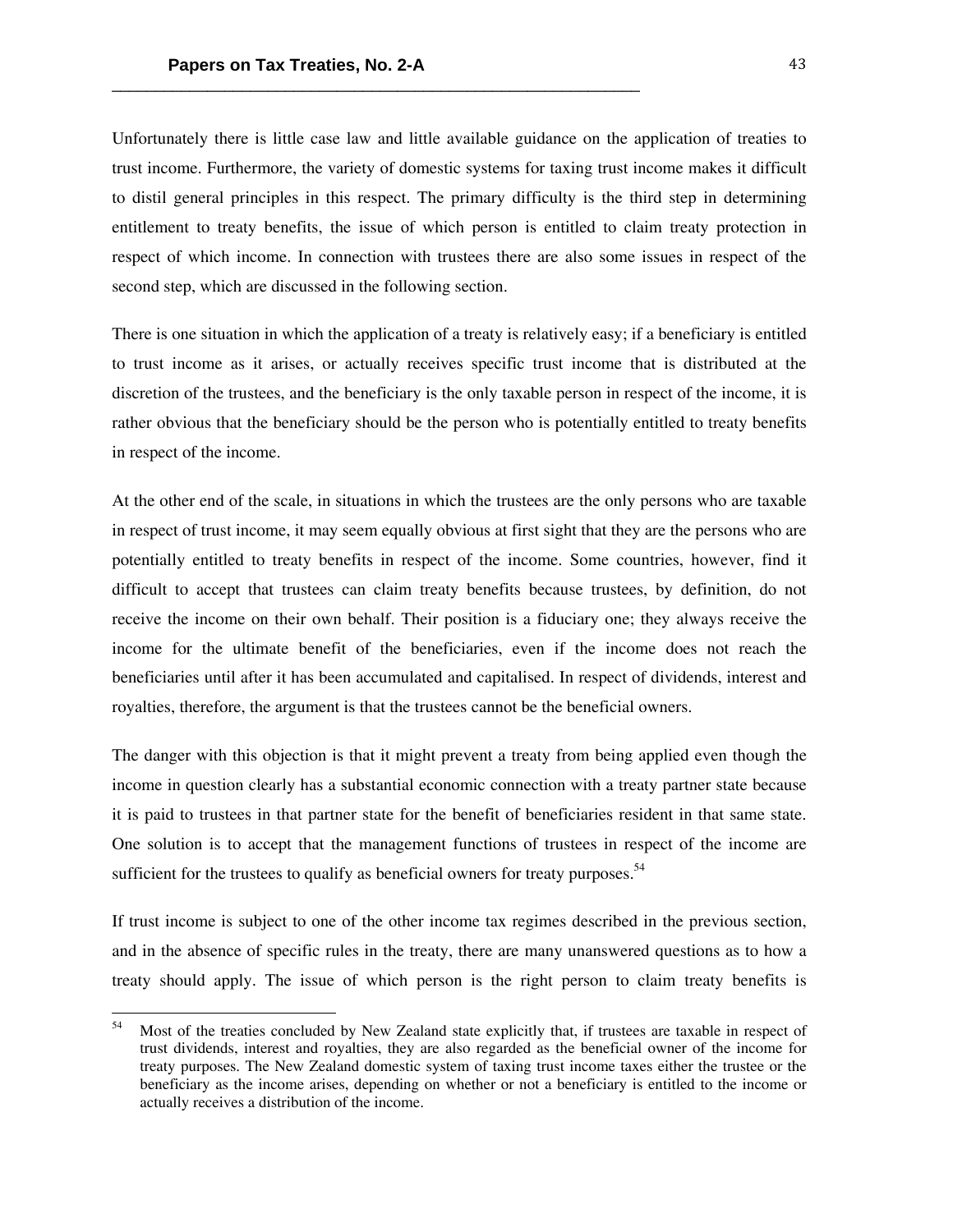particularly difficult. A complicating factor in this respect is that a further distinction can also be made among domestic systems in their characterisation of income distributed to beneficiaries. In some cases the income received by the beneficiary has the same characterisation as the income received by the trustees; in these cases it is easier to regard the beneficiary as the person potentially entitled to treaty benefits.<sup>55</sup> In other cases, however, the income received by the trustees becomes part of a general pool of trust income and, if it is distributed to a beneficiary, it has a different characterisation, such as an annuity. In this case it is much more difficult to trace the income from a source state through to a beneficiary and, here again, it may be that the only solution is to regard the trustees as the persons potentially entitled to treaty benefits.

\_\_\_\_\_\_\_\_\_\_\_\_\_\_\_\_\_\_\_\_\_\_\_\_\_\_\_\_\_\_\_\_\_\_\_\_\_\_\_\_\_\_\_\_\_\_\_\_\_\_\_\_\_\_\_\_\_\_\_\_\_\_\_\_\_\_\_

If passive trust income is taxable in the hands of a settlor/grantor,<sup>56</sup> it is probably nevertheless the trustees or the beneficiaries who are the persons potentially entitled to claim treaty protection in respect of the income. The conditions for treaty entitlement are that the claimant is a person, that the person is resident in a contracting state and that the claimant has the required ownership connection with the income in question, such as beneficial ownership in the case of dividends, interest and royalties. The settlor/grantor may well satisfy the first two conditions, but it would often be difficult to argue that the settlor/grantor is the beneficial owner of the income if he does not receive any direct benefit from the income. $57$ 

#### **6.4.4. Residence of trustees**

 

A second set or problems arises in connection with the second step in determining entitlement to treaty benefits, namely the residence of trustees for treaty purposes.<sup>58</sup> This issue arises, of course, only if it is decided that the trustees are the correct persons to claim the benefit of a treaty.

Although it is possible for a trust to have only one trustee, many trusts have two or more. The trustees of a single trust are generally accepted to constitute a "body of persons" and are therefore

<sup>&</sup>lt;sup>55</sup> One of the possible problems here, however, is that this might be the case even though the distribution to the beneficiary is made a long time after the income was received by the trustees. Tracing the income through to the beneficiary might meant, therefore, that a treaty could not be applied until long after the income was paid.

<sup>&</sup>lt;sup>56</sup> Or another person who has powers in respect of the trust.

<sup>&</sup>lt;sup>57</sup> Unless one understands the beneficial ownership requirement to refer to the person who is liable to tax in respect of income, which is one of the possible meanings that has been advanced.

<sup>&</sup>lt;sup>58</sup> Or a trust, in respect of countries which deem trusts to be persons for tax purposes.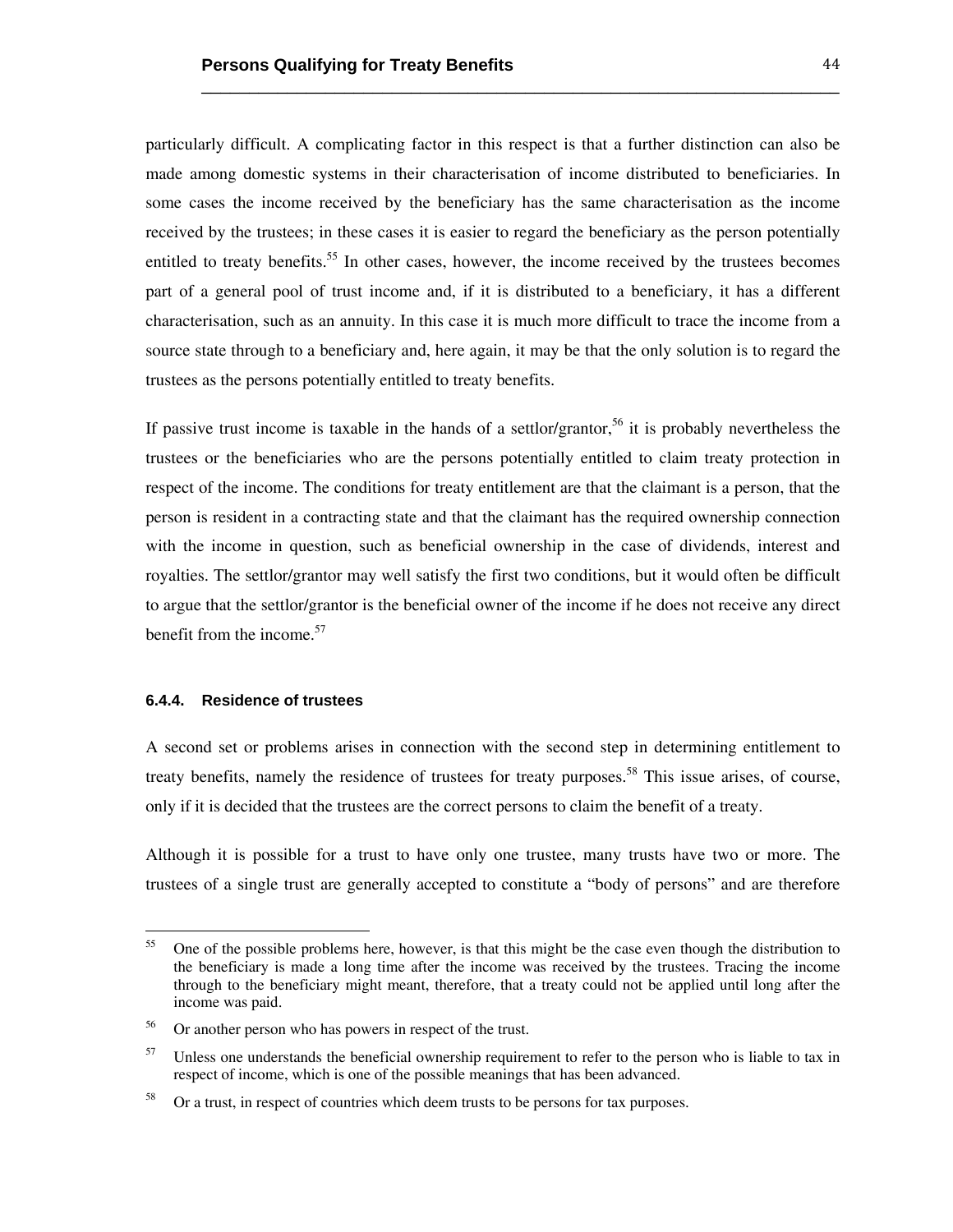capable of being a person for treaty purposes. In countries that recognise the trust concept, a body of trustees is almost always capable of bearing a tax liability and therefore the body of trustees is also capable of being a resident of a contracting state for treaty purposes.

But determining the state in which trustees are resident for treaty purposes is a much more difficult issue. The case law in common law countries is not consistent in this respect. Some case law looks at the personal residence of the companies or individuals who fulfil the role of trustee, but there is an obvious problem with this approach if the trustees have their personal residence in different states. Furthermore, the relevance of the trustees' personal residence is not immediately obvious as the trustees do not necessarily carry out their trustee activities in their personal residence state.

From a policy point of view, the preferable choice is the place where the management of the trust is carried out. This view seems to be gaining acceptance, although it is by no means universally adopted. In a Canadian case decided in 2012, for example,<sup>59</sup> the court held explicitly that, given the asset management functions of a trust, it was similar in this respect to a company and the correct test was the place where those management functions were carried out. Recent guidance from the UK tax authority $^{60}$  also focuses on the place where the trust is managed.

# **Bibliography on Beneficial Ownership**

Note: the existing literature on beneficial ownership is far too extensive to be listed comprehensively here. This bibliography lists the most important materials historically and a selection of recent literature on the topic.

Arnold, B., "Tax Treaty News", 1. More on Beneficial Ownership, 63 *Bulletin for International Taxation* 5/6 (2009), p. 175 et seq.

Baker, P., "The United Nations Model Double Taxation Convention between Developed and Developing Countries: Possible Extension of the Beneficial Owner Concept", in Committee of Experts on International Cooperation in Tax Matters: Fourth Session: Geneva, 20-24 October 2008 at 4 (United Nations Economic and Social Council 2008), available at http://www.un.org/esa/ffd/tax/fourthsession/EC18\_2008\_CRP2\_Add1.pdf;

Bammens, N., and De Broe, L., "Treaty Shopping and Avoidance of Abuse", Sec. 4, in: Lang, M., et al. (eds), Tax Treaties: Building Bridges between Law and Economics (Amsterdam: IBFD, 2010).

<sup>59</sup> *St. Michael Trust Corp., as Trustee of the Fundy Settlement v Her Majesty The Queen*, 2012 SCC 14.

<sup>60</sup> HMRC Trustee residence Guidance, available at <http://www.hmrc.gov.uk/manuals/tsemmanual/index.htm>.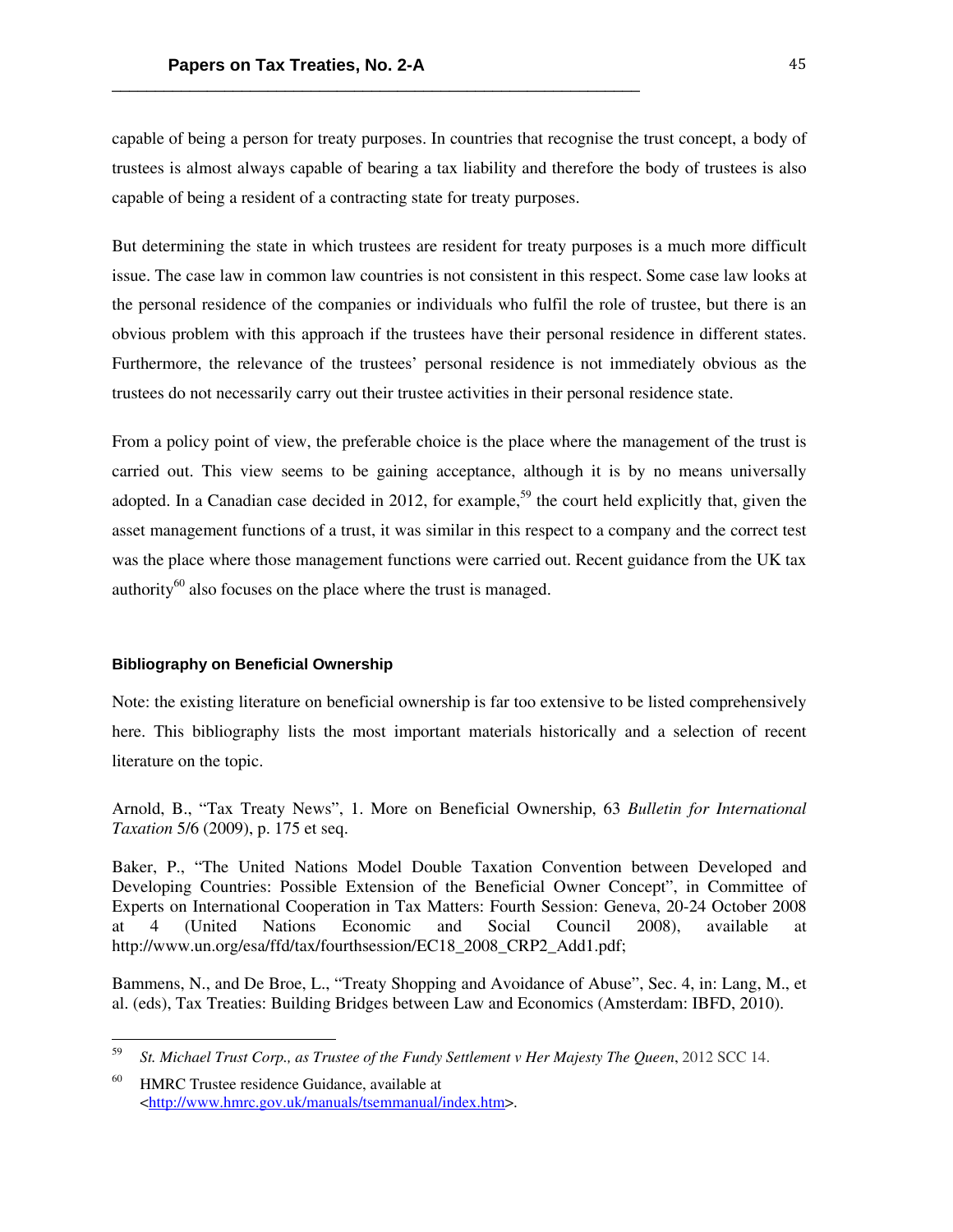Bernstein, J., "Beneficial Ownership: An International Perspective", 45 Tax Notes International 12 (2007), pp. 1211-6;

\_\_\_\_\_\_\_\_\_\_\_\_\_\_\_\_\_\_\_\_\_\_\_\_\_\_\_\_\_\_\_\_\_\_\_\_\_\_\_\_\_\_\_\_\_\_\_\_\_\_\_\_\_\_\_\_\_\_\_\_\_\_\_\_\_\_\_

De Broe, L., International tax planning and prevention of abuse: a study under domestic tax law, tax treaties and EC law in relation to conduit and base companies, Doctoral Series, Vol. 14 (Amsterdam: IBFD, 2008).

Du Toit, C., "The evolution of the term 'beneficial ownership' in relation to international taxation over the past 45 years", 64 *Bulletin for International Taxation* 10 (2010), pp. 500-9.

Fraser, R., and Oliver, J.D.B., "Beneficial ownership: HMRC's draft guidance on interpretation of the Indofood decision", British Tax Review 1 (2007), pp. 39-57

Li, J., "Beneficial Ownership in Tax Treaties: Judicial Interpretation and the Case for Clarity", in: Baker, P., and Bobbett, C. (eds.), Tax Polymath: A life in international taxation (Amsterdam: IBFD, 2010), pp. 187-210.

Martín Jiménez, A., "Beneficial Ownership: Current Trends", 2 World Tax Journal 1 (2010), pp. 35- 63

Oliver, J.D.B., et al., "Beneficial Ownership", 54 Bulletin for International Fiscal Documentation 7 (2000), pp. 310-25.

Van Weeghel, S., The Improper use of Tax Treaties with particular reference to the Netherlands and the United States, in: Doernberg, R.L., et al. (series eds.), Series on International Taxation, Vol. 19 (Kluwer: London, 1998).

Walser, J., "The Concept of Beneficial Ownership in Tax Treaties", in: "The OECD Model Convention – 1998 and beyond; the concept of beneficial ownership in tax treaties", in: *International Fiscal Association Seminar Proceedings*, Vol. 23A (The Hague: Kluwer, 2000).

# **For some national concepts of beneficial ownership, see:**

Gibert, B., and Ouamrane, Y., "Beneficial ownership – a French perspective", 48 European Taxation 1 (2008), pp. 2-9

McKee, M., "The Concept of Beneficial Ownership in China's Treaties", 57 Tax Notes International 1, pp. 59-61

Morrison, P.D., "Treasury's New Model Convention Tries to Clarify a Definitional Problem", 36 Tax Management International Journal 2 (2007), pp. 95-7.

Pijl, H., "Beneficial ownership and second tier beneficial owners in tax treaties of the Netherlands", 31 Intertax 10 (2003), pp. 353-61

Rossi, M.Q., "An Italian perspective on the beneficial ownership concept", 45 Tax Notes international 11 (2007), pp. 1117-34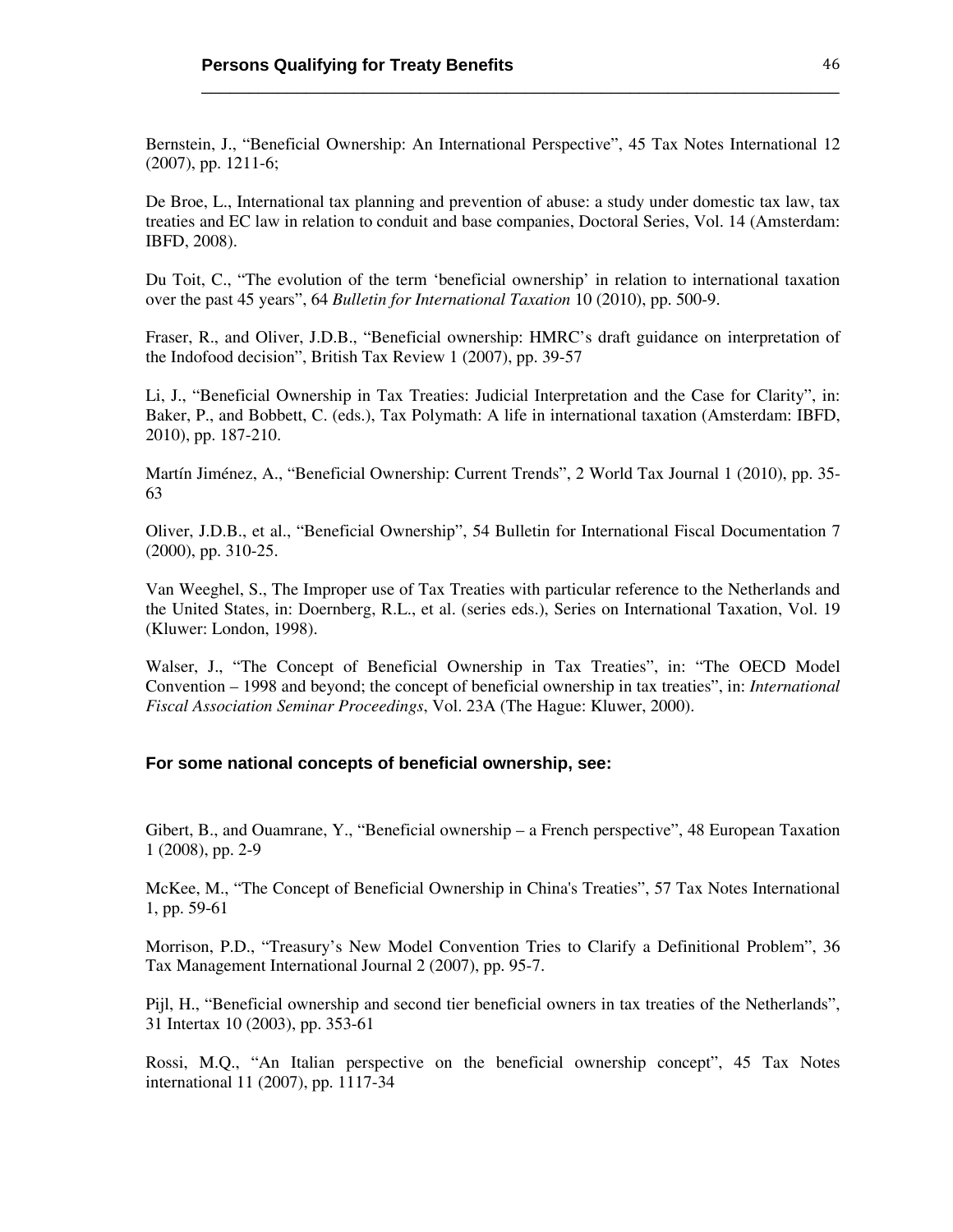Ryynänen, O., "The concept of a beneficial owner in the application of Finnish tax treaties", Defensor *legis* 3 (2003) pp. 448-66

# **Bibliography on Trusts**

Avery Jones, J.F., et al., "The Treatment of Trusts under the OECD Model Convention", 29 European Taxation 12 (1989), pp. 379-405.

Cadesky, M., and Pease, R. (eds.), Trusts and International Tax Treaties (Haywards Heath, United Kingdom: Tottel Publishing, 2006). This book contains the following chapters:

Introduction and overview of issues, M. Cadesky, p. 1-16.

Trusts in a changing environment, J. Owens, p. 17-21.

Trusts ... not just for personal use anymore?, P.R. Lebreux and K.G.C. Moody, p. 22-40.

Trusts as investment platforms, G. Fuller, p. 41-45.

Taxation of trusts, G. Clarke, p. 46-51.

How various countries approach taxation of trusts, J.W. Hart, p. 52-66.

Using US trusts and other vehicles in international tax planning, G.W. Whitaker, p. 67-72.

Trusts in a UK context: taxation issues for inward and outward investment, J. Chown, p. 73-76.

The French treatment of trusts, J-M. Tirard, p. 77-85.

Taxation of trusts in Italy, G. Maisto, p. 86-107.

Trusts in the Netherlands, F. Sonneveldt, p. 108-125.

Issues concerning the OECD model treaty and trusts, R.B. Carrothers, p. 126-150.

Canadian domestic law provisions and Canadian tax treaties dealing with the income of trusts, D.A. Ward, p. 151-163.

US taxation of trusts under income tax conventions, S.H. Goldberg, p. 164-174.

The treatment of trusts under the OECD model convention, J.F. Avery Jones et al., p. 175-229.

An approach to the application of double taxation conventions to trusts, P. Baker, p. 230-234.

Danon, R., "Switzerland's direct and international taxation of private express trusts", in: Oberson, X. (ed.), Droit fiscal Suisse et international, Vol. 1 (Zurich: Schultess, 2004).

Danon, R., "Conflicts of Attribution of Income Involving Trusts under the OECD Model Convention; the Possible Impact of the OECD Partnership Report", 32 Intertax 5 (2004), pp. 210-22.